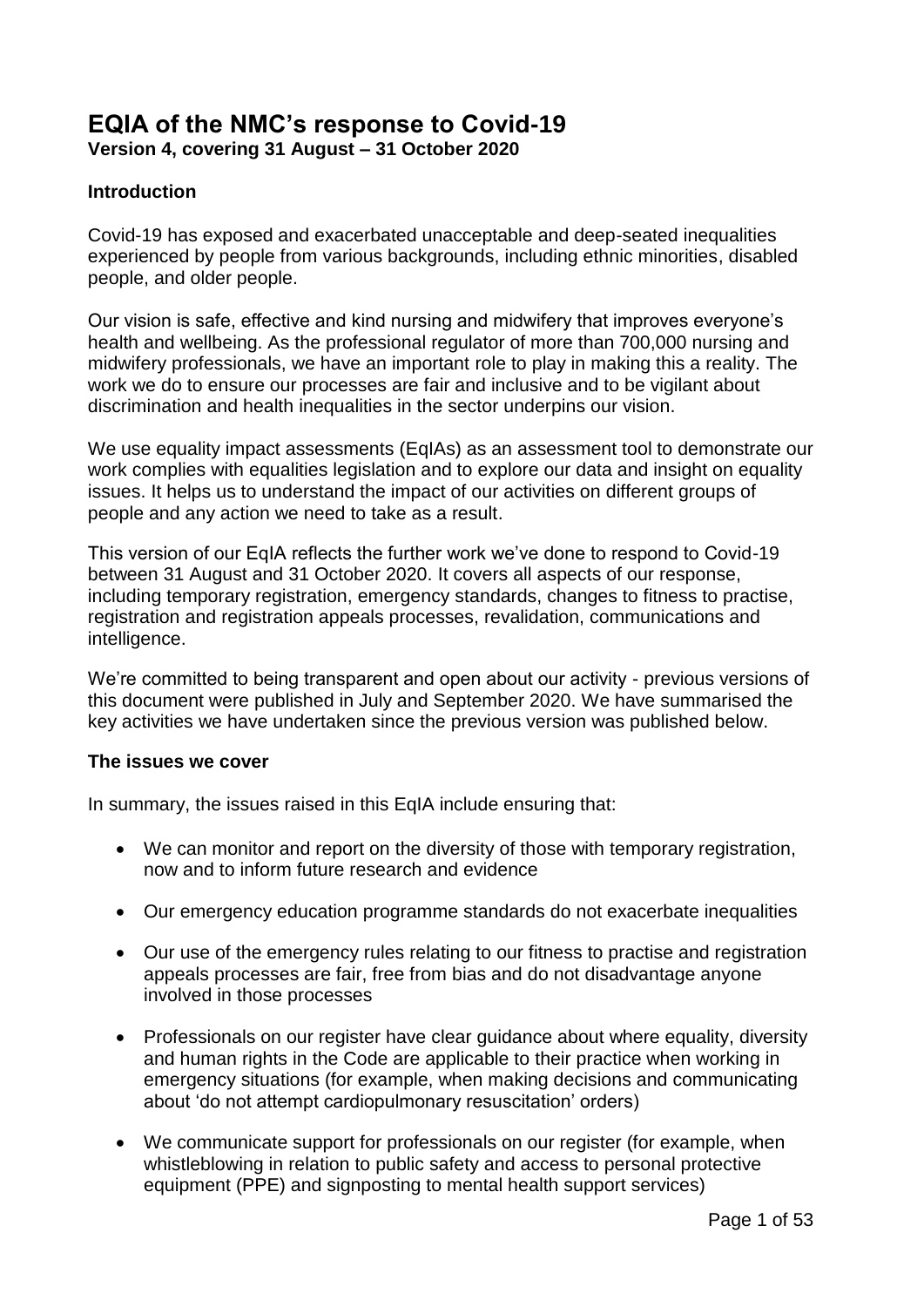#### **Overview of key EDI activity in response to Covid-19**

We spoke out about EDI issues in the early stages of the pandemic, including publically [calling](https://www.nmc.org.uk/news/coronavirus/statements/) for better access to PPE and better risk assessments for nursing and midwifery staff. We also [welcomed](https://www.nmc.org.uk/news/news-and-updates/responding-impact-covid-19-bame/) and contributed to the relevant reports and research on why Covid-19 has had a disproportionately negative impact on some communities, including those from an ethnic minority background.

Earlier versions of this EqIA documented our work to publish the diversity data about the professionals with temporary registration, analyse the impact of virtual hearings, and consider inviting people with temporary registration to become permanently registered.

This latest version marks over six months since we introduced temporary registration in March 2020 and started to monitor the EDI impact of our Covid-19 response work. We are pleased to report that in this time we have not identified or had any feedback about any issues of bias or discrimination in our processes.

We monitor feedback carefully, and we have not received any concerns raised about people with temporary registration relating to discrimination. Similarly we haven't had any complaints about discrimination in our Covid-19 response processes, for example relating to decisions to remove a person's temporary registration.

#### **Key activities since publication of the previous EqIA**

Noteworthy activity undertaken between 31 August and 31 October includes:

- the publication of [our analysis](https://www.nmc.org.uk/news/news-and-updates/nmc-covid19-temporary-register-analysis/) of those with Covid-19 temporary registration, which found that overseas qualified professionals included more people from Asian or Black ethnic groups and more people under 40, while returning professionals were older and mainly white, with more people declaring a disability
- the publication of our Caring with Confidence: The Code in Action [animation](https://www.nmc.org.uk/standards/code/code-in-action/inclusivity/) on supporting professionals to feel confident challenging discrimination wherever they see it
- ongoing work to anonymise applications for temporary registration, including removing names and gender markers to remove any opportunity for potential bias
- preparing a [public consultation](https://www.nmc.org.uk/news/news-and-updates/consultation-on-future-use-of-emergency-powers/) on future use of emergency powers given to the NMC, including on our use of virtual meetings and hearings. This is open for responses until 15 January 2021, and includes optional and anonymous diversity monitoring questions
- continued monitoring of the EDI information relating to those being referred to us
- reviewing what our data tells us about disparity in mortality rates relating to the professionals on our register who have sadly lost their lives in service. Of the individuals where data was available, 61% of those who died were from Black and minority ethnic (BME) backgrounds – three times as high as the percentage of those on the register as a whole (20 percent)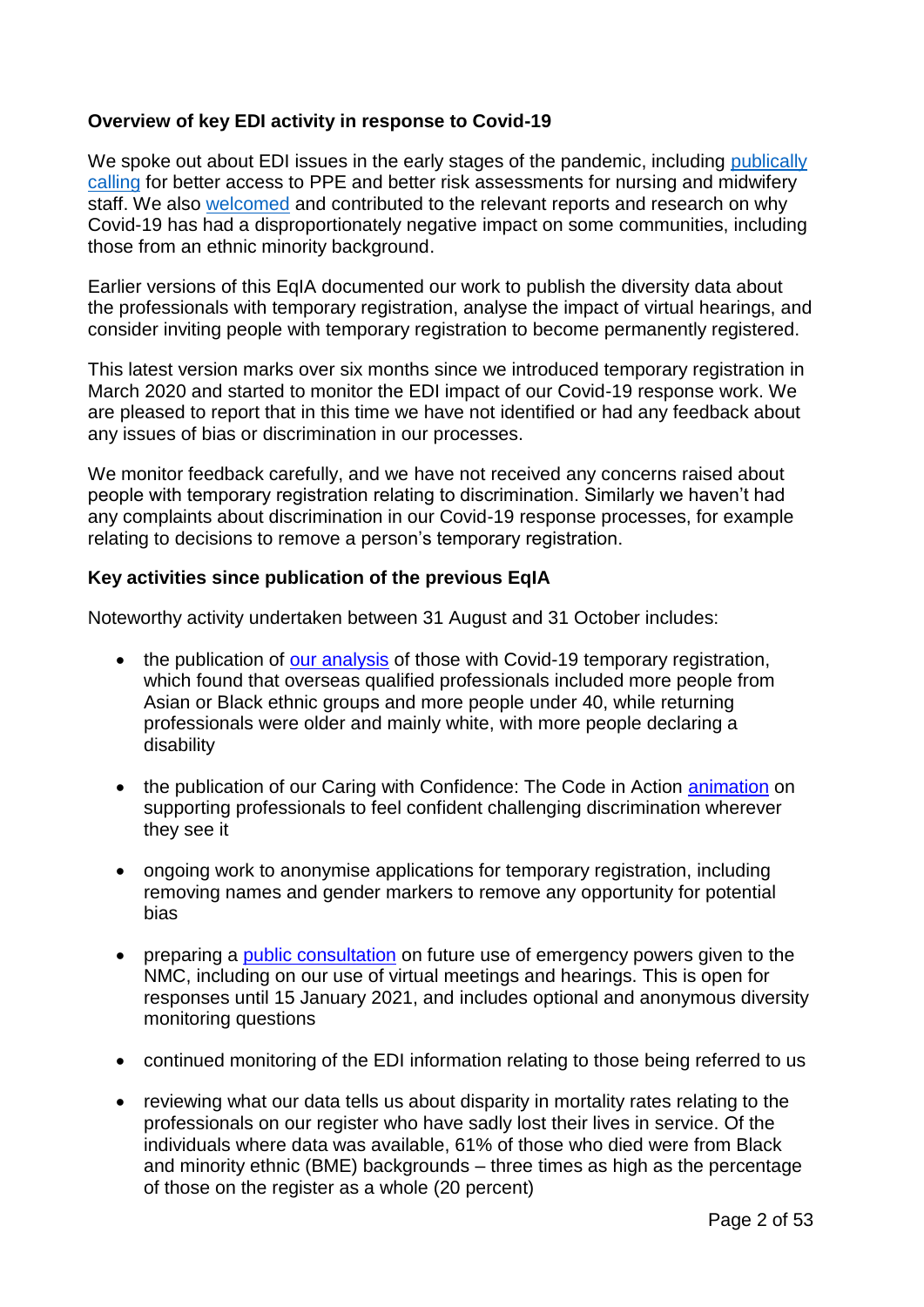- reflecting our learning in our engagement with employers, with our Employer Link Service focusing on key areas of concern from BME nursing and midwifery professionals and sharing examples of good practice
- extending the delivery of our fitness to practise [Careline,](https://www.nmc.org.uk/concerns-nurses-midwives/information-under-investigation/ftpcareline/) the pilot of which was due to finish in October 2020, meaning people will continue to be able to access this support. This may be particularly important for people from BME backgrounds, who we know are likely to be referred to us in disproportionate numbers
- the publication of our annual report on our [Welsh language scheme,](https://www.nmc.org.uk/about-us/equality-diversity-and-inclusion/welsh-language-scheme/) which covered how the needs of Welsh language speakers have been considered in our response to Covid-19.

In the same period we also shared the first report of [Ambitious for change,](https://www.nmc.org.uk/about-us/equality-diversity-and-inclusion/edi-research/ambitious-for-change-research-into-nmc-processes-and-peoples-protected-characteristics/) our new research into our processes and people's protected characteristics. This work has been underway for some time and doesn't explore the impact of any new ways of working on the professionals on our register, but it does provide fresh insight into the experiences of different groups as they interact with our services, and creates a baseline from which we can monitor any changes.

#### **Sharing vital learning**

We used our own data as well as external evidence to develop this EqIA and action plan, including information gained from engaging with employers, education institutions, unions, professionals on our register and the public. We've also been able to share our anonymised diversity data with partners, such as Public Health England, to support our shared learning as we all navigate the pandemic and collectively examine the impact related activity has on different groups.

In particular we are grateful to equality and human rights organisations, whose evidence and insight have improved our awareness of wider issues in society. Our understanding of issues facing different people and communities has been broadened by recent insight including from [Age UK's report](https://www.ageuk.org.uk/globalassets/age-uk/documents/reports-and-publications/reports-and-briefings/health--wellbeing/the-impact-of-covid-19-on-older-people_age-uk.pdf) into the impact of Covid-19 on older people's mental and physical health, National Autistic Society's [Left Stranded report,](https://s4.chorus-mk.thirdlight.com/file/1573224908/63117952292/width=-1/height=-1/format=-1/fit=scale/t=444295/e=never/k=da5c189a/LeftStranded%20Report.pdf) Doreen Lawrence's 'An [avoidable crisis'](https://www.lawrencereview.co.uk/chapters/executive-summary) review, [Runnymede Trust's research](https://www.runnymedetrust.org/blog/ethnic-inequalities-in-covid-19-are-playing-out-again-how-can-we-stop-them) into ethnic disparities and University of Bristol's [Learning Disabilities Mortality Review Programme,](http://www.bristol.ac.uk/sps/leder/news/2020/leder-covid-19-reviews.html) among others.

We want to continue to hear from people to help us develop future versions of this EqIA. We invite comment on the work we have done so far with the aim of improving our own processes and adding value in the wider health and care environment. We would like to know your views on these questions:

- Have we missed anything that is in our role to act on or use to influence across the sector?
- Going forwards, are there any particular topics of concern or opportunities that we should focus on?

Please respond with your answers to these two questions, or any other feedback you have, with 'COVID EQIA' in the subject line to [equality@nmc-uk.org,](mailto:equality@nmc-uk.org) which is monitored by our Equality, Diversity and Inclusion team.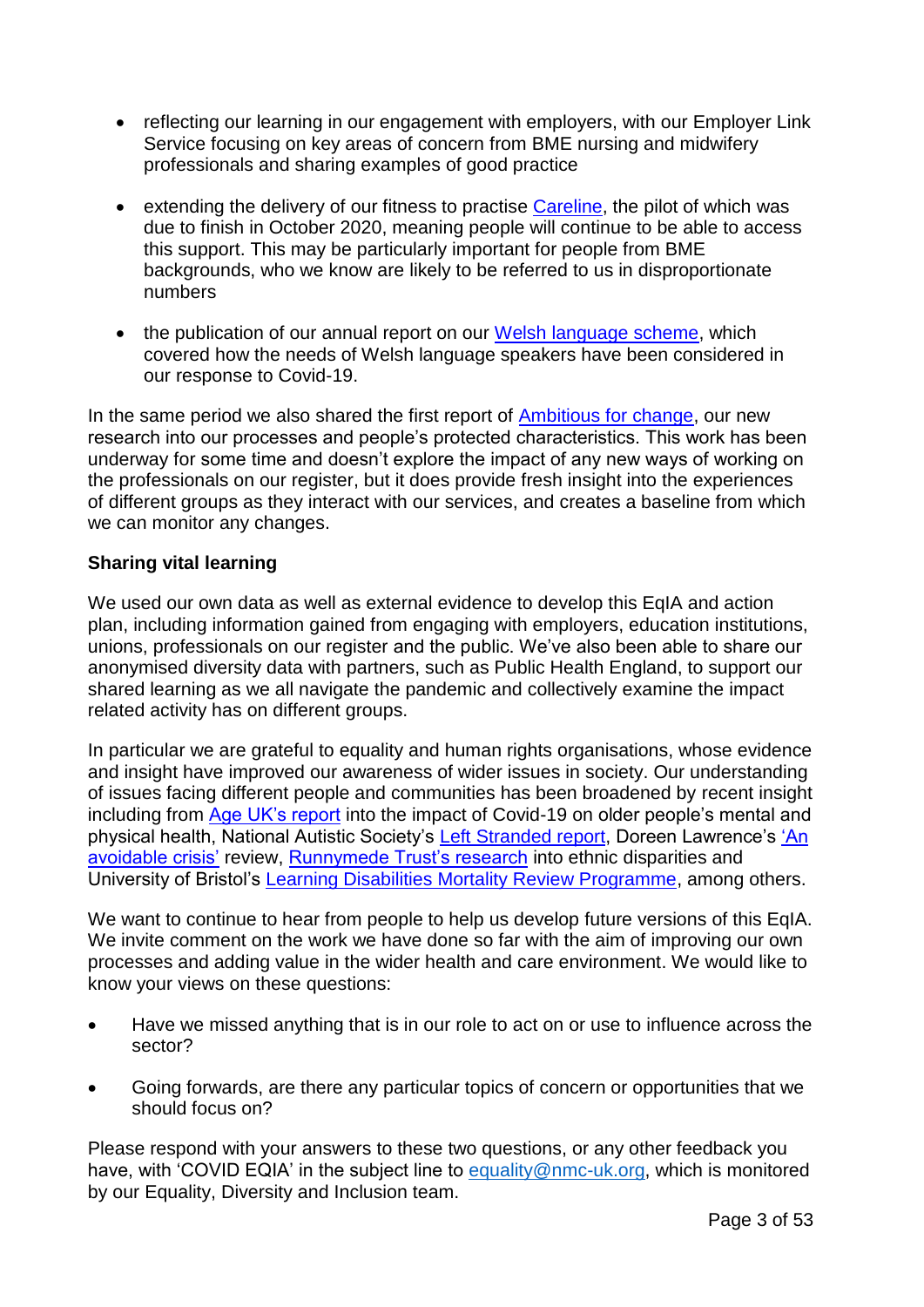

# **Equality impact assessment for the response to the Covid-19 emergency**

We'll update this equality impact assessment (EqIA) in light of the fast-changing context and as we receive more information of the changing healthcare environment.

| Version and date<br>completed                             | Version 4<br>31 October 2020                                                                                        |
|-----------------------------------------------------------|---------------------------------------------------------------------------------------------------------------------|
| Interdependencies                                         | NMC Covid-19 communications hub                                                                                     |
|                                                           | NMC guidance during the Covid-19 emergency period                                                                   |
|                                                           | Covid-19 emergency temporary registration policy                                                                    |
|                                                           | Covid-19 temporary registration removal guidance                                                                    |
|                                                           | <b>Emergency standards for nursing and midwifery education</b>                                                      |
| Name and title of<br>person completing<br>this assessment | Emma Lawrence<br>Senior Equality and Diversity Policy Officer                                                       |
| Senior sponsor                                            | Matthew McClelland, Executive Director of Strategy and Insight                                                      |
| Review date                                               | 31 January 2021 (to update to version 5 and inform the senior<br>sponsor of any significant changes to the actions) |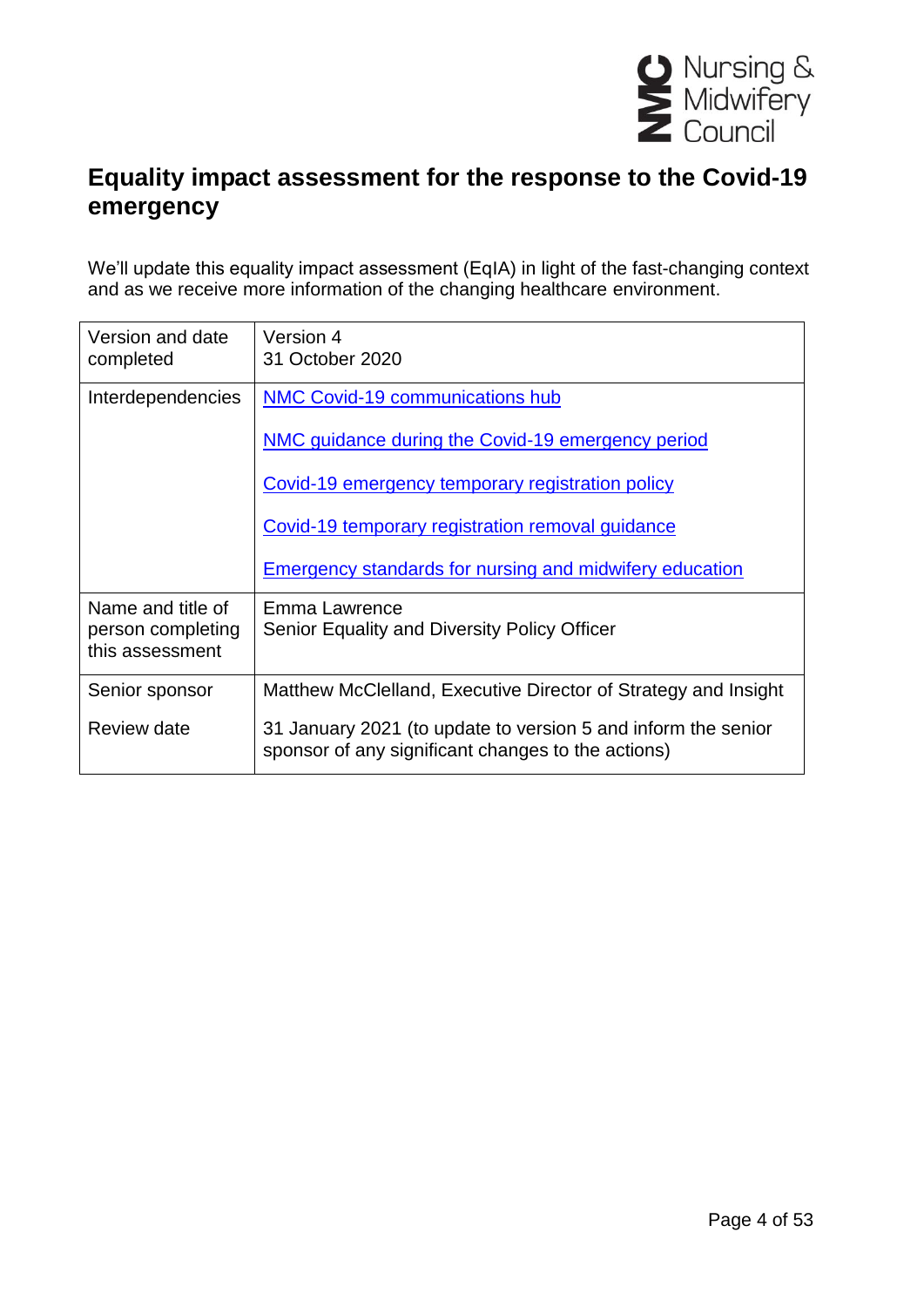

### <span id="page-4-0"></span>**Contents**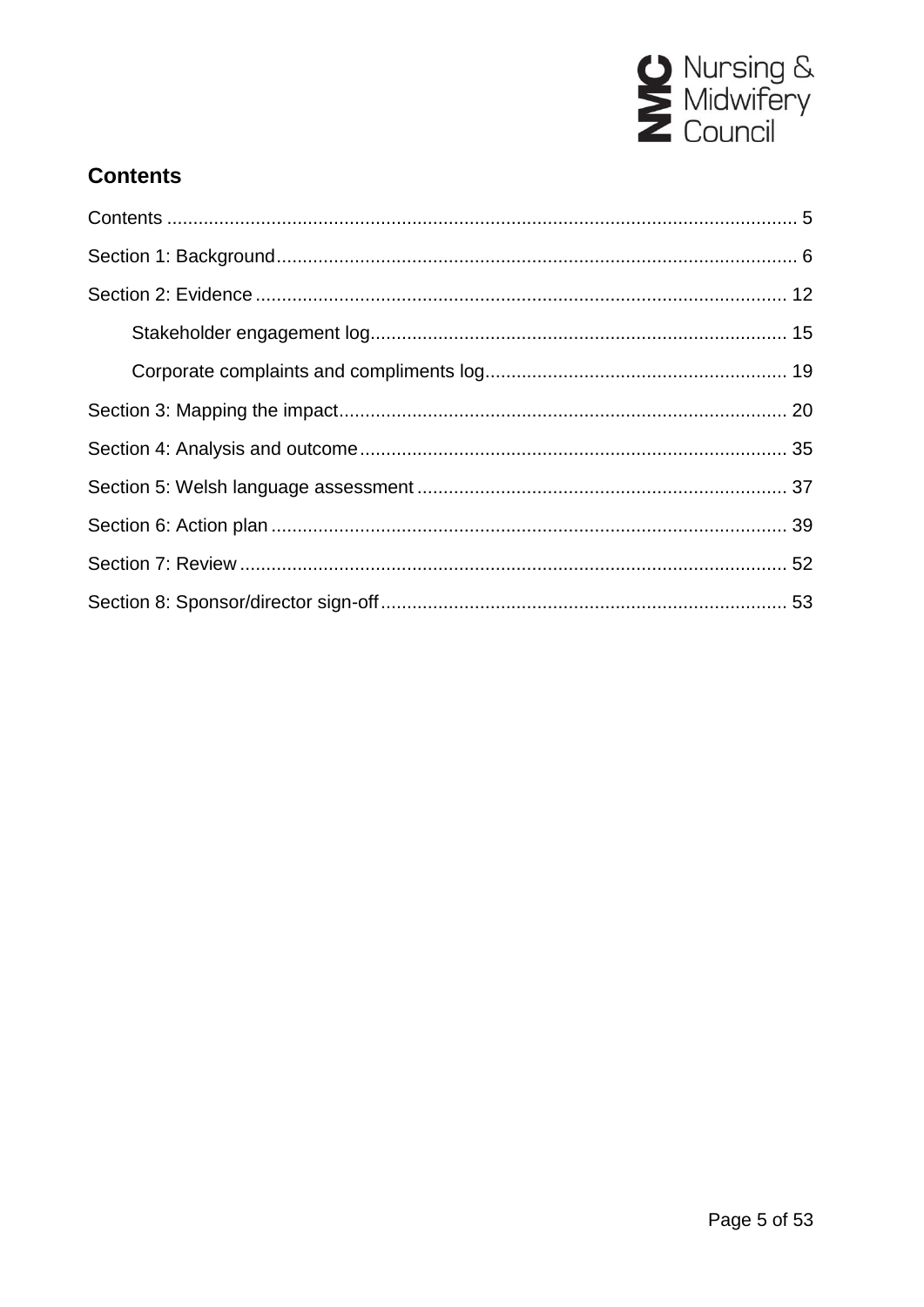

## <span id="page-5-0"></span>**Section 1: Background**

- 1 Better and safer care for people is at the heart of what we do, supporting the health and social care professionals on our register to deliver the highest standards of care. Any action we take in an emergency will seek to balance the need to support the health and social care workforce with the importance of minimising risks to the public.
- 2 We are subject to the Equality Act 2010 and the Human Rights Act 1998.<sup>1</sup> The public sector equality duty (PSED), which is outlined in Section 149(1) of the Equality Act, states that we must have due regard for eliminating discrimination, advancing equality of opportunity and fostering good relations. This applies to both our own activities and wider where we have influence to tackle prejudice and promote understanding (Ref 1 in action plan).
- 3 The aim of our actions has been:

- 3.1 to support the national effort to increase the size of the health and social care workforce available to tackle Covid-19 by:
	- 3.1.1 identifying groups of fit, proper and suitably experienced people who can be granted temporary registration as nursing and midwifery professionals during the period of the Covid-19 emergency
	- 3.1.2 developing emergency programme standards that give approved education institutions (AEIs) the flexibility to support students to continue their learning and support the workforce by ensuring clear learning pathways and practice placements
	- 3.1.3 encouraging those with permanent registration not in clinical placements to take up a role in a clinical setting during the emergency
	- 3.1.4 adapting our operational processes to be compliant with government guidelines, for example suspending objective structured clinical examinations (OSCEs) and holding fitness to practise (FtP) and registration appeals hearings virtually.
	- 3.1.5 ensuring that professionals with permanent registration do not inadvertently leave the register because of a disadvantage caused by the emergency
- 3.2 to support efforts to better understand the impact of Covid-19 on certain groups of people, linked to their protected characteristics, by:

<sup>&</sup>lt;sup>1</sup> The Equality Act 2010 and similar legislation in Northern Ireland. Our work also engages some articles of the European Convention of Human Rights e.g. Right to life (Article 2) with Freedom from discrimination (Article 14).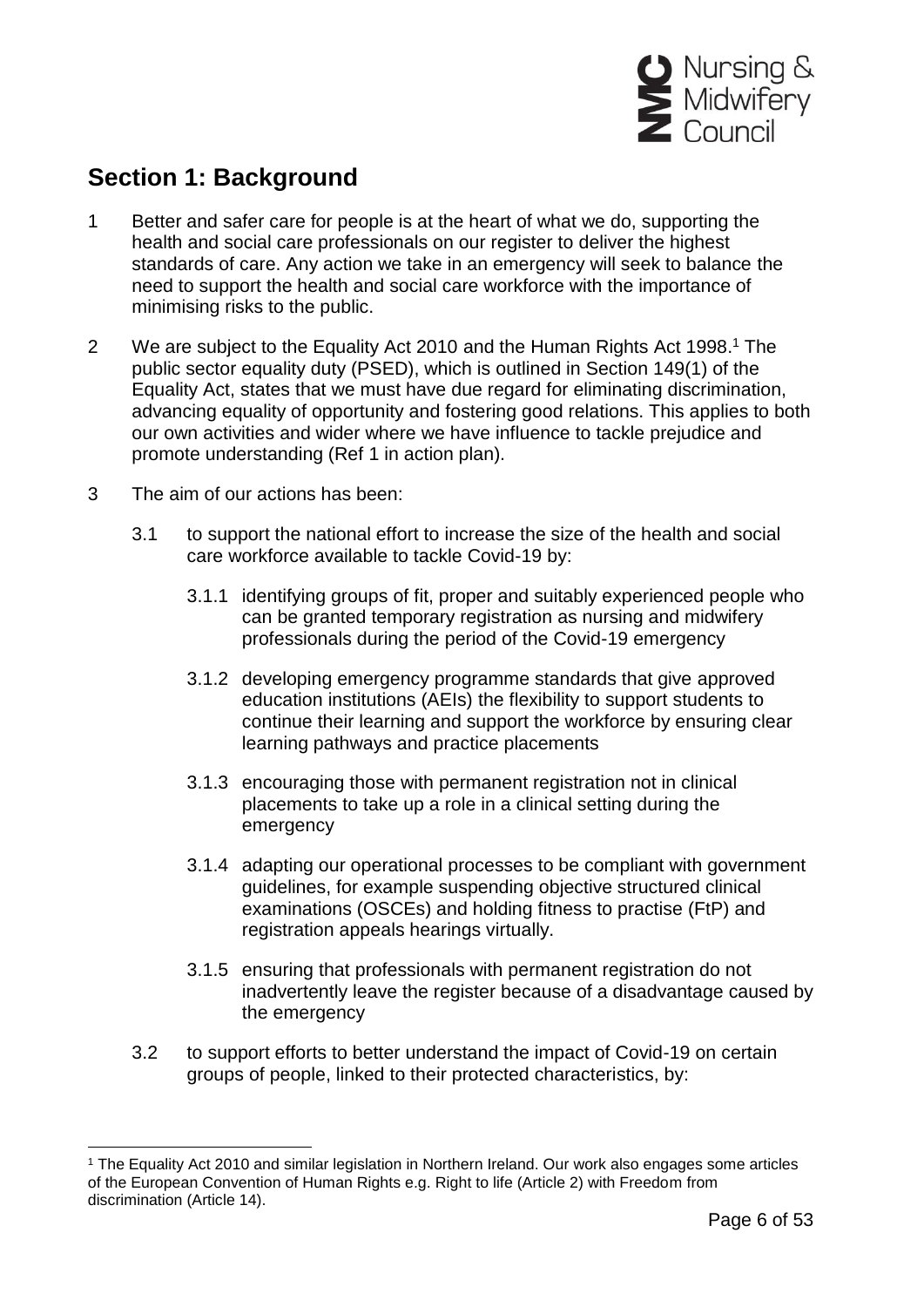- 3.2.1 understanding the diversity of the professionals with temporary registration
- 3.2.2 sharing any intelligence/data we hold about all our registrants with appropriate partners across the health and care system.
- 4 Our purpose as an organisation is to promote and uphold the highest professional standards in nursing and midwifery to protect the public and inspire confidence in the professions. There are three key roles that support this purpose: regulate, support and influence. This EqIA and the actions identified as a result are key tools to enable us to carry out all three of these roles.
- 5 We know already that Covid-19 has a disproportionate impact on certain groups of people linked to their protected characteristics, and that healthcare workers are particularly vulnerable, in particular ethnic minority healthcare workers, both due to their ethnicity and the disproportionately higher risk of their deployment on the frontline.
- 6 This EqIA enables us to regulate effectively by ensuring that our processes are fair and in so doing comply with equalities and human rights legislation. We are able to support by providing information and assurance, and we continue to influence by monitoring reviewing and sharing what our data is telling us about the different experiences and outcomes of different people and groups.
- 7 The NMC's [response to the Covid-19 emergency](https://www.nmc.org.uk/news/coronavirus/) has included action in the following areas:
	- 7.1 temporary registration
	- 7.2 emergency standards for nursing and midwifery education
	- 7.3 communications and support
	- 7.4 registration and registration appeals
	- 7.5 retention
	- 7.6 revalidation
	- 7.7 fitness to practise
	- 7.8 overseas registration

### **Covid-19 temporary registration**

8 The temporary registration policy outlines our emergency registration powers and sets out our approach to identifying persons or specified groups of persons who are, or may reasonably be considered to be, suitable to be temporarily registered during this Covid-19 emergency. We [publish](https://www.nmc.org.uk/news/coronavirus/temporary-registration/) the names of individuals with temporary registration and we have also published an [analysis of the diversity of](https://www.nmc.org.uk/news/news-and-updates/nmc-covid19-temporary-register-analysis/)  [the professionals](https://www.nmc.org.uk/news/news-and-updates/nmc-covid19-temporary-register-analysis/) with temporary registration.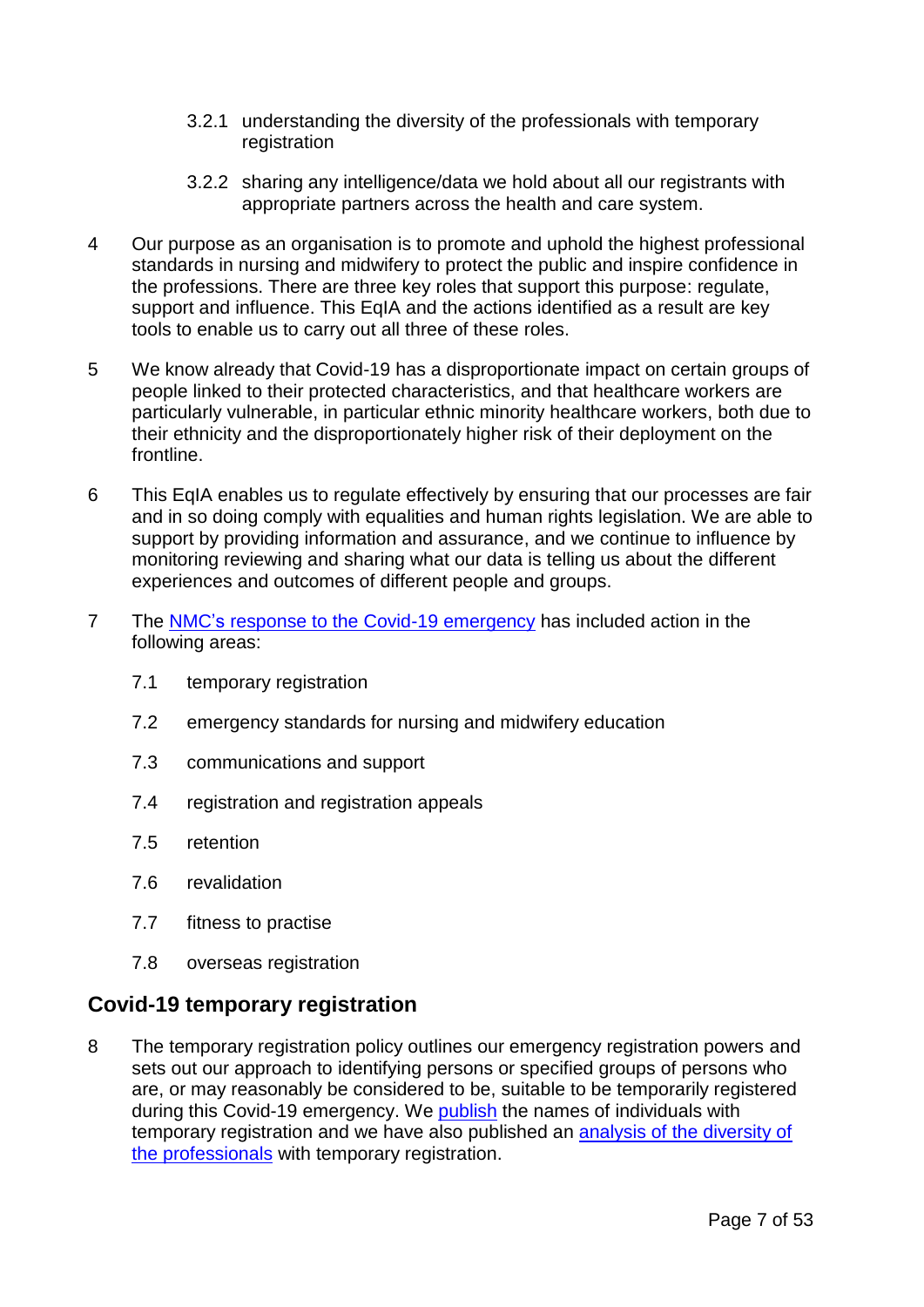- 9 The actions we took to understand the diversity of the professionals with temporary registration enable us to:
	- 9.1 comply with legislation, which is essential for our regulatory functions and makes us compliant with equalities and human rights legislation.<sup>2</sup>
	- 9.2 demonstrate fairness in our processes and understand the identities of the people with temporary registration and how they are impacted by our work. Collecting this data enables us to do that. In order to know whether we are being fair and not discriminating against any particular group we need to know what those groups are and who falls into them, for example being able to analyse the protected characteristics of those referred and removed.
	- 9.3 meet public interest in the diversity data of professionals involved in the Covid-19 crisis.
	- 9.4 monitor actual or potential disproportionate outcomes of Covid-19 for people with certain protected characteristics, supporting the evidence base in the health and social care sector.

### **Emergency standards for nursing and midwifery education**

- 10 We have put in place systems to support students undertaking NMC-approved programmes. This includes introducing new emergency programme standards. These [Emergency standards for nursing and midwifery](https://www.nmc.org.uk/globalassets/sitedocuments/education-standards/emergency-standards-for-nursing-and-midwifery-education.pdf) are intended to be facilitative and not directive and these standards do not require AEIs or individual students to change their current programmes. They are temporary and will no longer apply after the emergency period. The potential outcomes of the emergency education standards are:
	- 10.1 first year students during the emergency can move into full time theoretical learning rather than go on placement.
	- 10.2 second year students can have up to 80 percent of their time during the emergency in clinical placement settings.
	- 10.3 third year students can finish their final six months of their programmes in extended clinical placements.
	- 10.4 all theoretical learning can be done online.

- 11 Our [Emergency standards for nursing and midwifery](https://www.nmc.org.uk/globalassets/sitedocuments/education-standards/emergency-standards-for-nursing-and-midwifery-education.pdf) education are designed to offer AEIs flexibility to support students to continue their learning, and support the workforce by ensuring clear learning pathways and practice placements.
- 12 We have now published [recovery programme standards](https://www.nmc.org.uk/globalassets/sitedocuments/education-standards/recovery-programme-standards.pdf) which will be retained as the emergency standards are phased out. These standards take account of individual student's needs, for example risk assessments that take account of the ethnicity of students as a potential risk factor.

<sup>2</sup> In the Equality Act 2010 and similar legislation in Northern Ireland. Our work also engages some articles of the European Convention of Human Rights for example, Right to life (Article 2) with Freedom from discrimination (Article 14).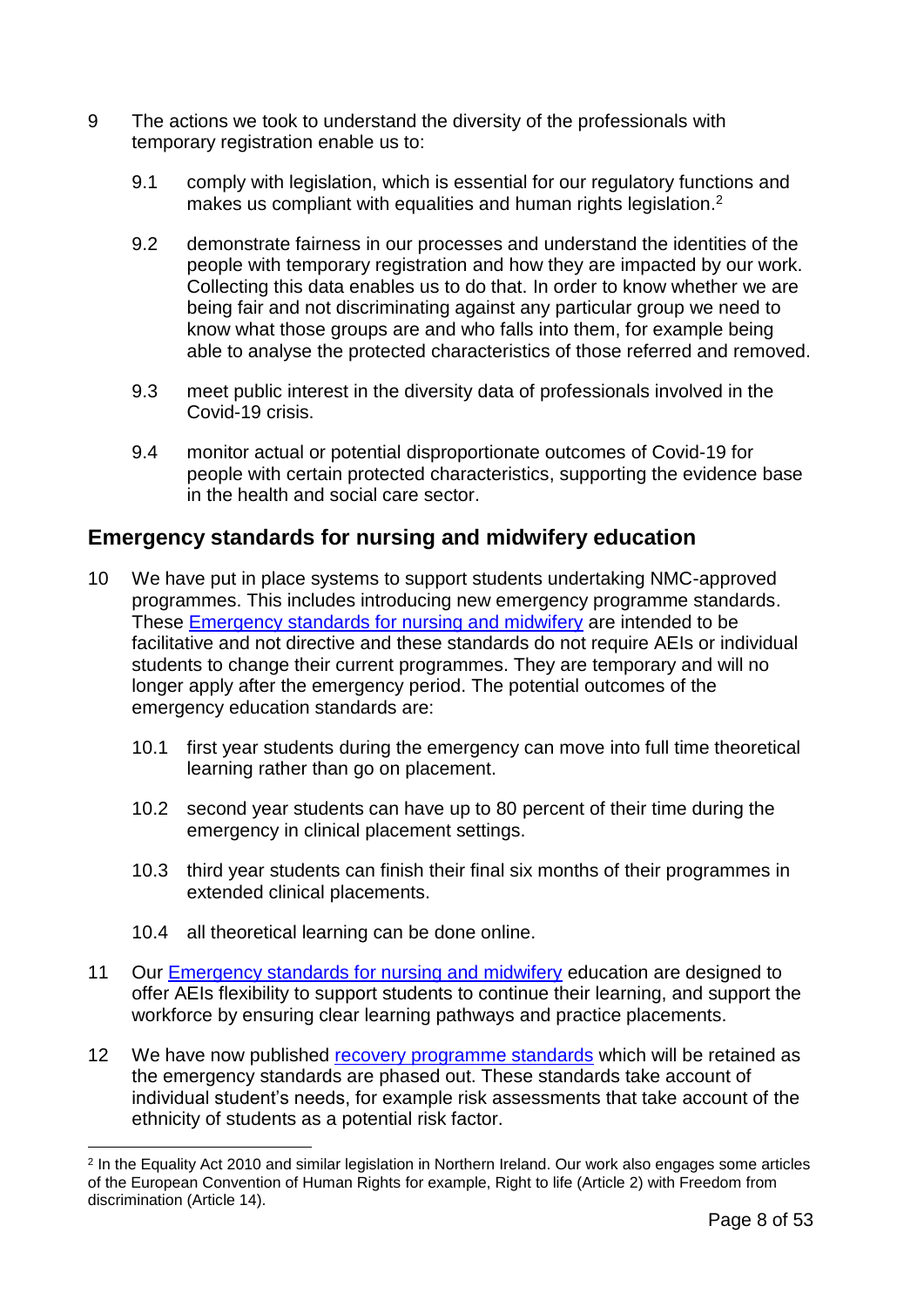13 We have been working with AEIs to ensure students have not been disadvantaged and that appropriate support has been put in place for all students. We are working with AEIs to seek assurances in relation to our emergency standards having been met.

### **Communications and support**

- 14 We aim to provide information in accessible formats and support our registrants and stakeholders to maintain public protection without discrimination and in line with human rights principles. We have adapted our communications to include advice and information about our regulatory approach during the pandemic, including issuing joint statements with other regulators and nursing and midwifery leaders and creating a [Covid-19 hub](https://www.nmc.org.uk/news/coronavirus/) with targeted information for registrants, students, educators, employers and stakeholders.
- 15 In October we launched a new [EDI web hub,](https://www.nmc.org.uk/about-us/equality-diversity-and-inclusion/edi-research/ambitious-for-change-research-into-nmc-processes-and-peoples-protected-characteristics/) so that people can find information and updates about our equality work easily. During the pandemic we have shared statements on [personal protective equipment,](https://www.nmc.org.uk/news/news-and-updates/nmc-statement-on-personal-protective-equipment-during-the-covid-19-pandemic/) [do not attempt CPR](https://www.nmc.org.uk/news/news-and-updates/statement-advance-care-planning-dnacpr-gmc-nmc/) forms and the [disproportionate impact of Covid-19 on people from Black, Asian and minority](https://www.nmc.org.uk/news/news-and-updates/statement-on-the-disproportionate-impact-of-covid-19-on-people-from-bame-backgrounds/)  [ethnic backgrounds.](https://www.nmc.org.uk/news/news-and-updates/statement-on-the-disproportionate-impact-of-covid-19-on-people-from-bame-backgrounds/) We also published the latest in a series of our Caring with Confidence: The Code in Action animations, this time on the importance of [inclusion](https://www.nmc.org.uk/standards/code/code-in-action/inclusivity/) and supporting professionals to feel confident challenging discrimination wherever they see it.

### **Registration and registration appeals**

- 16 We are continuing as normal with UK applications to join and re-join the register. As all our registration staff are working from home, there may be some minor delays to our processing.
- 17 We stopped hearing registration appeals at the beginning of the emergency. We're keeping in close contact with all appellants who are affected and progressing some cases where we are not contesting the appeal to allow appellants to join the register. Emergency changes to our rules means we can hold registration appeals hearings remotely during the emergency period.

### **Overseas registration**

- 18 The UK health and social care system relies on the care of professionals from other countries. We aim to do everything we can to support overseas candidates with their registration for UK practice. We continued to process applications from overseas applicants wishing to join our register. Due to advice from the UK Government, all OSCE tests were suspended from 23 March. All three OSCE test centres in the UK reopened on Monday 20 July 2020.
- 19 We have received concerns regarding professionals with temporary registration being required to pass the objective structured clinical examination (OSCE) in order to obtain permanent registration. Passing the OSCE is an important part of ensuring that those joining our permanent register meet our standards and can practise without the conditions or supervision that were necessary for temporary registration, and an important safeguard for those professionals themselves as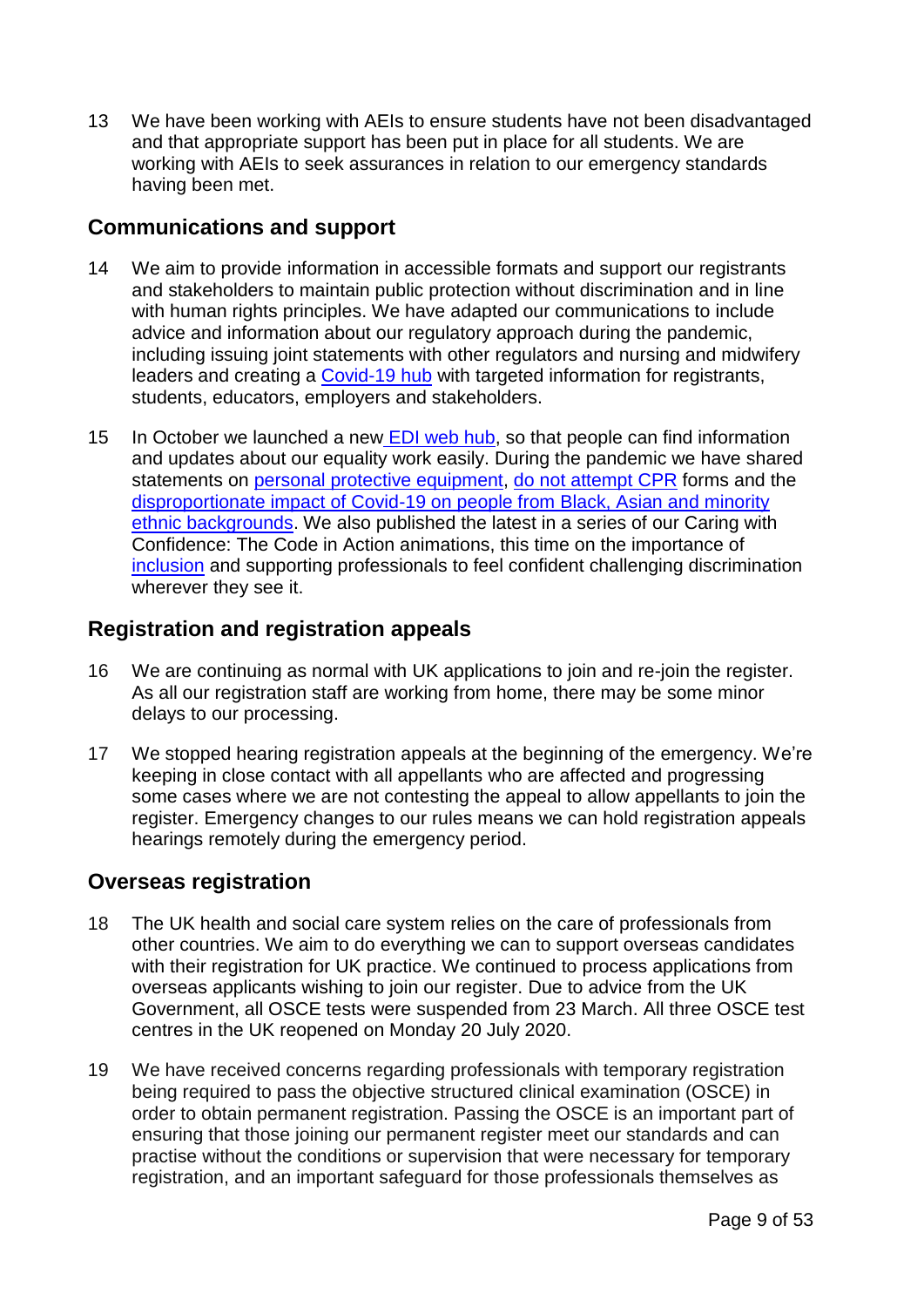well as the public. Initial reports indicate that those who worked with temporary registration appeared to be better prepared for the test and achieved slightly better pass rates.

- 20 We recognise that many of the candidates are from BAME backgrounds and how important it is that people feel safe and supported when taking their test. This has been a key consideration in all our decision-making, and our test centre partners have worked hard to carry out rigorous Covid-19 risk assessments and to ensure that testing has resumed in a safe, socially distanced way.
- 21 We recently published [our analysis](https://www.nmc.org.uk/news/news-and-updates/nmc-covid19-temporary-register-analysis/) of those with Covid-19 temporary registration, which found that overseas qualified professionals included more people from Asian or Black ethnic groups and more people under 40, while returning professionals were older and mainly white, with more people declaring a disability.

### **Retention payments**

- 22 We gave people who failed to pay their retention fee on time between March and May 2020 a blanket six-week extension. Any requests for further time for payment beyond six weeks were considered on an individual basis in line with our existing hardship processes.
- **23** These changes were made to help support registrants during the emergency by offering them flexibility. The numbers that had extensions are being monitored by protected characteristic to ascertain if there was a disproportionate impact on a particular group.

### **Revalidation**

24 We gave people who were due to revalidate between March to June 2020 a blanket extension of 12 weeks. From July onwards people were able to opt in to an extension of 12 weeks. We hope that this 12 week extension will give our registrants enough time to meet the requirements and submit their applications, but registrants are able to request a further extension of 12 weeks if their ability to revalidate is affected by Covid-19 and their request is supported by their confirmer. We'll continue to review the need to offer 12 week extensions to those due to revalidate later in the year as the Covid-19 pandemic evolves. Any further requests have been somewhat determined by changes to our technical system at the time.

### **Fitness to practise**

- 25 We aim to maintain our fitness to practise processes for the purpose of public protection. We are mindful of the effect on referrers and registrants of extended delays to cases as well as the impact of our inquiries on individuals and employers – therefore we're working to minimise the impact and comply with equalities and human rights legislation.
- 26 We have identified and maintained our four fitness to practise (FtP) services essential for the purpose of public protection: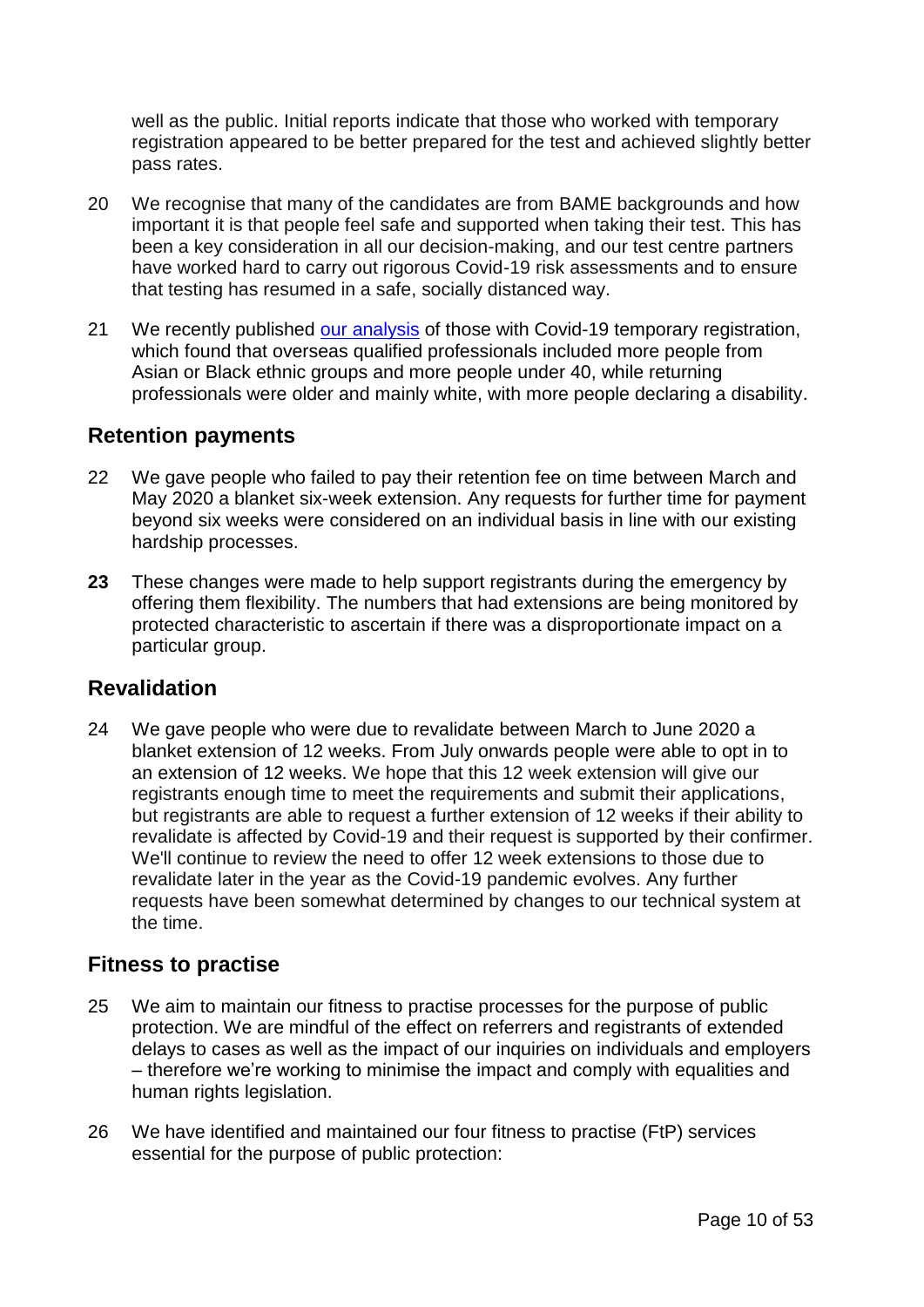- 26.1 new referrals and initial risk assessments (and risk assessing new information on existing cases)
- 26.2 interim order applications
- 26.3 substantive order reviews
- 26.4 High Court/Court of Sessions interim order extension applications.
- 27 Further details about the current and proposed changes to our FtP processes can be [read here,](https://www.nmc.org.uk/globalassets/sitedocuments/ftp_information/nmc-guidance-during-the-covid-19-emergency-period.pdf) including holding virtual hearings.
- 28 We have been working on a separate equality analysis on the topic of public access for virtual hearings to ensure that any decisions we make are compliant with equality legislation and best practice. We launched a [public consultation](https://www.nmc.org.uk/news/news-and-updates/consultation-on-future-use-of-emergency-powers/) on all our emergency powers, including public access for virtual hearings. The consultation is due to close on 15 January 2021, after which further decisions will be made by Council in March 2021.
- 29 As mentioned earlier, we have also extended the service of our fitness to practise [Careline,](https://www.nmc.org.uk/concerns-nurses-midwives/information-under-investigation/ftpcareline/) the year-long pilot of which was due to finish in October 2020. The success of the pilot means the specialist counsellors will continue to be able to give emotional support and practical help and advice to all nurses, midwives and nursing associates during the fitness to practise process from 1 November 2020 onwards. This may be particularly important for people from BME backgrounds, who we know are likely to be referred to us in disproportionate numbers.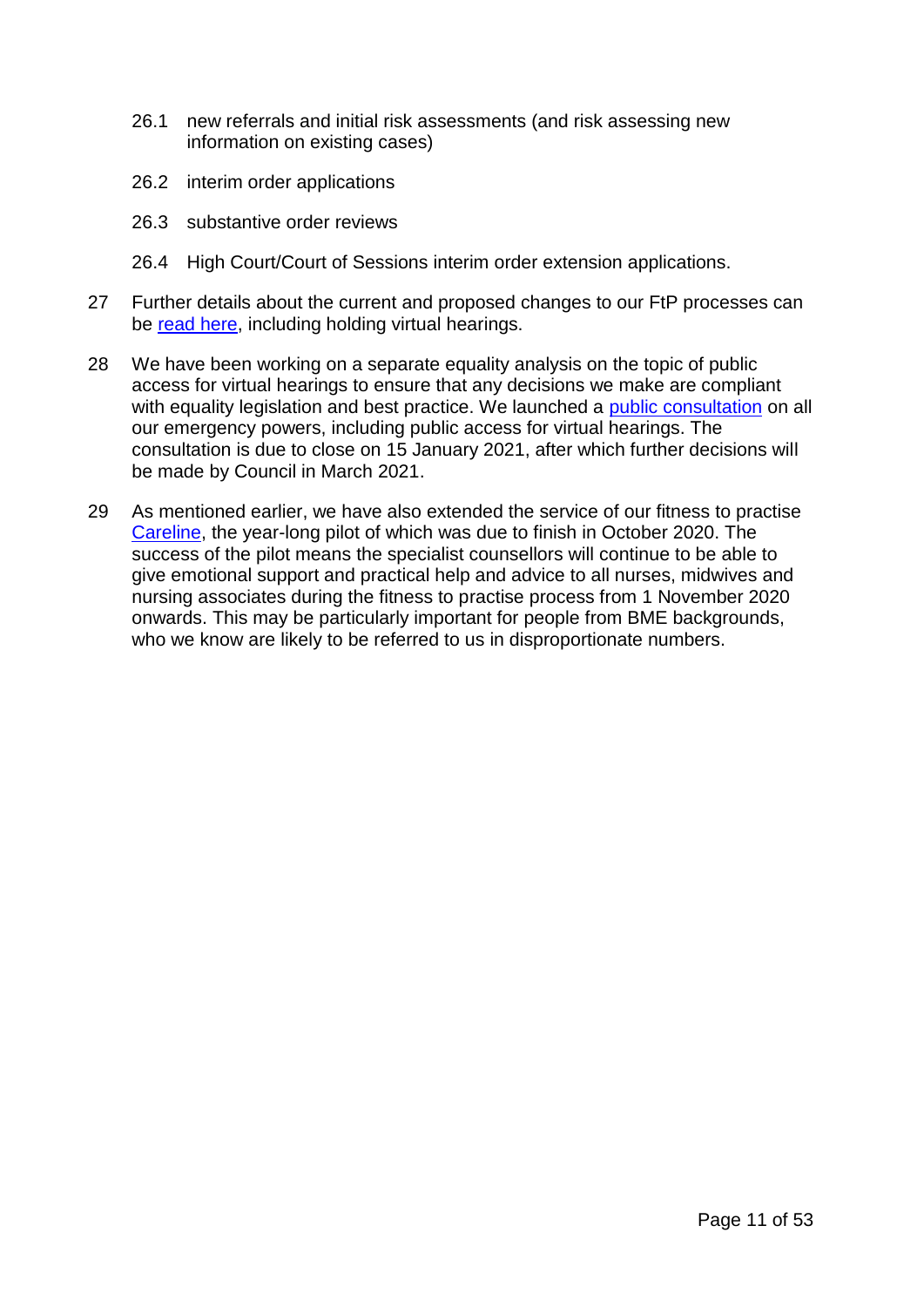# <span id="page-11-0"></span>**Section 2: Evidence**

| Research and reports | See references, links and footnotes in the document.                                                                                                                                                                                                                                                                                                                                                                                                                  |
|----------------------|-----------------------------------------------------------------------------------------------------------------------------------------------------------------------------------------------------------------------------------------------------------------------------------------------------------------------------------------------------------------------------------------------------------------------------------------------------------------------|
|                      | Covid-19 Insights from external research and data; updated<br>15 April 2020; Caroline Kenny, Head of Research and<br>Evidence (Trim: 6828329)                                                                                                                                                                                                                                                                                                                         |
|                      | Public Health England's Disparities in the risk and outcomes<br>of COVID-19, published 2 June 2020. The report confirms that<br>the impact of Covid-19 has replicated existing health<br>inequalities and, in some cases, has increased them.                                                                                                                                                                                                                         |
|                      | Public Health England's <b>Beyond the data: Understanding the</b><br>impact of COVID-19 on BAME groups, published 16 June<br>2020.                                                                                                                                                                                                                                                                                                                                    |
|                      | Coronavirus and the social impacts of disabled people in<br><b>Great Britain:</b> The ONS has published findings based on<br>indicators from the Opinions and Lifestyle Survey, in addition<br>to insight from qualitative research commissioned by the<br>Cabinet Office Disability Unit, including that 25 percent of<br>disabled people who were receiving medical care before<br>Covid-19 currently receiving treatment for only some of their<br>$conditions3$ . |
|                      | New data released by the ONS shows disabled women under<br>65 are over 11 times more likely to die than non-disabled<br>women, while disabled men aged under 65 with limiting<br>disabilities are 6.5 times more likely to die, and a third of all<br>lives lost to Coronavirus in the UK have been those of<br>disabled people <sup>4</sup> .                                                                                                                        |
|                      | Runnymede Trust released 'Over-Exposed and Under-<br>Protected', which found BME people face greater barriers in<br>shielding from Covid-19 as a result of the types of<br>employment they hold (i.e. key worker roles); having to use<br>public transport more; living in overcrowded and<br>multigenerational households; and not being given<br>appropriate PPE at work. 50 percent of Bangladeshi, 42<br>percent of Pakistani and 41 percent of Black African key |

<sup>1</sup> <sup>3</sup> ONS; *[Coronavirus and the social impacts of disabled people in Great Britain;](https://www.ons.gov.uk/peoplepopulationandcommunity/healthandsocialcare/disability/articles/coronavirusandthesocialimpactsondisabledpeopleingreatbritain/july2020)* 20 August 2020

*[May 2020](https://www.ons.gov.uk/peoplepopulationandcommunity/birthsdeathsandmarriages/deaths/articles/coronaviruscovid19relateddeathsbydisabilitystatusenglandandwales/2marchto15may2020)*; 19 June 2020

<sup>4</sup> ONS: *[Coronavirus \(COVID-19\) related deaths by disability status, England and Wales: 2 March to 15](https://www.ons.gov.uk/peoplepopulationandcommunity/birthsdeathsandmarriages/deaths/articles/coronaviruscovid19relateddeathsbydisabilitystatusenglandandwales/2marchto15may2020)*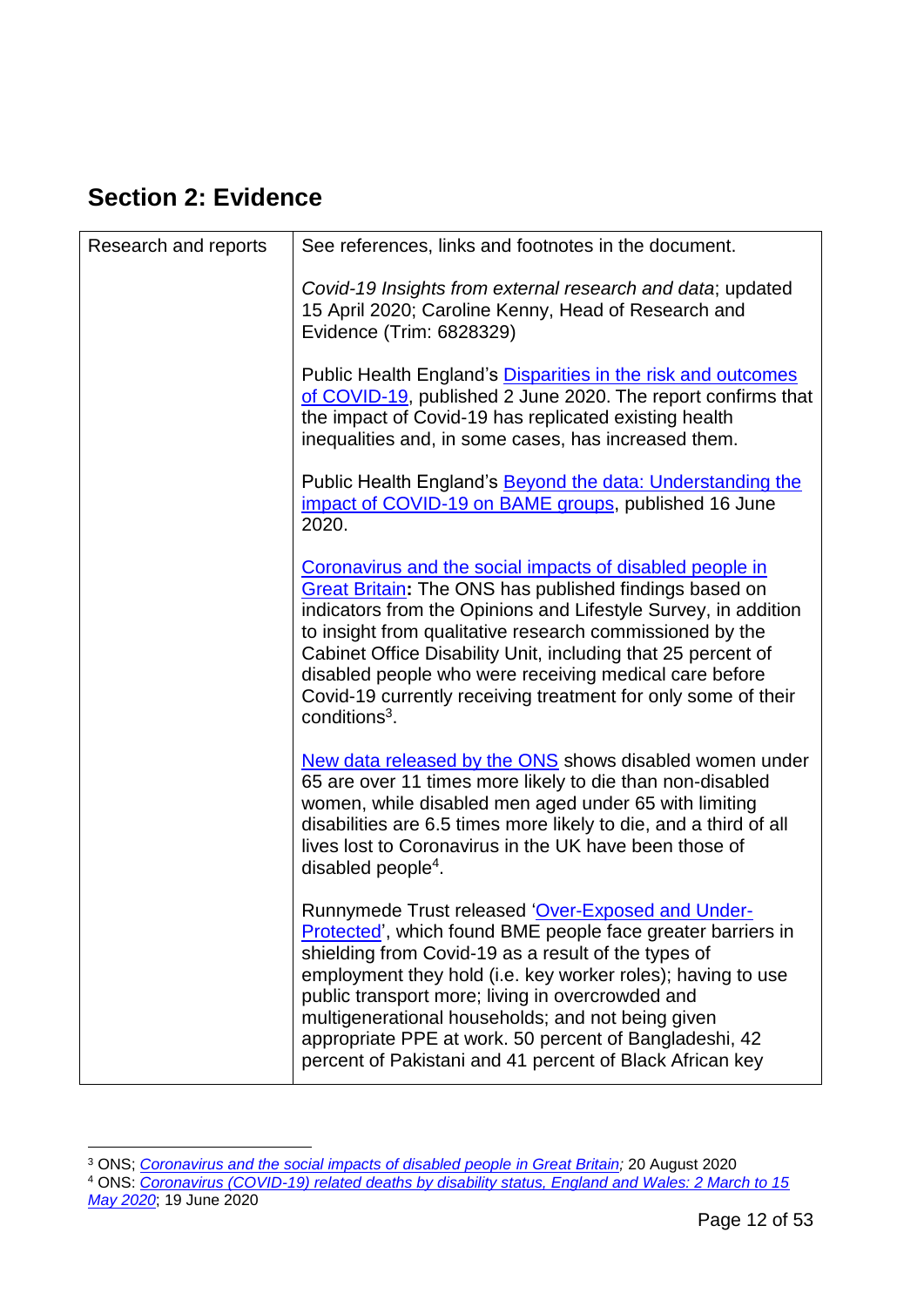|      | worker respondents reported that they had not been given<br>adequate PPE. <sup>5</sup>                                                                                                                                                                                                                                                                                                                                                                                                                                                                                                                                        |
|------|-------------------------------------------------------------------------------------------------------------------------------------------------------------------------------------------------------------------------------------------------------------------------------------------------------------------------------------------------------------------------------------------------------------------------------------------------------------------------------------------------------------------------------------------------------------------------------------------------------------------------------|
|      | Mind's survey of adults in England and Wales revealed<br>existing inequalities in housing, employment, finances and<br>other issues have had a greater impact on the mental health<br>of people from BAME groups than white people during the<br>pandemic. For example, employment worries have negatively<br>affected the mental health of 61 percent of people from BAME<br>backgrounds, compared to 51 percent of white people. Other<br>issues saw a similar pattern, including getting support for a<br>physical health problem (39 percent vs 29 percent) and being<br>a carer (30 percent vs 23 percent). <sup>6</sup> |
|      | Inclusion London's Abandoned, forgotten and ignored report<br>found that disabled people, and people in high-risk groups<br>have been unable to obtain PPE and had care packages cut<br>and assessments delayed. Some disabled people had been<br>asked to sign DNR notices, while many more feared they<br>would be denied access to treatment if they contracted Covid-<br>19.7                                                                                                                                                                                                                                             |
|      | EDI organisations have produced reports as summarised in<br>EDI Stakeholder responses to Covid-19;; Emma Lawrence,<br>Senior EDI Policy Officer. (Trim: 6828971)                                                                                                                                                                                                                                                                                                                                                                                                                                                              |
| Data | <b>Revalidation and retention</b><br>Our diversity data is taken from the register. Our Year four<br>revalidation tables show that the revalidation rates of people<br>on our register with permanent registration vary slightly<br>between some people who share protected characteristics.<br>Also that there are differences by protected characteristic in<br>setting and scope of practice, for example people employed<br>via an agency are more likely to be from ethnic minority<br>backgrounds.                                                                                                                      |
|      | <b>Temporary registration</b><br>EDI data about people with Covid-19 temporary registration is<br>taken from different sources. This includes data we have<br>collected from an EDI survey that is sent to everyone with<br>temporary registration and where this is not available, data we<br>have on our systems. A summary of the analysis of this data<br>show us that:<br>people with temporary registration are older than those<br>with permanent registration. Around two-thirds of those                                                                                                                             |
|      |                                                                                                                                                                                                                                                                                                                                                                                                                                                                                                                                                                                                                               |

<sup>5</sup> Runnymede Trust; *[Over-exposed and under-protected: The Devastating Impact of COVID-19](https://www.runnymedetrust.org/uploads/Runnymede%20Covid19%20Survey%20report%20v2.pdf?utm_source=The%20King%27s%20Fund%20newsletters%20%28main%20account%29&utm_medium=email&utm_campaign=11728486_NEWSL_HMP%202020-08-07&dm_i=21A8,6ZDRA,V65RC4,S4OWK,1) [on Black and Minority Ethnic Communities in Great Britain](https://www.runnymedetrust.org/uploads/Runnymede%20Covid19%20Survey%20report%20v2.pdf?utm_source=The%20King%27s%20Fund%20newsletters%20%28main%20account%29&utm_medium=email&utm_campaign=11728486_NEWSL_HMP%202020-08-07&dm_i=21A8,6ZDRA,V65RC4,S4OWK,1)*; August 2020 <sup>6</sup> Mind; *[Online survey of mental health](https://www.mind.org.uk/news-campaigns/news/existing-inequalities-have-made-mental-health-of-bame-groups-worse-during-pandemic-says-mind/)*; July 2020

<sup>7</sup> Inclusion London; *[Abandoned, forgotten and ignored; the impact of the coronavirus on disabled people](https://www.inclusionlondon.org.uk/wp-content/uploads/2020/06/Abandoned-Forgotten-and-Ignored-Final-1.pdf)*; June 2020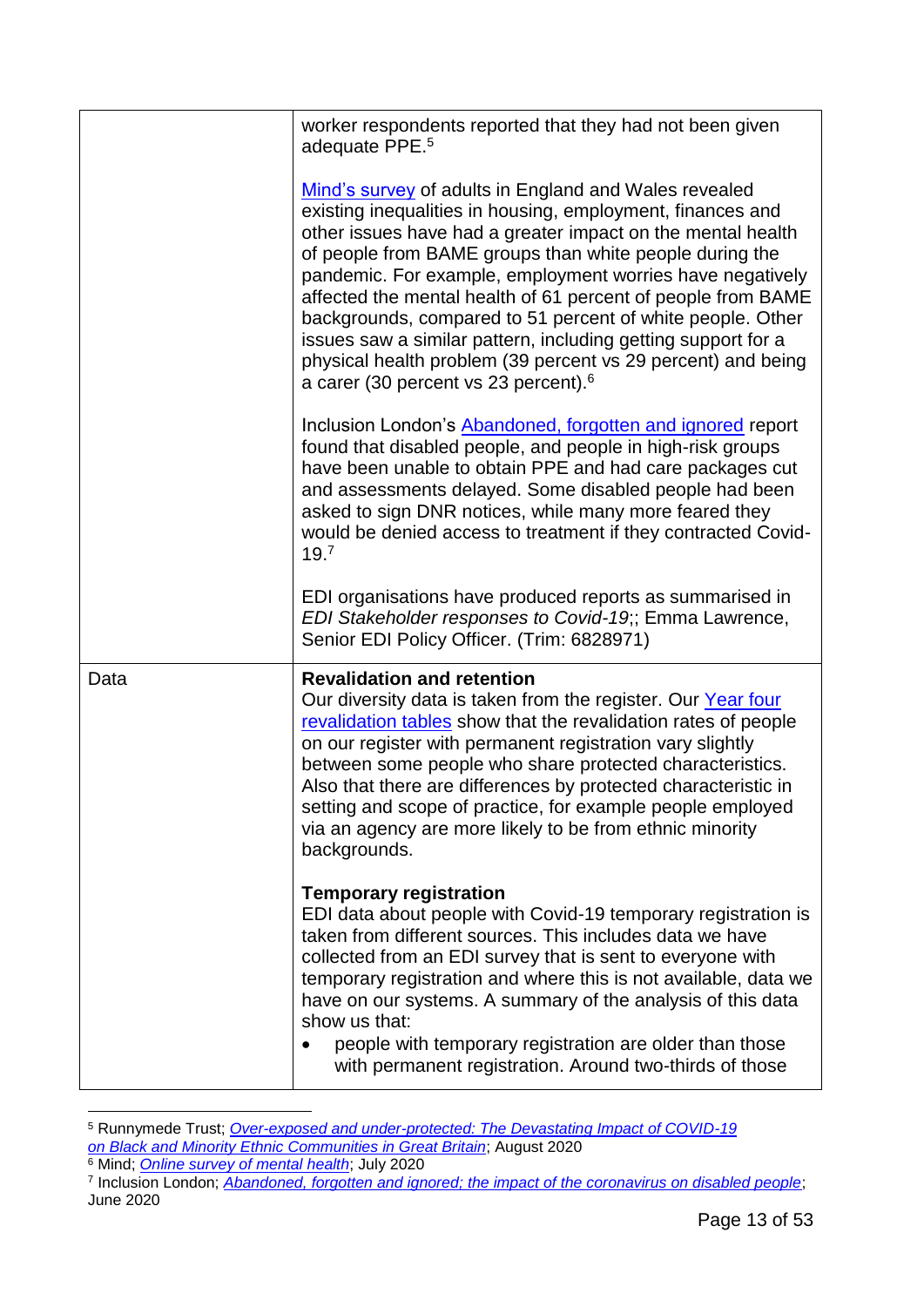<span id="page-13-0"></span>

|              | with temporary registration are aged over 50 compared to<br>just over a third with permanent registration.                                                                                                                                                                                                                                                                                                                                                                                                                                                                                                                                                                                                                                                                                                       |
|--------------|------------------------------------------------------------------------------------------------------------------------------------------------------------------------------------------------------------------------------------------------------------------------------------------------------------------------------------------------------------------------------------------------------------------------------------------------------------------------------------------------------------------------------------------------------------------------------------------------------------------------------------------------------------------------------------------------------------------------------------------------------------------------------------------------------------------|
|              | compared to our register as a whole, there are fewer<br>females and fewer people identifying as white. There are<br>also has fewer people of black and mixed ethnicity, but<br>more people identifying as Asian. Fewer people with<br>temporary registration declare a disability and a higher<br>proportion identify as bisexual. In comparison to our<br>register as a whole, more people with temporary<br>registration identify as Jewish and Hindu and fewer<br>people identify as Muslim and who prefer not to say.<br>Overall, we have less complete data for people in the<br>overseas cohort. Even when supplementing the survey<br>data with the information we hold on our systems, there<br>are around 30 percent of overseas applicants for whom<br>we do not know their diversity characteristics. |
|              | Data gaps<br>On 27 May we emailed the 13,796 people with temporary<br>registration to ask them to complete a survey asking about<br>their EDI characteristics. A link to the EDI survey is now<br>included in all emails sent to confirm that someone has<br>temporary registration, and we have contacted those people<br>with temporary registration between 27 May and 1 July to ask<br>them to complete the survey (Ref 1 in action plan). As of 18<br>November, 12,184 people had temporary registration, with<br>10,009 responses to the EDI survey.<br>With the new virtual hearings we have an improvement                                                                                                                                                                                               |
|              | survey that collects diversity data but the numbers responding<br>have been very low.                                                                                                                                                                                                                                                                                                                                                                                                                                                                                                                                                                                                                                                                                                                            |
| Social media | Conversations on social media show there is public interest in<br>the disproportionate numbers of ethnic minority health<br>professionals working to combat Covid-19 dying from Covid-<br>19. We are monitoring the social media communications as<br>this is a form of intelligence and we acknowledge that<br>disadvantaged groups may not be able to raise issues that<br>concern them via mainstream communication channels.                                                                                                                                                                                                                                                                                                                                                                                 |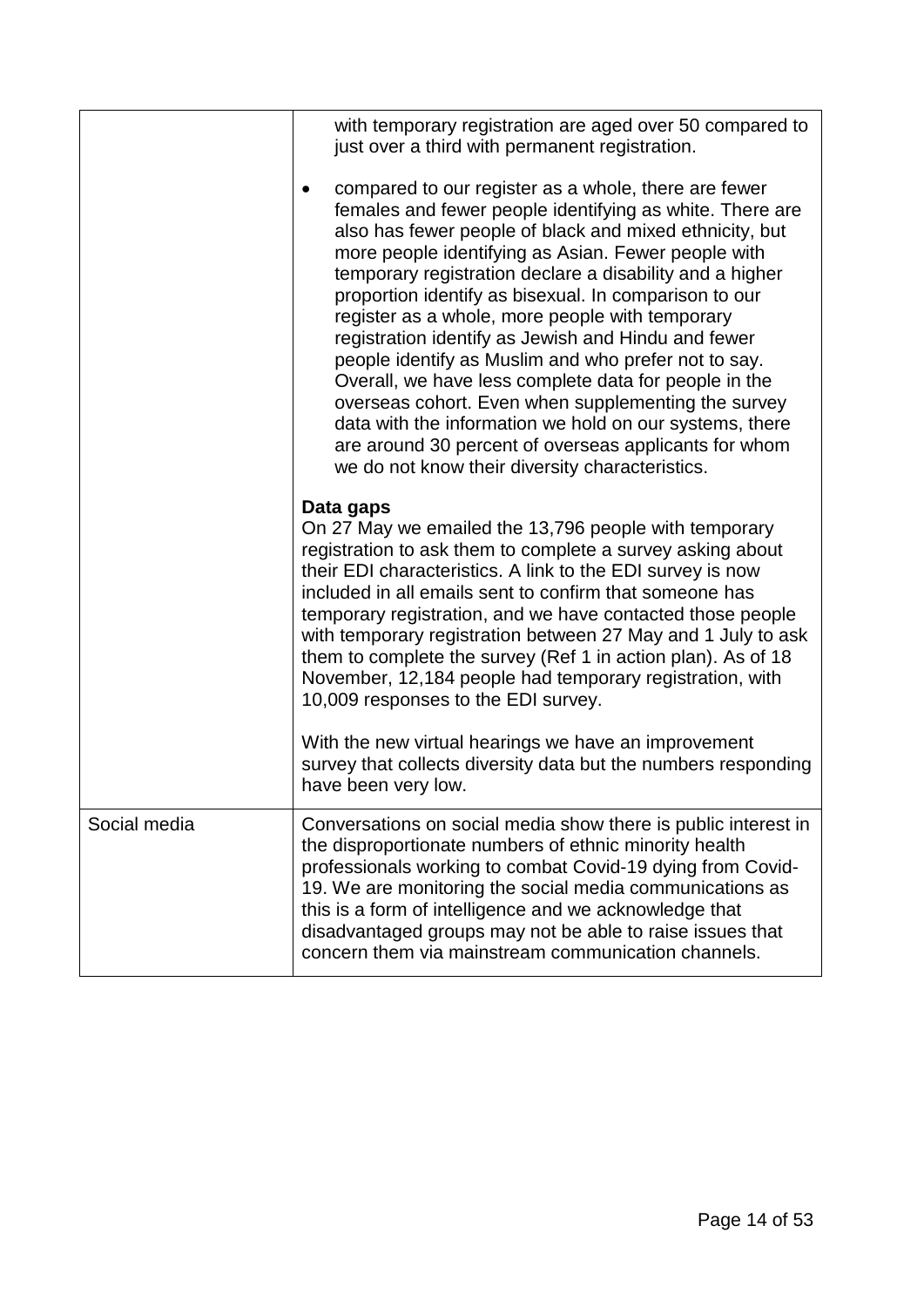### **Stakeholder engagement log**

After 8 April 2020 the EDI stakeholder responses are monitored in a separate document Equality *Stakeholder Responses to the Covid-19 Pandemic* (Trim: 6895243) and [accompanying blog.](https://www.linkedin.com/pulse/considering-edi-impact-covid-19-pandemic-emma-lawrence/?trackingId=PcBkZSbxWpj7sO7nc1tWxw%3D%3D)

|                | Individual/organis<br>ation                                                                                                                                       | <b>Date</b>         | <b>Feedback</b>                                                                                                                                                                                                                                                                                                                                                                                                                                                                                                                                                                                                                                                                                                                                                                                                                                                                                                                                                                                                                                                                                                                                                                                   |
|----------------|-------------------------------------------------------------------------------------------------------------------------------------------------------------------|---------------------|---------------------------------------------------------------------------------------------------------------------------------------------------------------------------------------------------------------------------------------------------------------------------------------------------------------------------------------------------------------------------------------------------------------------------------------------------------------------------------------------------------------------------------------------------------------------------------------------------------------------------------------------------------------------------------------------------------------------------------------------------------------------------------------------------------------------------------------------------------------------------------------------------------------------------------------------------------------------------------------------------------------------------------------------------------------------------------------------------------------------------------------------------------------------------------------------------|
| $\mathbf{1}$   | <b>General Medical</b><br>Council (GMC) EDI<br>team                                                                                                               | 27<br>March<br>2020 | Discussed the GMC approach to EqIA for their<br>temporary registration. They have sent a copy of the<br><b>EHRC</b> letter to the government and to their EDI<br>champions to remind them that 'Human rights<br>provide a clear and practical framework to help our<br>leaders determine what are reasonable restrictions<br>and what are not, ensuring they can navigate the<br>delicate balance between protecting our health and<br>safeguarding our vital freedoms and individual<br>needs' (Ref 7 in the action plan).<br>They will be doing an equality analysis of their<br>Covid-19 temporary registration policy.<br>Their communications teams have directed doctors<br>to their ethical guidance on their website.                                                                                                                                                                                                                                                                                                                                                                                                                                                                     |
| $\overline{2}$ | Joint statement<br>from the health<br>professional bodies<br>on supporting<br>nurses and<br>midwives across<br>the UK and nursing<br>associates<br>(England only) | 12<br>March<br>2020 | The statement identifies the difficulties in the times<br>of an emergency that may cross over with EDI and<br>human rights considerations.<br>'We need to stick to the core principles of nursing<br>and midwifery practice. As registered professionals<br>you are expected to practice in line with the NMC<br>code and use judgement in applying the principles<br>to situations that you may face. However, these also<br>take account of the realities of a very abnormal<br>emergency situation. We want nursing and<br>midwifery professionals in partnership with patients<br>and those individuals that we care for, to use their<br>professional judgement to assess risk and to make<br>sure people receive safe care, informed by the<br>values and principles set out in their professional<br>standards. A rational approach to varying practice in<br>an emergency is part of that professional response.<br>It is the responsibility of the organisations in which<br>you work to ensure that you are supported to do<br>this. They must bear in mind that clinicians may<br>need to depart, possibly significantly, from<br>established procedures in order to care for patients |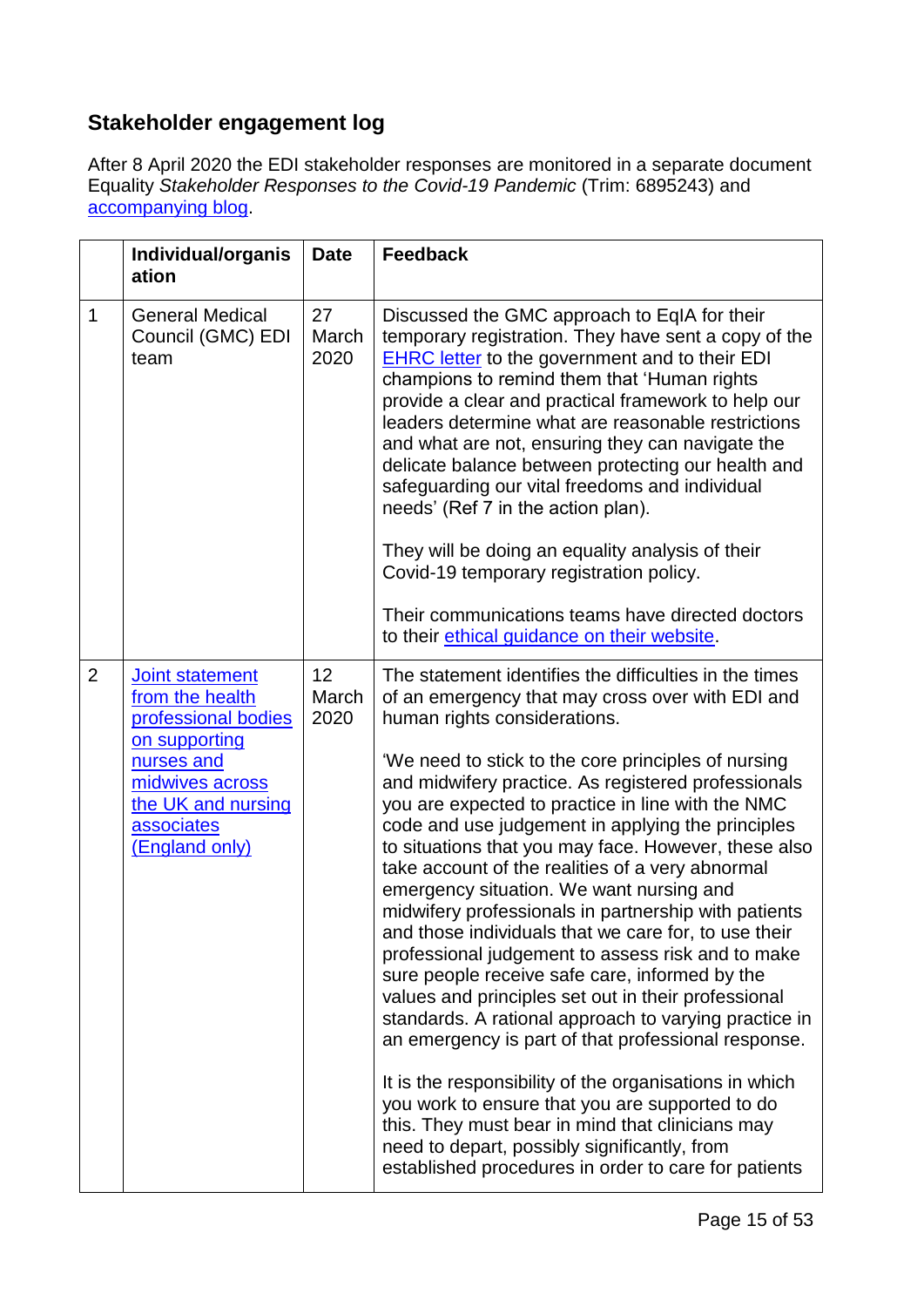|   | Individual/organis<br>ation                                     | <b>Date</b>         | <b>Feedback</b>                                                                                                                                                                                                                                                                                                                                                                                                                                                     |
|---|-----------------------------------------------------------------|---------------------|---------------------------------------------------------------------------------------------------------------------------------------------------------------------------------------------------------------------------------------------------------------------------------------------------------------------------------------------------------------------------------------------------------------------------------------------------------------------|
|   |                                                                 |                     | in the unique and highly challenging but time-bound<br>circumstances of the peak of an epidemic.'                                                                                                                                                                                                                                                                                                                                                                   |
| 3 | <b>Care Quality</b><br>Commission (CQC)<br><b>EDI</b> team      | 7 April<br>2020     | The CQC has published its <b>EQIA</b> into the COVID-19<br>crisis.<br>The parts relevant to the NMC are:<br>General comment 12:<br>Mitigation of potentially negative impact - Consider<br>how we monitor how providers ensure that clinicians<br>make ethical decisions that impact on human rights,<br>including the right to life, when resources to address<br>COVID 19 healthcare needs become limited, as it<br>relates to regulation 12 and 17. Use provider |
|   |                                                                 |                     | engagement methods and work with system<br>partners to flag good practice and expectations<br>around equality issues in clinical decision-making<br>Action 2:<br>Produce other communications that give support to<br>the health and adult social sector to promote<br>equality and human rights within existing COVID 19<br>limitations, as required, for example in relation to<br>ethical decision making.                                                       |
| 4 | <b>British Association</b><br>of Physicians of<br>Indian Origin | 7 April<br>2020     | Issued and published a letter to the Chief Medical<br>Officer England, NHS England, Public Health<br>England raising concerns about the number of<br>ethnic minority healthcare workers dying from<br>Covid-19 and asking that the numbers are<br>monitored by ethnicity and profession.<br>twitter.com/jsbamrah/status/1247633745278111747                                                                                                                         |
| 5 | Business in the<br>Community (BITC)                             | 14<br>April<br>2020 | Ethnicity and the Economic Impact of COVID-19 <sup>8</sup><br>factsheet makes recommendations for the Cabinet<br>Office's Race Disparity Unit that are relevant to the<br>NMC:<br>Ensure the cases of those who sadly pass<br>away because of COVID-19 are monitored<br>by ethnicity.<br>Ensure the NHS and social care employees<br>who contract COVID-19 are monitored by<br>ethnicity group, and, those who sadly pass<br>away.<br>(Ref 1 in action plan)        |

<sup>1</sup> <sup>8</sup> BITC; Ethnicity and the Economic Impact of COVID-19; 2020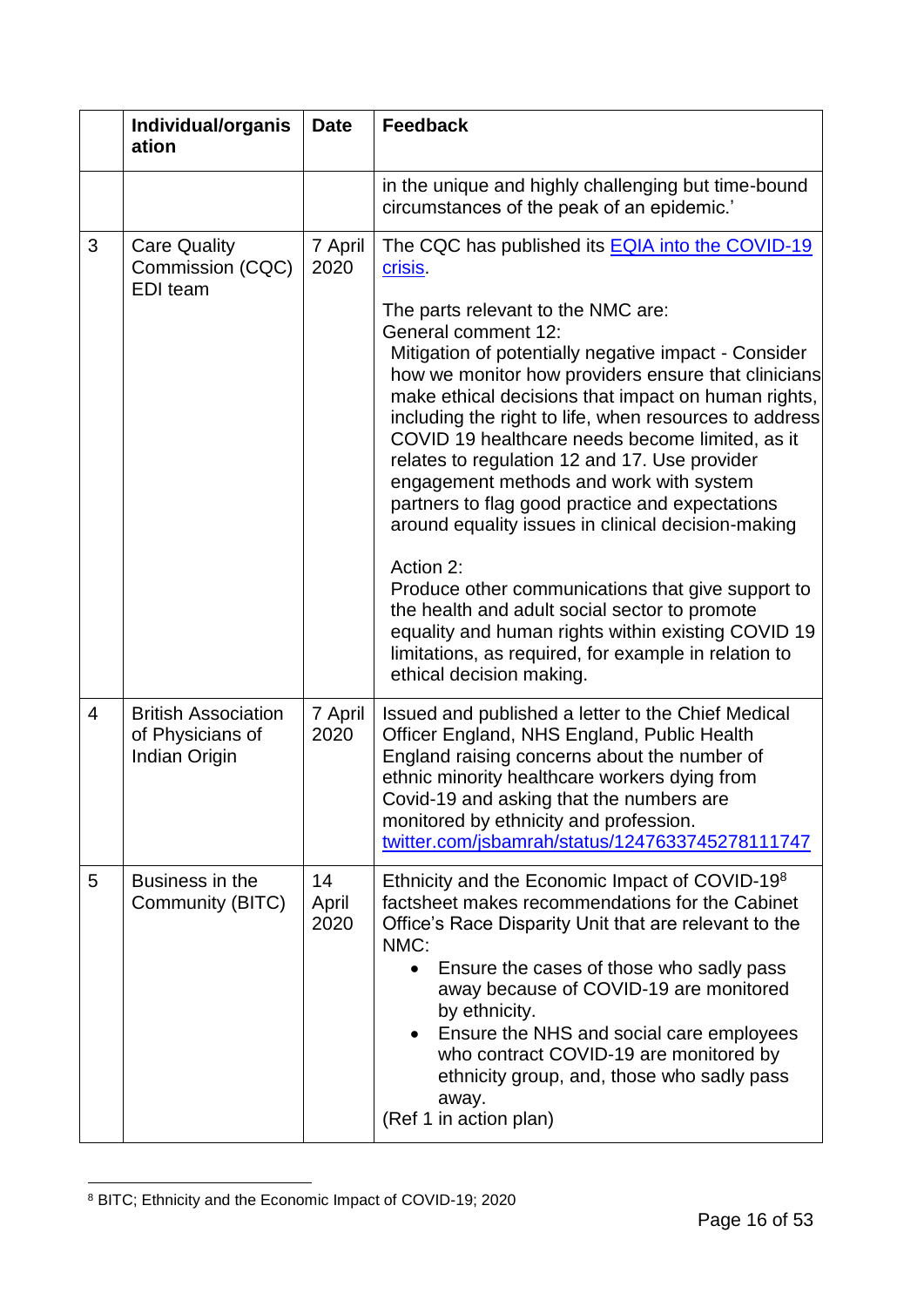|                | Individual/organis<br>ation                                                                  | <b>Date</b>         | <b>Feedback</b>                                                                                                                                                                                                                                                                                                                                                                                                                                                                                                                                                                                                                           |
|----------------|----------------------------------------------------------------------------------------------|---------------------|-------------------------------------------------------------------------------------------------------------------------------------------------------------------------------------------------------------------------------------------------------------------------------------------------------------------------------------------------------------------------------------------------------------------------------------------------------------------------------------------------------------------------------------------------------------------------------------------------------------------------------------------|
| 6              | <b>Yvonne Coghill</b>                                                                        | 30<br>March<br>2020 | <b>Communities, Colour and the Corona Virus 30</b><br>March 2020 by Yvonne Coghill<br>The blog notes the disproportionate impact of<br>the Coronavirus on ethnic minorities and<br>links to the WRES data that shows ethnic<br>minority healthcare workers are more likely to<br>be in frontline roles.                                                                                                                                                                                                                                                                                                                                   |
| $\overline{7}$ | <b>Roger Kline</b>                                                                           | 17<br>April<br>2020 | <b>NHS Covid 19 and health care worker deaths:</b><br>questions that need asking 17 April 2020 by Roger<br>Kline.<br>This blog notes the substantial numbers of key<br>workers are being infected by Coronavirus and that<br>a substantial proportion of those dying from it are<br>from black and Minority Ethnic (BME) backgrounds.                                                                                                                                                                                                                                                                                                     |
| 8              | <b>Chief Nursing</b><br>Officer (CNO)<br>(England) BME<br><b>Strategic Advisory</b><br>Group |                     | 23 April 2020<br>The disproportionate impact of the Covid-19 on our<br>nurses, midwives, nursing associates from ethnic<br>minority backgrounds was discussed in a meeting of<br>CNOs BME Strategic Advisory Group. More than<br>600 registrants dialled into the meeting, giving their<br>experiences of working on the front-line and the<br>discrimination they feel they are experiencing. A<br>note of this meeting was shared via internal<br>communications.                                                                                                                                                                       |
|                |                                                                                              |                     | 4 April 2020<br>Education and Standards team attended a meeting<br>hosted by the CNO BME SAG to discuss Covid-19<br>and its impact on final year BME students deployed<br>as staff, final year BME students opting for theory<br>and BME students at other stages of their<br>programme.                                                                                                                                                                                                                                                                                                                                                  |
| 9              | <b>NHS England</b>                                                                           | 29<br>April<br>2020 | Letter from the Chief Executive Sir Simon Stevens<br>& Chief Operating Officer Amanda Pritchard to all<br>NHS trusts and providers of community health<br>services. (Trim: 6847208)<br>"Emerging UK and international data suggest that<br>people from Black, Asian and Minority Ethnic<br>(BAME) backgrounds are also being<br>disproportionately affected by Covid19. Public<br>Health England have been asked by DHSC to<br>investigate this. In advance of their report and<br>guidance, on a precautionary basis we recommend<br>employers should risk-assess staff at potentially<br>greater risk and make appropriate arrangements |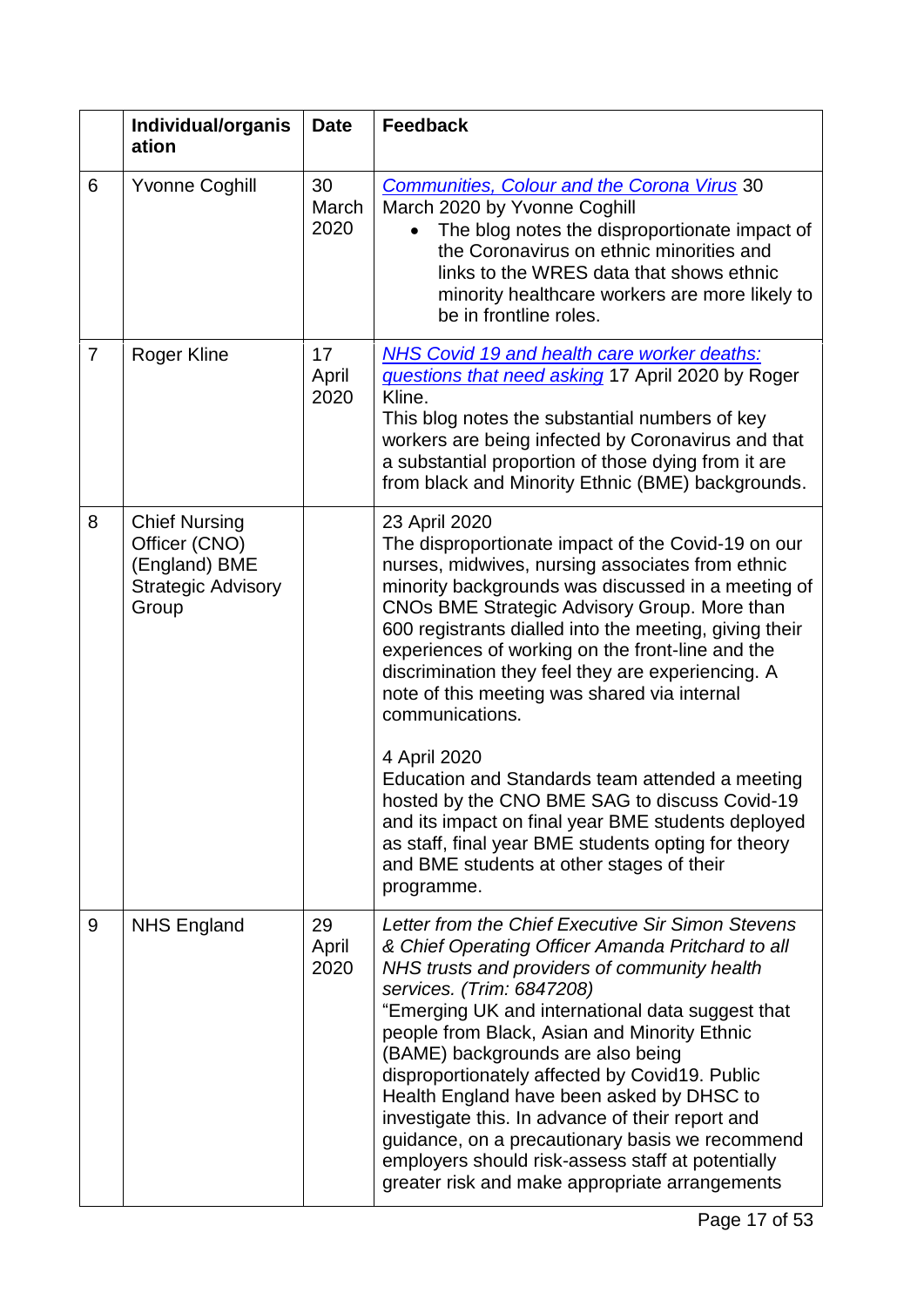<span id="page-17-0"></span>

|    | Individual/organis<br>ation                                                                  | <b>Date</b>                    | <b>Feedback</b>                                                                                                                                                                                                                                                                                                                                                                                                                                                                                                                                                                                                                                                                                                                           |
|----|----------------------------------------------------------------------------------------------|--------------------------------|-------------------------------------------------------------------------------------------------------------------------------------------------------------------------------------------------------------------------------------------------------------------------------------------------------------------------------------------------------------------------------------------------------------------------------------------------------------------------------------------------------------------------------------------------------------------------------------------------------------------------------------------------------------------------------------------------------------------------------------------|
|    |                                                                                              |                                | accordingly."                                                                                                                                                                                                                                                                                                                                                                                                                                                                                                                                                                                                                                                                                                                             |
| 10 | <b>Nigerian Nurses</b><br>Association in the<br><b>UK</b>                                    | 1 May<br>2020                  | Hosted a webinar discussing the greater risk of<br>Covid-19 on ethnic minority nurses and midwives.<br>Speakers included Gill Watson, CEO of Royal<br>Collage of Midwives and Dame Donna Kinnair, CEO<br>of Royal Collage of Nursing. The discussion pointed<br>towards the responsibility to provide adequate<br>protection for all staff.                                                                                                                                                                                                                                                                                                                                                                                               |
| 11 | <b>Workplace Race</b><br><b>Equality Standard</b><br>Team (WRES)<br>(NHS England)            | 12 <sub>2</sub><br>May<br>2020 | Hosted a webinar Covid-19 BAME: A conversation<br>with the experts featuring presentations from:<br>Prerana Issa, NHS Chief People Officer, NHS<br>England and NHS Improvement; Dr David Williams,<br>Harvard University; Yvonne Coghill, Director -<br><b>WRES Implementation, NHS England and NHS</b><br>Improvement; Professor James Nazroo, The<br>University of Manchester and Dr Omar Khan,<br>Director of The Runnymede Trust.<br>The importance of this discussion was emphasised<br>by data that ethnic minority staff make up 20<br>percent of NHS workforce, 40 percent doctors and<br>20 percent nurses, midwives and nursing<br>associates but of the 203 deaths to date 60 percent<br>are from ethnic minority backgrounds. |
| 12 | <b>Nigerian Nurse</b><br>Association in the<br>UK                                            | 03<br>July<br>2020             | Our Chief Executive Andrea Sutcliffe was on a<br>panel of speakers at a webinar with the topic of the<br>role of the regulators and unions during the<br>pandemic. Andrea spoke about our EDI<br>commitments and responded to questions about<br>where EDI features in the curriculum of the nursing<br>and midwifery professions.                                                                                                                                                                                                                                                                                                                                                                                                        |
| 13 | <b>Chief Nursing</b><br>Officer (CNO)<br>(England) BME<br><b>Strategic Advisory</b><br>Group | 23<br>July<br>2020             | EDI Policy Manager Aishnine Benjamin spoke at a<br>webinar for agency nurses and midwives to give<br>assurance about the role of the regulator and listen<br>to the discussion about issues for agency nurses<br>and midwives e.g. lack of access to training for<br>PPE.                                                                                                                                                                                                                                                                                                                                                                                                                                                                 |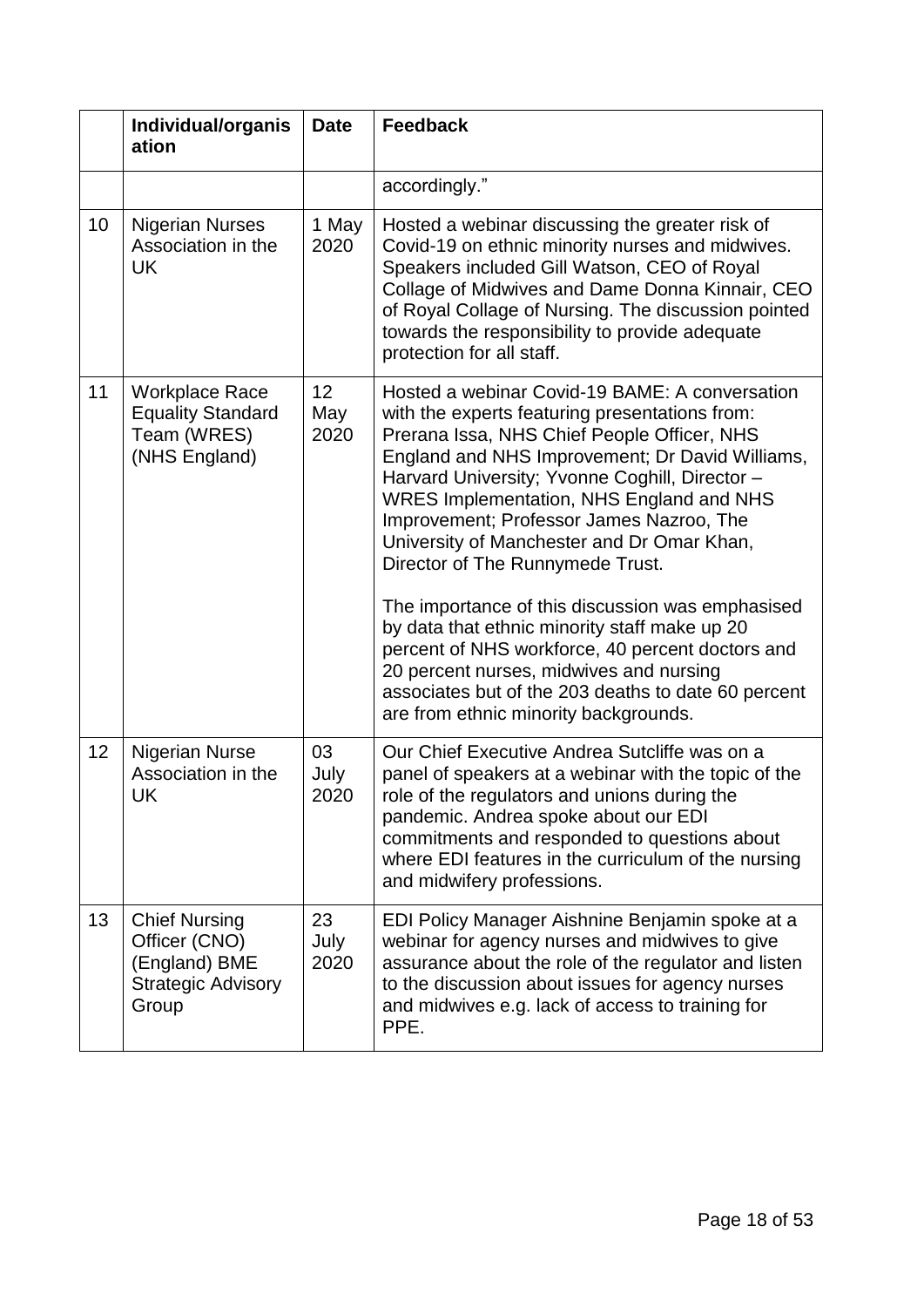# **Corporate complaints and compliments log**

| Ref            | Name/organisation                    | Date             | Feedback                                                                                                                                                                                                                                                                                                                                                                                                                                                                                                                                                                                                                         |
|----------------|--------------------------------------|------------------|----------------------------------------------------------------------------------------------------------------------------------------------------------------------------------------------------------------------------------------------------------------------------------------------------------------------------------------------------------------------------------------------------------------------------------------------------------------------------------------------------------------------------------------------------------------------------------------------------------------------------------|
| 1              | A member of Parliament<br>(MP) query | 27 March<br>2020 | A constituent raised an issue that they<br>were 70 years old and had not been<br>invited to take up temporary registration.<br>We responded that people over 70 had<br>not been invited to take up temporary<br>registration in accordance with<br>government policy about the people that<br>were in high risk categories, but people<br>over the age of 70 could still apply if they<br>chose to and would not be refused on the<br>grounds of age alone.                                                                                                                                                                      |
| $\overline{2}$ | A nurse                              | 18 May<br>2020   | A complaint regarding news coverage,<br>which was interpreted as suggesting that<br>nurses from ethnic minority backgrounds<br>were being put at risk more so than<br>professionals from white backgrounds.<br>We responded stating our concern for the<br>professionals on our register that may not<br>have adequate protection, where they<br>could raise these concerns and with<br>information about how to make a<br>complaint to the media company.                                                                                                                                                                       |
| 3              | A nurse                              | 17 July<br>2020  | A concern that the support for BME<br>professionals from the NMC is too late.<br>We responded confirming we understand<br>the concerns. We have welcomed the<br>relevant reports and research on why<br>Covid-19 has had a worse impact on<br>some communities, including those from<br>an ethnic minority background.<br>We have committed to championing the<br>values of equality, diversity and inclusion<br>and will continue to work to address this<br>in our new <i>five year strategy</i> We have<br>also publically called for better access to<br>PPE and better risk assessments for<br>nursing and midwifery staff. |
| 4              | Two nurses                           | 20 July<br>2020  | A concern that the NMC have offered<br>more support for Black Lives Matter than<br>for professionals on the register.<br>We responded to the comments by<br>recognising that this is an incredibly<br>difficult time and confirming our<br>commitment to equality and diversity                                                                                                                                                                                                                                                                                                                                                  |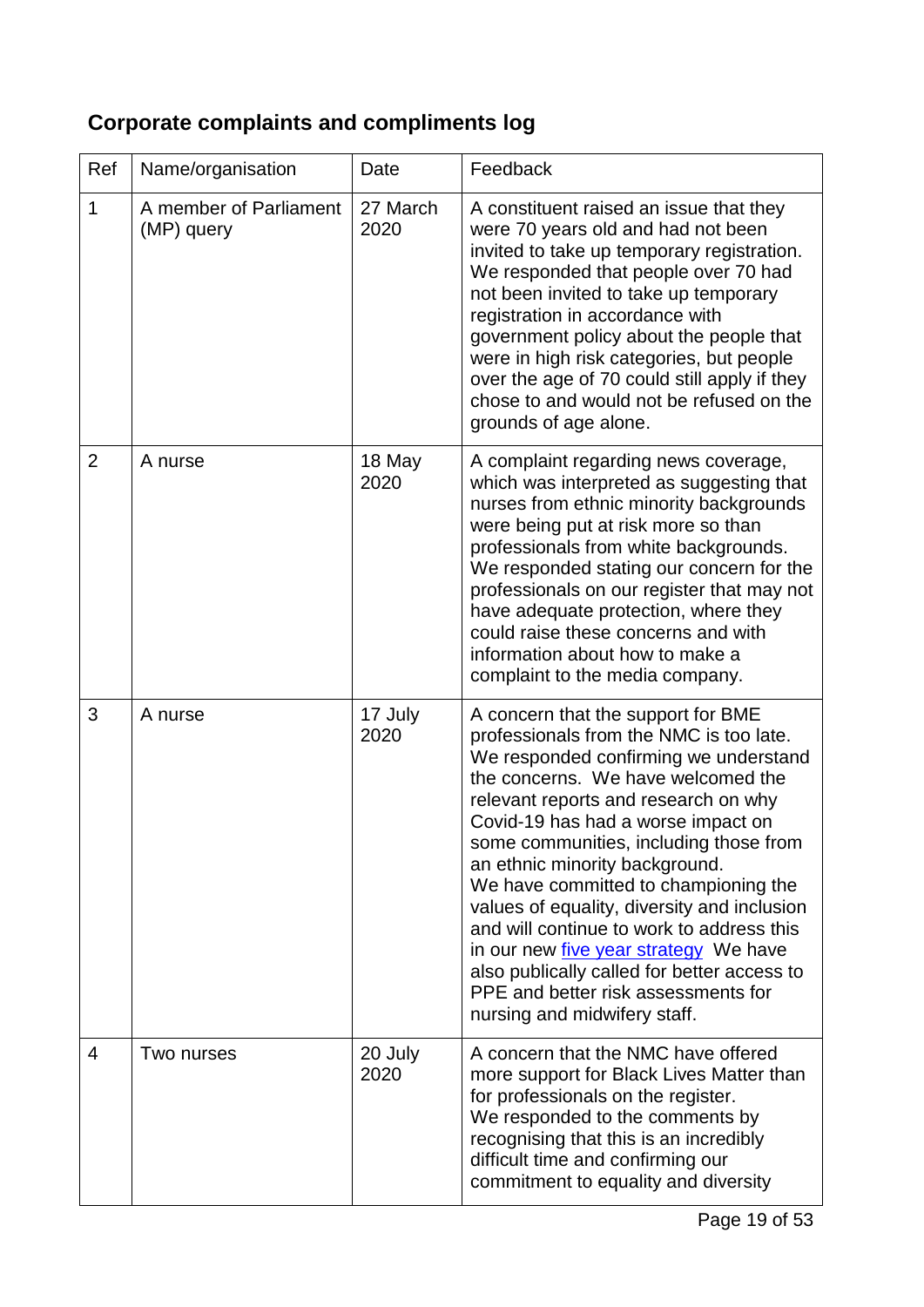|  | rightly extends to everyone on our<br>register. We felt it was important to<br>acknowledge the huge impact that the<br>movement has had on dialogue about<br>racial inequality across the world. We<br>have committed to championing the<br>values of equality, diversity and inclusion<br>in our new five year strategy, and we also<br>recognised our role in supporting our<br>professions to address health<br>inequalities. |
|--|----------------------------------------------------------------------------------------------------------------------------------------------------------------------------------------------------------------------------------------------------------------------------------------------------------------------------------------------------------------------------------------------------------------------------------|
|--|----------------------------------------------------------------------------------------------------------------------------------------------------------------------------------------------------------------------------------------------------------------------------------------------------------------------------------------------------------------------------------------------------------------------------------|

# <span id="page-19-0"></span>**Section 3: Mapping the impact**

| All protected<br>characteristics | Our registrants engaging with the public                                                                                                                                                                                                                                                                                                                                                                                                                                                                                                                        |
|----------------------------------|-----------------------------------------------------------------------------------------------------------------------------------------------------------------------------------------------------------------------------------------------------------------------------------------------------------------------------------------------------------------------------------------------------------------------------------------------------------------------------------------------------------------------------------------------------------------|
|                                  | During this emergency situation there may be health<br>professionals who have been out of practice for a long period<br>of time and may discriminate against people (inadvertently)<br>due to them not being fully up to date with the most recent<br>requirements, for example, the requirement to monitor sexual<br>orientation.                                                                                                                                                                                                                              |
|                                  | In a time of emergency the checks and balances to ensure<br>there is no discrimination or bias may not be enforced, for<br>example, mandatory EDI training.                                                                                                                                                                                                                                                                                                                                                                                                     |
|                                  | In addition there is evidence that some groups face<br>discrimination from health care workers on the basis of<br>protected characteristics. This is particularly notable for people<br>who are disabled, lesbian, gay, bisexual, intersex, ethnic<br>minorities and trans. For example, health professionals may<br>lack understanding of wider requirements when interacting with<br>trans people (Ref 2 and 10 in action plan).                                                                                                                              |
|                                  | Nurses, midwives and nursing associates are still required to<br>comply with the Code that states professionals on the register<br>must be aware of and take steps to address health<br>inequalities. If they are out of practice for a long period of time<br>some health professionals taking up temporary registration<br>may not know that certain groups experience more/particular<br>health inequalities than others and this this is likely to make<br>them more or less susceptible to Covid-19 or other impacts<br>(including mental health impacts). |
|                                  | These health professionals may be unaware of the steps that<br>have to be taken to reduce negative health outcomes due to<br>protected characteristics (Ref 2 and 10 in action plan).                                                                                                                                                                                                                                                                                                                                                                           |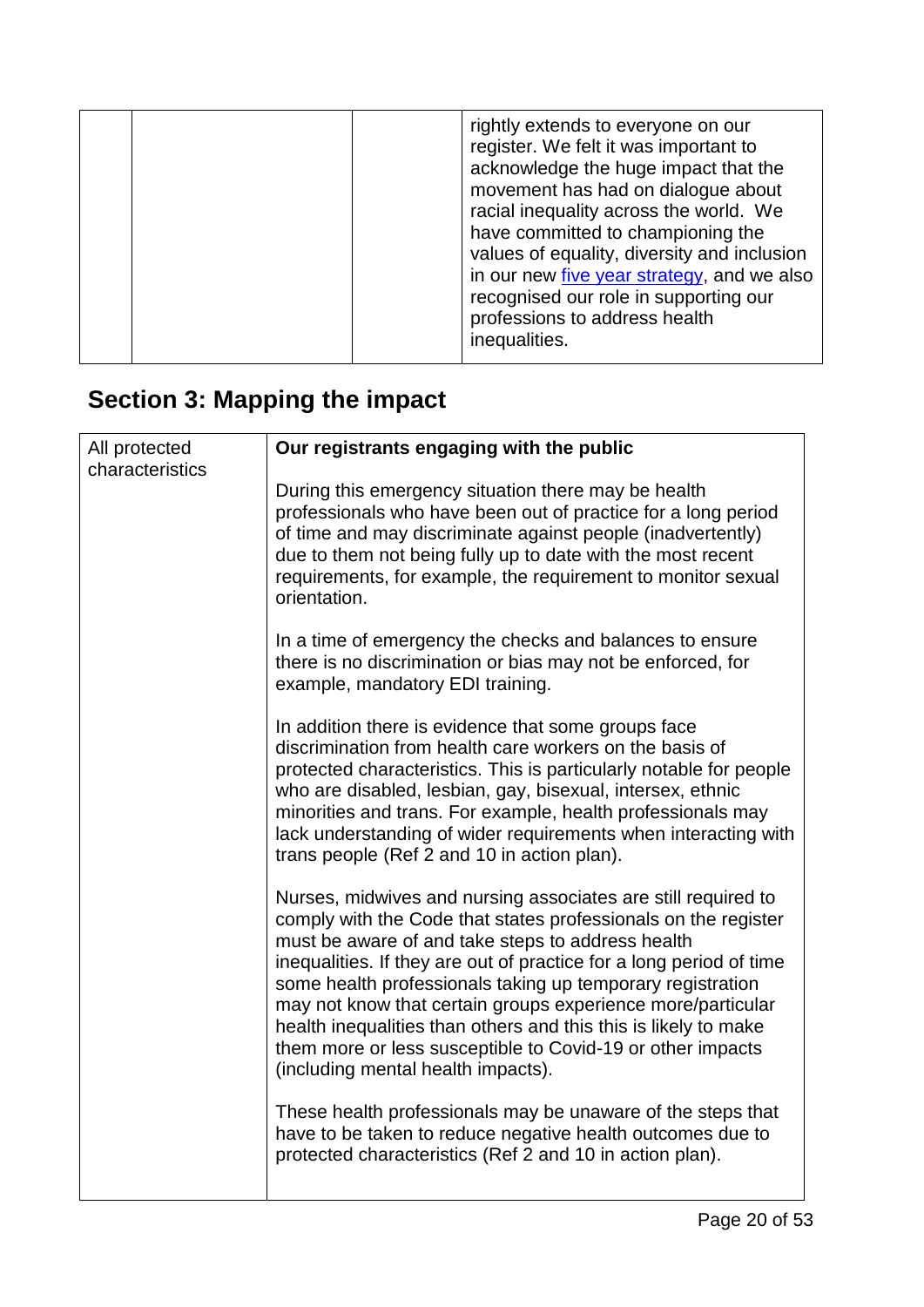|     | This issue did not occur as a result of the people taking up<br>temporary registration. However, we are strengthening<br>communication about the relevant parts of the Code including<br>equality and human rights (Ref 2 in action plan).                                                                                                                                                                                                                                                                                                                                         |
|-----|------------------------------------------------------------------------------------------------------------------------------------------------------------------------------------------------------------------------------------------------------------------------------------------------------------------------------------------------------------------------------------------------------------------------------------------------------------------------------------------------------------------------------------------------------------------------------------|
| Age | Our registrants engaging with the public                                                                                                                                                                                                                                                                                                                                                                                                                                                                                                                                           |
|     | The effects of Covid-19 are more serious for people older than<br>60.9 The patients being treated for Covid-19 are more likely to<br>be above 60 years of age.                                                                                                                                                                                                                                                                                                                                                                                                                     |
|     | Some groups may be more susceptible to being discriminated<br>against in a healthcare setting on the basis of their protected<br>characteristic. And if there are limited resources, health<br>professionals may have to make decisions about which<br>individuals can access those resources. This could raise<br>issues of fairness, human rights and ethics if for those<br>decisions are based on bias. For example, if decisions are<br>based on age.                                                                                                                         |
|     | In their report into the impact of Covid-19 on older people's<br>mental and physical health, Age UK highlighted issues for<br>older people including loss of mobility and balance from<br>moving around less, pain from untreated medical treatment,<br>reduced ability to receive appropriate nutrition, cognitive<br>decline, stress and isolation. 43 percent of people with a long-<br>term health condition are now unable to walk as far as before,<br>while the proportion of over 70s experiencing depression has<br>doubled since the start of the pandemic.              |
|     | Professionals with temporary registration                                                                                                                                                                                                                                                                                                                                                                                                                                                                                                                                          |
|     | Nurses, midwives and nursing associates that are above 60<br>may be less likely to apply for temporary registration due to the<br>government guidance about greater risk of Covid-19 for older<br>people. Our analysis of the data shows that people with<br>temporary registration are older than those with permanent<br>registration. Around two-thirds of those with temporary<br>registration are aged over 50 compared to just over a third with<br>permanent registration. The diversity data on the make-up of<br>those with temporary registration is now published here. |
|     | We do not have a policy to exclude people aged 70 or over,<br>although we have treated this group differently by not actively<br>inviting this group by email to take up temporary registration<br>because we felt it wouldn't be responsible to do so given the<br>government guidance (updated 1 May 2020) that people over                                                                                                                                                                                                                                                      |

<sup>1</sup> 9 Novel coronavirus disease 2019 (COVID-19) pandemic: increased transmission in the EU/EEA and the UK – [sixth update; European Centre for Disease Prevention and Control;](https://www.ecdc.europa.eu/sites/default/files/documents/RRA-sixth-update-Outbreak-of-novel-coronavirus-disease-2019-COVID-19.pdf) 12-03-2020 [accessed 27-30- 2020]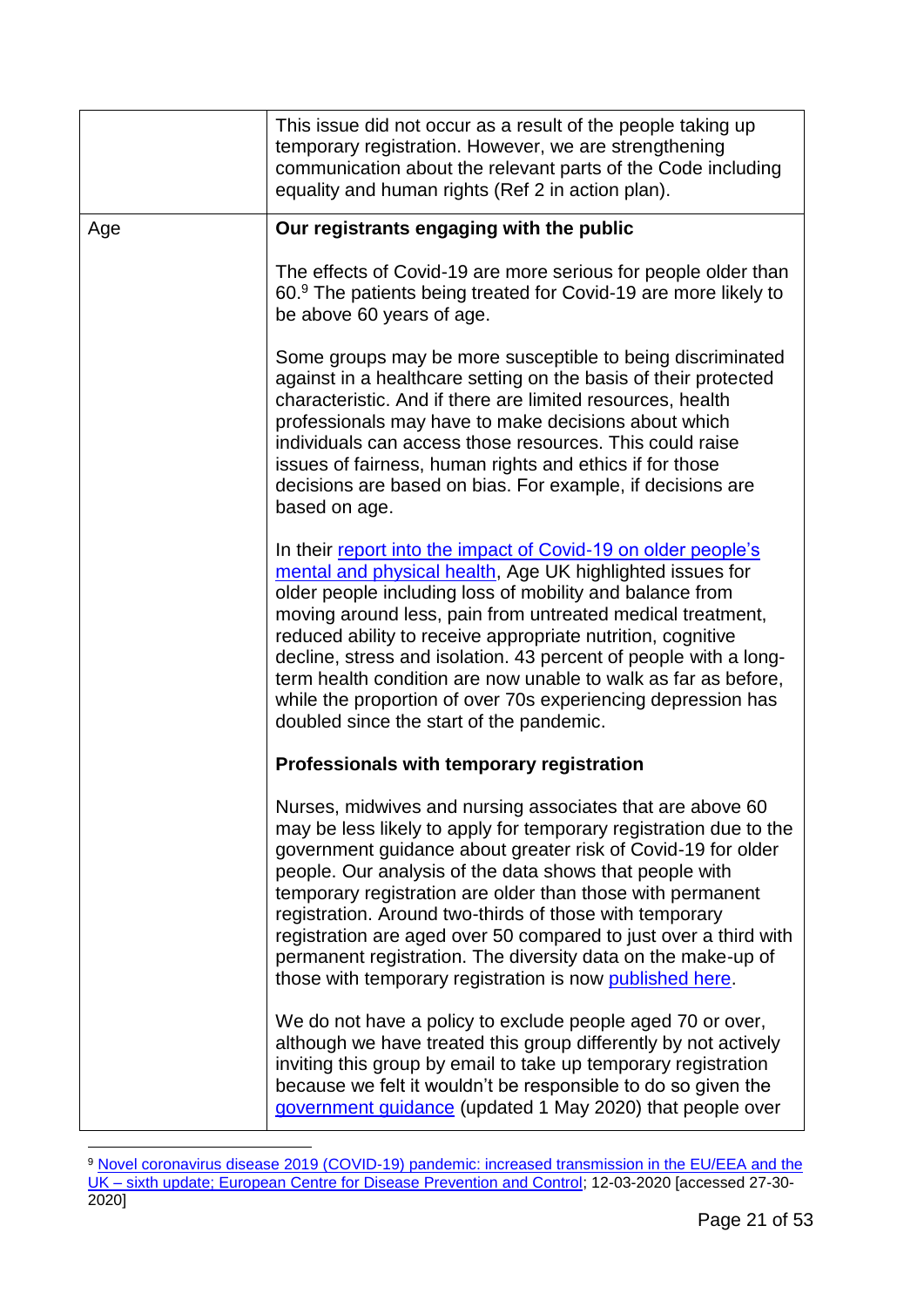|                   | the age of 70 are clinically vulnerable. See Section 4: Analysis<br>and outcome (Ref 3 in action plan).                                                                                                                                                                                                                                                                                                                                                                                                                                                                                                                                |
|-------------------|----------------------------------------------------------------------------------------------------------------------------------------------------------------------------------------------------------------------------------------------------------------------------------------------------------------------------------------------------------------------------------------------------------------------------------------------------------------------------------------------------------------------------------------------------------------------------------------------------------------------------------------|
|                   | People over the age of 70 are able to take up temporary<br>registration. Anyone can apply through the open route<br>available on our website. The information on our website<br>states: 'If you are aged over 70: Because of the government's<br>advice that people aged 70 or over should take extra care<br>during the Covid-19 emergency, we decided not to proactively<br>invite those aged 70 data gaps or over to join the temporary<br>register. However, you can still apply to join our temporary<br>register if you want to.' As of 28 October, there were 179<br>professionals aged 70 or over with temporary registration. |
|                   | Initially our website provided some conflicting information<br>about this, and we've confirmed that people age 70 or over will<br>be able to join if they apply and would not be refused on the<br>grounds of age alone. We updated the information on the<br>website to reflect this position (Ref 4 in the action plan).                                                                                                                                                                                                                                                                                                             |
|                   | <b>Adapting our operational processes</b>                                                                                                                                                                                                                                                                                                                                                                                                                                                                                                                                                                                              |
|                   | The separate EqIA into virtual hearings identifies that older<br>people may have difficulties in accessing the hearings in its<br>new virtual format (Ref 8 in the action plan). We are currently<br>assessing the data received through the improvement survey<br>and will consider the findings of the public consultation on our<br>emergency powers in future decisions relating to access to<br>virtual hearings. We also have a Specialist Case Lead in FtP<br>whose work ensures we understand the requirements of<br>people with different needs, including people who are<br>vulnerable or who have disabilities.             |
| <b>Disability</b> | Our registrants engaging with the public                                                                                                                                                                                                                                                                                                                                                                                                                                                                                                                                                                                               |
|                   | The effects of Covid-19 are more serious for people with<br>underlying conditions such as hypertension, diabetes,<br>cardiovascular disease, chronic respiratory disease and<br>cancer. <sup>10</sup> The patients being treated for Covid-19 are more<br>likely to have underlying conditions and have complex health<br>needs.                                                                                                                                                                                                                                                                                                       |
|                   | Evidence suggests that the Covid-19 pandemic has significant<br>impacts on disabled people. Research commissioned by the<br>Cabinet Office Disability Unit shows that in July 2020, around<br>three-quarters of disabled people (75 percent) reported they<br>were 'very worried' or 'somewhat worried' about the effect<br>Covid-19 was having on their life compared to 66 percent for                                                                                                                                                                                                                                               |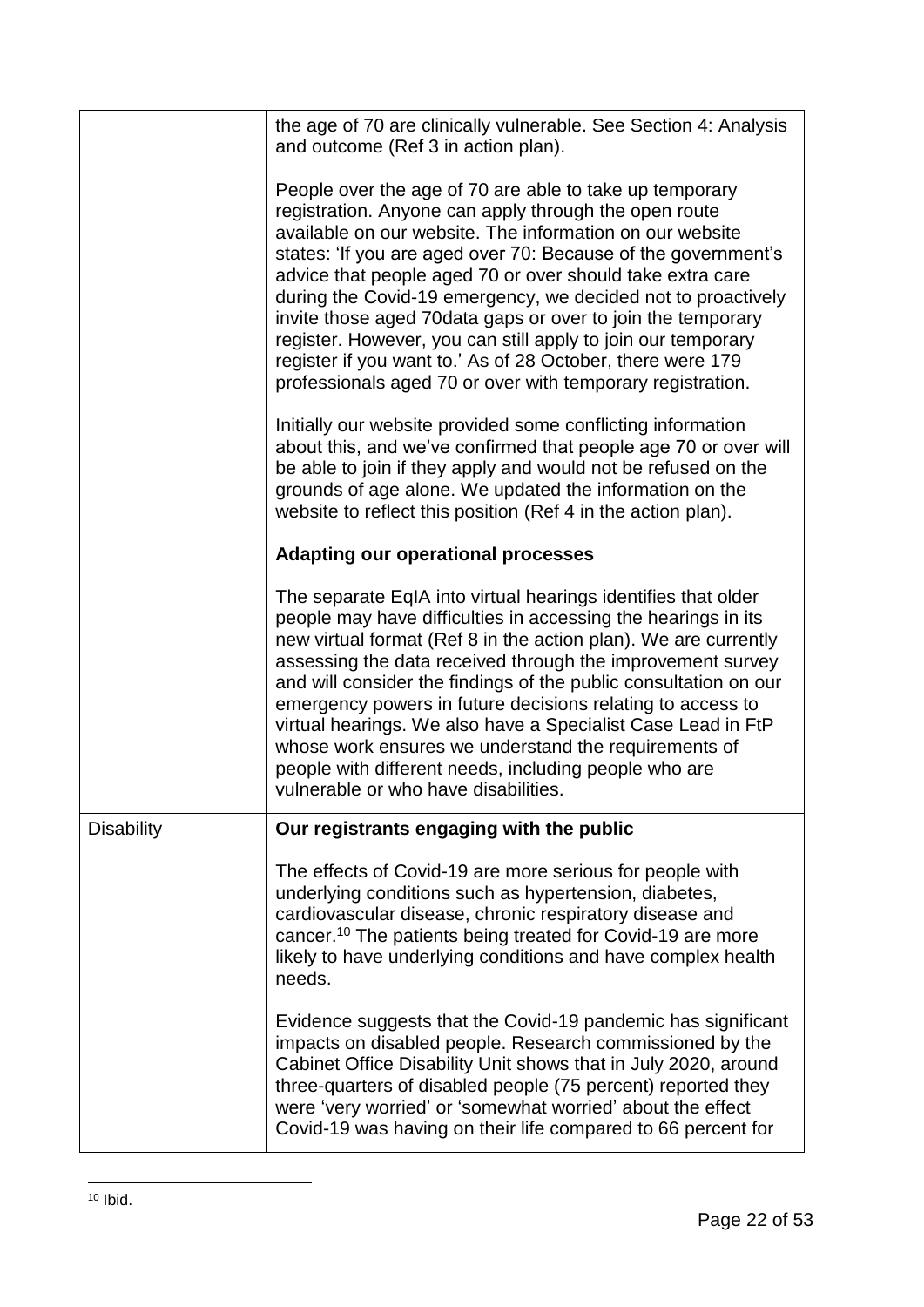| non-disabled people. This research also indicates that around<br>a quarter of disabled people were currently receiving treatment<br>for only some of their conditions in comparison to before the<br>coronavirus pandemic. <sup>11</sup>                                                                                                                                                                                                                                                                                                 |
|------------------------------------------------------------------------------------------------------------------------------------------------------------------------------------------------------------------------------------------------------------------------------------------------------------------------------------------------------------------------------------------------------------------------------------------------------------------------------------------------------------------------------------------|
| The National Autistic Society's Left Stranded report found that<br>nine out of ten autistic people worried about their mental health<br>during lockdown and were six times more likely to have low life<br>satisfaction compared to the general public.                                                                                                                                                                                                                                                                                  |
| There is evidence people with certain disabilities are more<br>likely to have health inequalities in normal health settings.<br>Nurses, midwives and nursing associates are still required to<br>comply with the Code that states professionals on the register<br>must be aware of and take steps to address health<br>inequalities.                                                                                                                                                                                                    |
| When there are limited resources health professionals may<br>have to make decisions about which individuals can access<br>those resources. This could raise issues of fairness, human<br>rights and ethics if for those decisions are based on bias. For<br>example, if decisions are based on complex disabilities or<br>health conditions.                                                                                                                                                                                             |
| Findings from the Learning Disabilities Mortality Review<br>Programme suggests the key symptoms of Covid-19 in the<br>general population may not be as apparent in people with<br>learning disabilities, and found that 1 in 5 of deaths which were<br>reviewed involved a person who has been discharged from<br>hospital to be readmitted soon again afterwards. Careful<br>attention must be paid to prejudicial attitudes towards care and<br>judgements about ceilings of care.                                                     |
| Recent guidance from NICE has been amended following<br>criticism from patient groups and representatives who state<br>that using the Clinical Frailty Scale (CFS) to determine hospital<br>admissions would lead to detrimental outcomes for those with<br>learning disabilities or long-term disabilities such as cerebral<br>palsy. <sup>12</sup> This guidance has been amended but professionals<br>making day to day decisions in emergency situations may<br>perpetuate these inequalities (Ref 10 and 13 in the action<br>plan). |
| Professionals with temporary registration                                                                                                                                                                                                                                                                                                                                                                                                                                                                                                |
| Nurses, midwives and nursing associates who have underlying                                                                                                                                                                                                                                                                                                                                                                                                                                                                              |
|                                                                                                                                                                                                                                                                                                                                                                                                                                                                                                                                          |

<sup>1</sup> <sup>11</sup> Office for National Statistics (2020) Coronavirus and the social impacts on disabled people in Great [Britain: July 2020](https://www.ons.gov.uk/peoplepopulationandcommunity/healthandsocialcare/disability/articles/coronavirusandthesocialimpactsondisabledpeopleingreatbritain/july2020)

<sup>&</sup>lt;sup>12</sup> NICE (2020) [NICE updated rapid COVID-19](https://www.nice.org.uk/news/article/nice-updates-rapid-covid-19-guideline-on-critical-care) guideline on critical care. [accessed 25-03-2020]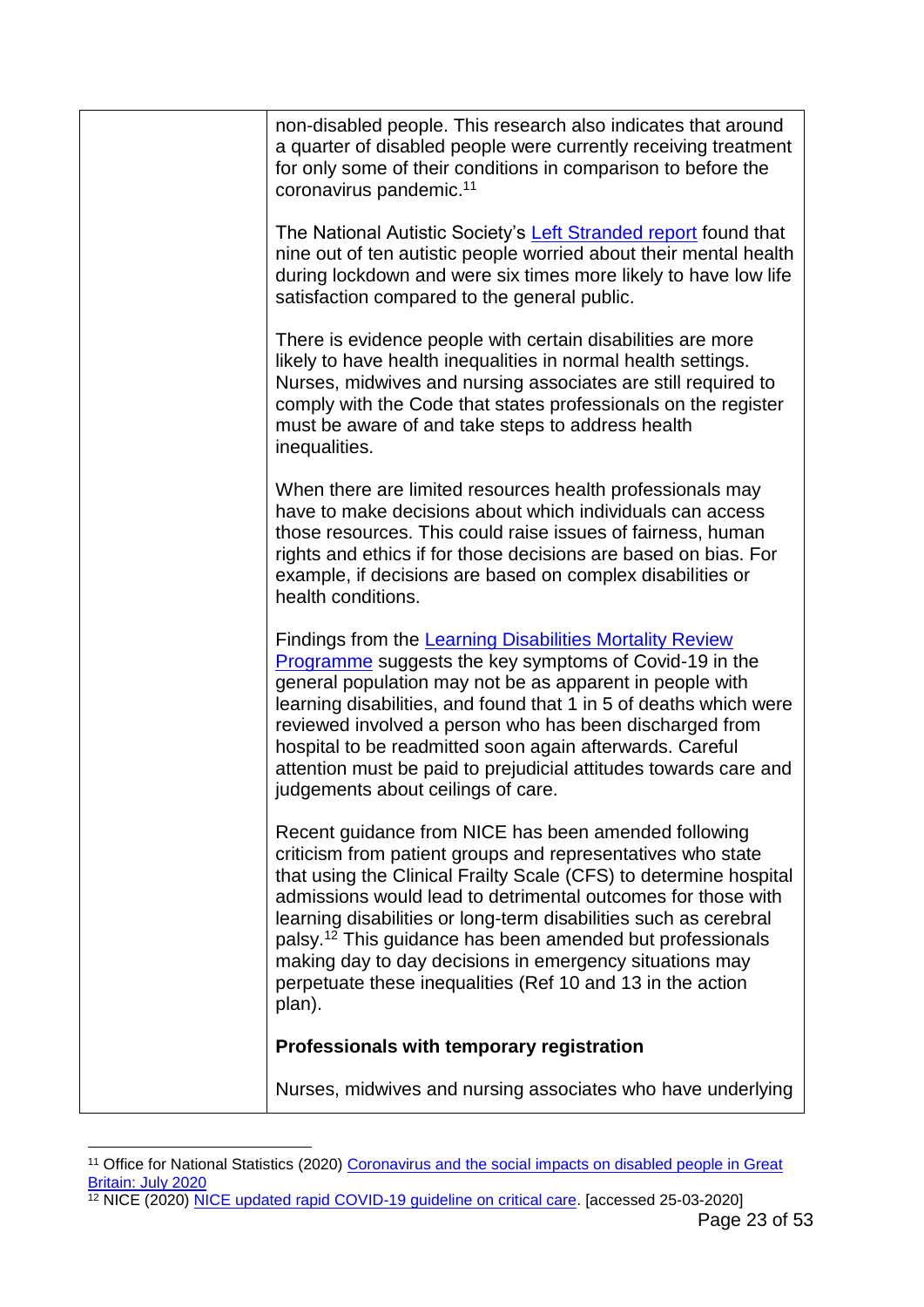| conditions are less likely to be in a position to apply for<br>temporary registration.                                                                                                                                                                                                                                                                                                                                                                                                                                                                                                                                                                                                |
|---------------------------------------------------------------------------------------------------------------------------------------------------------------------------------------------------------------------------------------------------------------------------------------------------------------------------------------------------------------------------------------------------------------------------------------------------------------------------------------------------------------------------------------------------------------------------------------------------------------------------------------------------------------------------------------|
| The temporary registration policy states that 'In line with the<br>latest government health advice, we have not contacted former<br>registrants with known health conditions'. This was an active<br>decision we made to not proactively invite people who we<br>know have health conditions to take up temporary registration<br>in line with government guidance to mitigate against the<br>potentially negative impact of our actions on disabled people<br>(Ref 3 in the action plan).                                                                                                                                                                                            |
| The temporary registration policy states that 'we will not be<br>applying our normal health, character or language<br>requirements' and that 'potential registrants will be asked to<br>assess their own suitability for temporary registration based on<br>their own health conditions and personal situations' in light of<br>the latest Government guidance. Therefore in taking up<br>temporary registration we ask people to think of the same<br>issues as when making the registration health and character<br>declaration (Ref 3 and 4 in the action plan).                                                                                                                   |
| <b>Adapting our operational processes</b><br>The prevalence of mental health concerns in the UK is<br>increasing, <sup>13</sup> particularly among those with severe symptoms.<br>Women are more likely to be diagnosed with a common mental<br>illness <sup>14</sup> but men are more likely to take their own lives. The<br>professionals on our register are more likely be experiencing<br>stress and working in stressful conditions, and their mental<br>health concerns may be higher than for the general population.<br>This could have an impact on their behaviours and could raise<br>situations where their conduct is not compatible with their<br>fitness to practise. |
| A study of 1,257 health care workers in 34 hospitals in China<br>showed that a considerable proportion of health care workers<br>reported experiencing symptoms of depression, anxiety,<br>insomnia, and distress, especially women, nurses, those in<br>Wuhan, and front-line health care workers directly engaged in<br>diagnosing, treating, or providing nursing care to patients with<br>suspected or confirmed Covid-19 <sup>15</sup> (Ref 5, 6, 11, 14 and 15 in<br>the action plan).                                                                                                                                                                                          |
| The separate EqIA into virtual hearings identifies that disabled<br>people may have difficulties in accessing the hearings in its<br>new virtual format (Ref 8 in the action plan). Access to virtual                                                                                                                                                                                                                                                                                                                                                                                                                                                                                 |
|                                                                                                                                                                                                                                                                                                                                                                                                                                                                                                                                                                                                                                                                                       |

<sup>&</sup>lt;sup>13</sup> [Fundamental facts about mental health;](https://www.mentalhealth.org.uk/publications/fundamental-facts-about-mental-health-2016) 2016; Mental health Foundation; accessed 30-03-20 <sup>14</sup> NHS Digital, Mental Health & Wellbeing in England, Adult Psychiatric Morbidity Survey 2014 <sup>15</sup> Lai J; Ma S; Wang Y (2020) Factors associated with mental health outcomes among health care [workers exposed to Coronavirus Disease 2019.](https://jamanetwork.com/journals/jamanetworkopen/fullarticle/2763229) Jama Network Open. 3(3):e203976.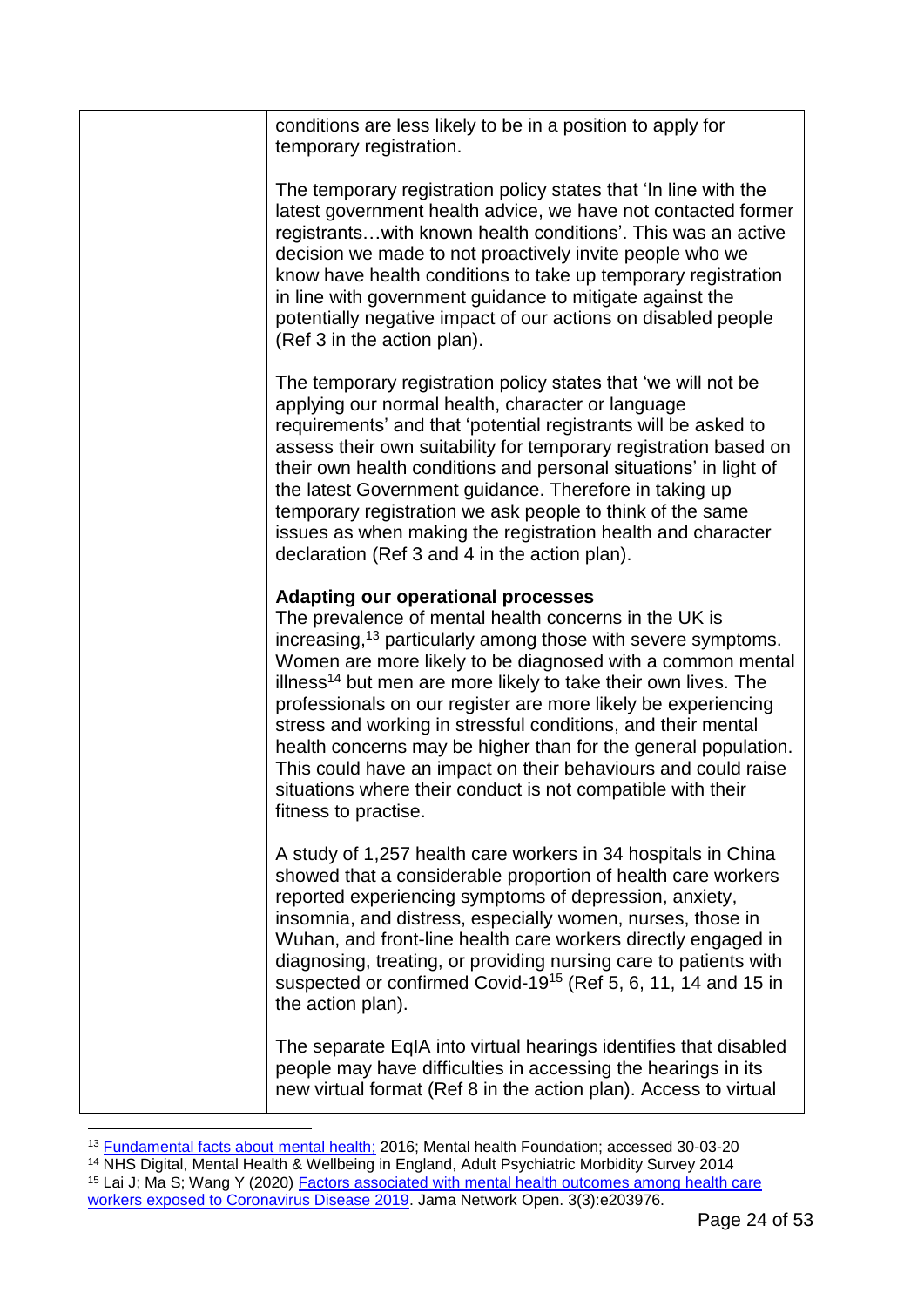|        | hearings may impact individuals with different disabilities both<br>positively or negatively. We seek to provide opportunities for<br>hearing participants, particularly registrants, witnesses and<br>members of the public, to indicate if they require a reasonable<br>adjustment or additional support.<br><b>Supporting students</b><br>For students with health conditions who are shielding either<br>personally, or by association with a family member, they may<br>have to suspend their studies and complete later than they<br>normally would (Ref 17 in the action plan).                                                                                                                                                                                                                                                                                                                    |
|--------|-----------------------------------------------------------------------------------------------------------------------------------------------------------------------------------------------------------------------------------------------------------------------------------------------------------------------------------------------------------------------------------------------------------------------------------------------------------------------------------------------------------------------------------------------------------------------------------------------------------------------------------------------------------------------------------------------------------------------------------------------------------------------------------------------------------------------------------------------------------------------------------------------------------|
| Gender | Our registrants engaging with the public                                                                                                                                                                                                                                                                                                                                                                                                                                                                                                                                                                                                                                                                                                                                                                                                                                                                  |
|        | The effects of Covid-19 are more serious for men. <sup>16</sup> The<br>government guidance about vulnerable groups does not<br>specify that men should be taking different steps.                                                                                                                                                                                                                                                                                                                                                                                                                                                                                                                                                                                                                                                                                                                         |
|        | Professionals with temporary registration<br>Covid-19 has increased inequalities in mental health in the UK,<br>particularly for women who already had lower levels of mental<br>health before Covid-19. <sup>17</sup> Our latest registration data report<br>shows that as of 31 March 2020, 89 percent of the people on<br>our register were female and so at increased risk of<br>experiencing poorer mental health as a result of Covid-19.18                                                                                                                                                                                                                                                                                                                                                                                                                                                         |
|        | The identification of the groups to be invited to take up<br>temporary registration did not consider gender. Our analysis<br>shows that compared to the numbers with permanent<br>registration, there is a lower proportion of women with<br>temporary registration (78.9 percent with temporary<br>registration, compared to 89.3 percent with permanent<br>registration) but a similar proportion of men (10.9 percent and<br>10.7 percent respectively). The lower proportion of women is<br>most likely due, at least in part, to the higher proportion of<br>people temporary registration for which this information is<br>unknown (10.2 percent with temporary registration, compared<br>to <0.1 percent with permanent registration). In particular, a<br>large proportion of the overseas cohort (730 people or 28<br>percent) are missing information on gender. (Ref 4 in the<br>action plan). |

<sup>16</sup> [Novel coronavirus disease 2019 \(COVID-19\) pandemic: increased transmission in the EU/EEA and the](https://www.ecdc.europa.eu/sites/default/files/documents/RRA-sixth-update-Outbreak-of-novel-coronavirus-disease-2019-COVID-19.pdf)  UK – [sixth update; European Centre for Disease Prevention and Control;](https://www.ecdc.europa.eu/sites/default/files/documents/RRA-sixth-update-Outbreak-of-novel-coronavirus-disease-2019-COVID-19.pdf) 12-03-2020 [accessed 27-30- 2020.

<sup>&</sup>lt;sup>17</sup> Banks J & Xu X (2020) The mental health effects of the first two months of lockdown and social [distancing during the Covid-19 pandemic in the UK.](https://www.ifs.org.uk/uploads/WP202016-Covid-and-mental-health.pdf) Institute for Fiscal Studies

<sup>&</sup>lt;sup>18</sup> House of Commons Library (2020) Mental Health Awareness Week: The impact of coronavirus on [health and social care workers.](https://commonslibrary.parliament.uk/insights/mental-health-awareness-week-the-impact-of-coronavirus-on-health-and-social-care-workers/) UK Parliament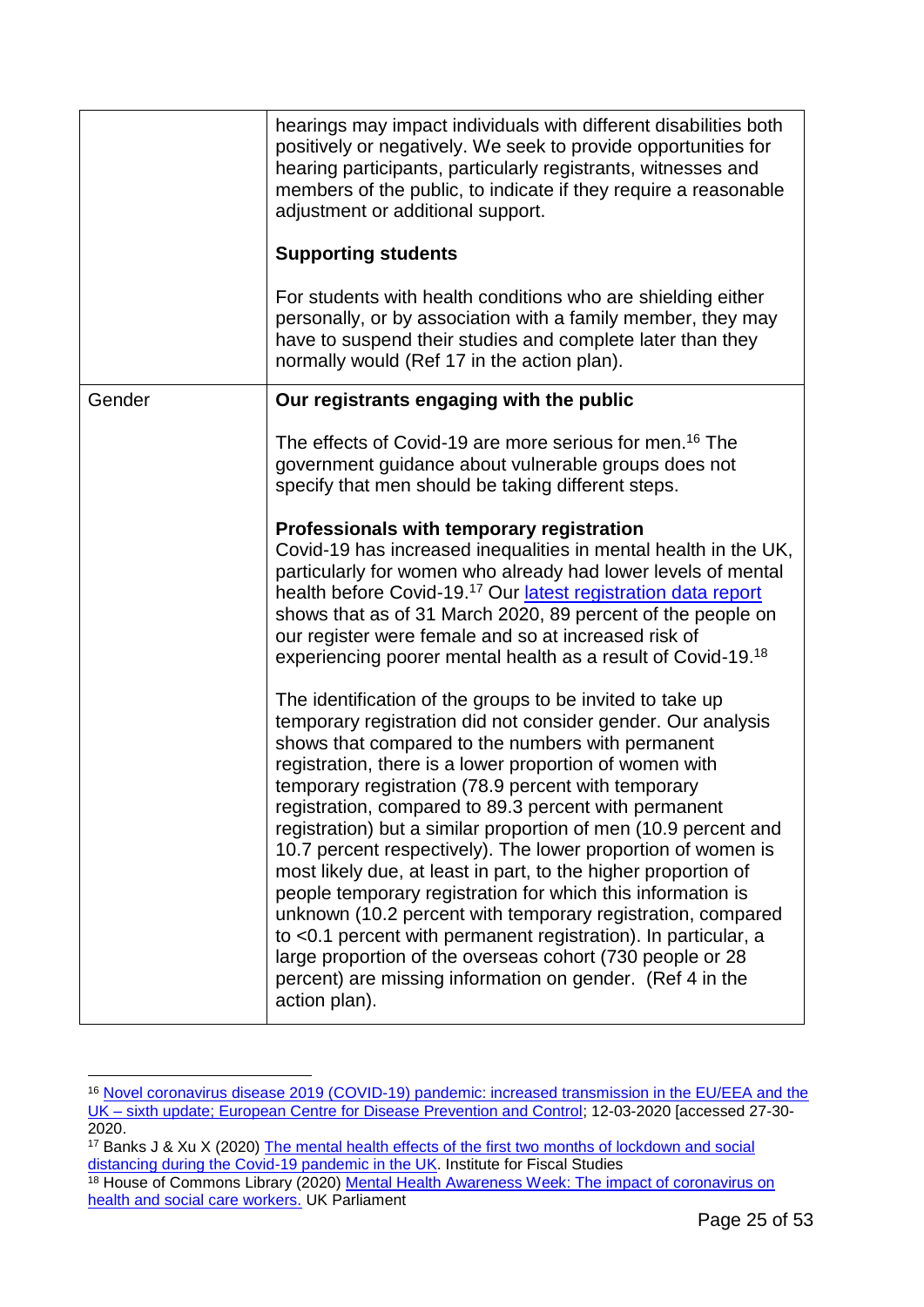| Gender<br>reassignment <sup>19</sup> | Our registrants engaging with the public                                                                                                                                                                                                                                                                                                                                                                                                                                                                                                                                                                                                |
|--------------------------------------|-----------------------------------------------------------------------------------------------------------------------------------------------------------------------------------------------------------------------------------------------------------------------------------------------------------------------------------------------------------------------------------------------------------------------------------------------------------------------------------------------------------------------------------------------------------------------------------------------------------------------------------------|
|                                      | In the UK there are increasing numbers of people who are<br>openly identifying as trans, non-binary and other gender<br>identities. The best estimate at the moment is that around 1<br>percent of the population might identify as trans, including<br>people who identify as non-binary, $20$ which would equate to<br>about 600,000 trans and non-binary people in the UK.                                                                                                                                                                                                                                                           |
|                                      | There is evidence that people who are trans or non-binary are<br>more likely to have health inequalities in normal health<br>settings. <sup>21</sup> In addition there is evidence that some groups of<br>patients face discrimination from health care workers, while<br>trans health professionals face discrimination from other<br>healthcare professionals. In a time of emergency the checks<br>and balances to ensure there is no discrimination or bias may<br>not be enforced. Some groups may be more vulnerable to<br>being discriminated against in a healthcare setting on the basis<br>of their protected characteristic. |
|                                      | Professionals with temporary registration                                                                                                                                                                                                                                                                                                                                                                                                                                                                                                                                                                                               |
|                                      | People who have left our register and identify as other than<br>male or female did not have the options on our registration<br>systems to reflect them. The diversity data we hold about these<br>people does not record non-binary people. The information we<br>collect via the optional survey may not provide a significant<br>percentage of data to analyse. However, we have received a<br>66.2 percent response rate to date and links to the survey will<br>now be sent out at the point in which people are confirmed as<br>having temporary registration (Ref 1 in the action plan).                                          |
|                                      | Our analysis of gender identity shows that compared those<br>with permanent registration, a lower proportion of people with<br>temporary registration say their gender identity matches the<br>sex assigned at birth (88.1% compared to 93.3% with<br>permanent registration). Again, this is likely due to the higher<br>proportion of people for whom this information is unknown.                                                                                                                                                                                                                                                    |
|                                      | There is evidence <sup>22</sup> that gender identity clinics were closed for<br>at least six months and the employees being redeployed. This<br>could have a detrimental impact on people on our register who<br>might be trying to access treatment or health care services<br>(and consequently the care they can provide) (Ref 3 in the                                                                                                                                                                                                                                                                                              |

<sup>1</sup> <sup>19</sup> Include trans and non-binary

<sup>20</sup> The truth about trans: a Q&A for people who are hungry for real info; Stonewall; 2019; <https://www.stonewall.org.uk/truth-about-trans#trans-people-britain> [accessed 23-05-19] <sup>21</sup> *[LGBT Action Plan 2018: Improving the lives of Lesbian, Gay, Bisexual and Transgender people](https://www.gov.uk/government/publications/lgbt-action-plan-2018-improving-the-lives-of-lesbian-gay-bisexual-and-transgender-people)*; Government Equalities Office; 2018.

<sup>&</sup>lt;sup>22</sup> Links to information about closures of the [Leeds](https://www.leedsandyorkpft.nhs.uk/our-services/services-list/gender-identity-service/) and [Charing Cross](https://gic.nhs.uk/gic-limited-service-in-view-of-the-covid-19-outbreak/) clinics.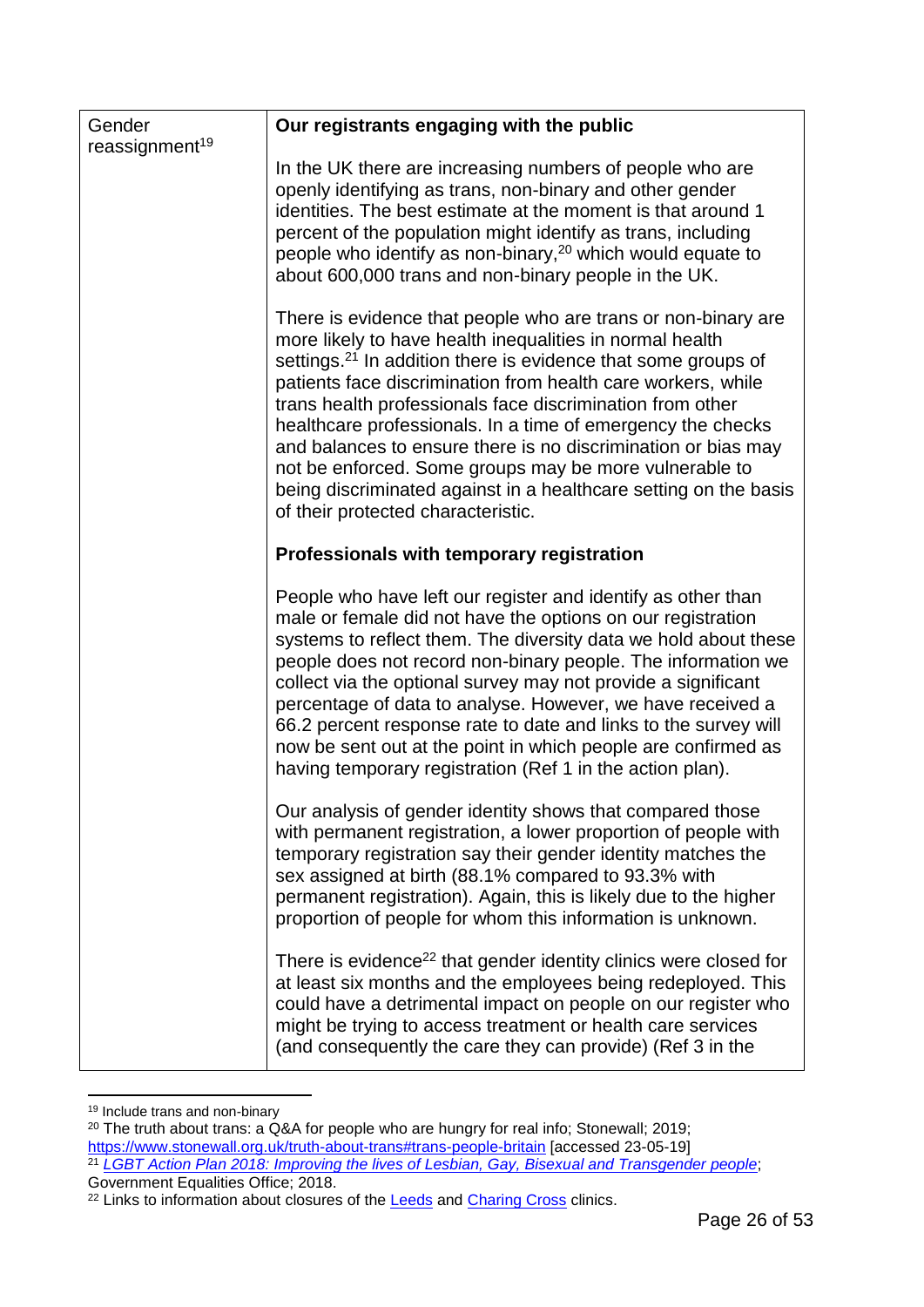|                                   | action plan).                                                                                                                                                                                                                                                                                                                                                                                           |
|-----------------------------------|---------------------------------------------------------------------------------------------------------------------------------------------------------------------------------------------------------------------------------------------------------------------------------------------------------------------------------------------------------------------------------------------------------|
| Marriage and civil<br>partnership | There is no evidence that people will be affected differently on<br>the basis of being in a marriage or civil partnership, or not.                                                                                                                                                                                                                                                                      |
| Pregnancy/maternity               | Our registrants engaging with the public                                                                                                                                                                                                                                                                                                                                                                |
|                                   | There is limited scientific evidence on the severity of illness<br>among pregnant people with Covid-19. Pregnant people<br>appear to experience similar clinical manifestations as non-<br>pregnant adult patients with Covid-19. However, the<br>government policy is to treat pregnant people as a vulnerable<br>group in light of the lack of information about the long term<br>impact of Covid-19. |
|                                   | A recent study has shown that pregnant Black and minority<br>ethnicity women are significantly more likely to be admitted to<br>hospital with Covid-19 which cannot easily be explained by<br>factors such as where they live, how old they are, their body<br>mass index (BMI) and whether they have any underlying<br>health conditions. <sup>23</sup>                                                |
|                                   | Professionals with temporary registration                                                                                                                                                                                                                                                                                                                                                               |
|                                   | Our invitations to join the register ask that individuals should<br>consider their personal circumstances in line with latest<br>government guidance. We neither encourage nor discourage<br>particular groups within the cohort (Ref 3 in the action plan).                                                                                                                                            |
|                                   | Nurses, midwives and nursing associates who are pregnant or<br>on maternity leave are less likely to apply to take up temporary<br>registration.                                                                                                                                                                                                                                                        |
|                                   | <b>Adapting our operational processes</b>                                                                                                                                                                                                                                                                                                                                                               |
|                                   | People who are pregnant may be impacted by the OSCE<br>centres closing due to the timelines available that they would<br>complete their assessments. We considered factors related<br>pregnancy and maternity in how we re-introduced the OSCE<br>tests (Ref 9 in the action plan).                                                                                                                     |
|                                   | Pregnant people or those on maternity, may benefit from the<br>roll out of virtual hearings as this can minimise their travel, time<br>and other stressors with physical hearings.                                                                                                                                                                                                                      |
|                                   | We have now re-opened physical hearings, and processes are<br>in place for us to engage with parties in advance of the hearing                                                                                                                                                                                                                                                                          |

<sup>&</sup>lt;sup>23</sup> The UK Obstretric Surveillance System SARS-CoV-2 Infection in Pregnancy Collaborative Group (2020) Characteristics and outcomes of pregnant women hospitalised with confirmed SARS-CoV-2 infection in the UK: a national cohort study using the UK Obstretric Surveillance System (UKOSS)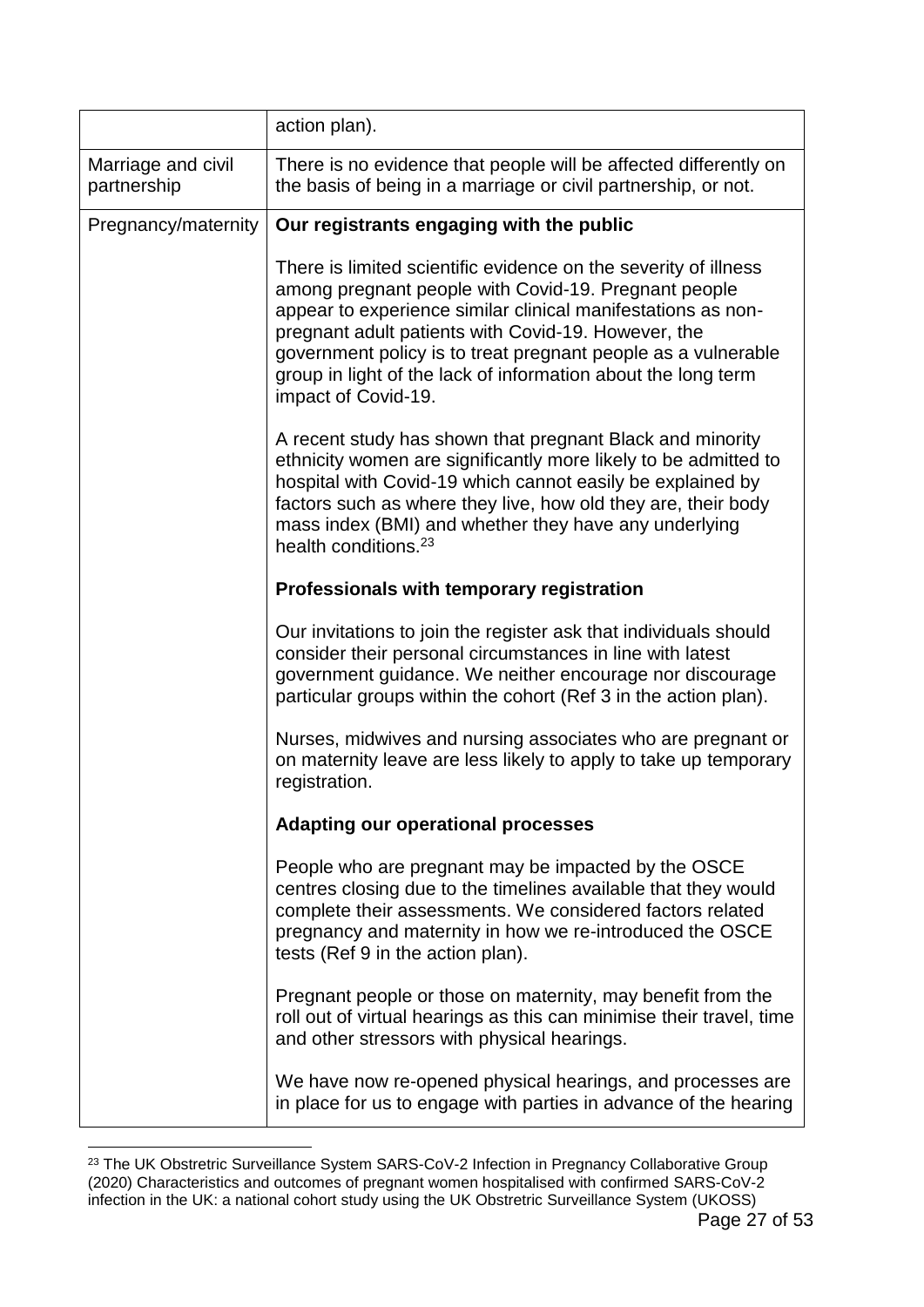|      | to make appropriate arrangements for people with this<br>protected characteristic. Pregnancy and maternity is a factor<br>which would influence the decision taken on which type of<br>hearing is most appropriate.                                                                                                                                                                                                                                                                                                                                                                                                                                                                                                                                                                                                                                                                                                                                                                     |
|------|-----------------------------------------------------------------------------------------------------------------------------------------------------------------------------------------------------------------------------------------------------------------------------------------------------------------------------------------------------------------------------------------------------------------------------------------------------------------------------------------------------------------------------------------------------------------------------------------------------------------------------------------------------------------------------------------------------------------------------------------------------------------------------------------------------------------------------------------------------------------------------------------------------------------------------------------------------------------------------------------|
|      | <b>Supporting students</b>                                                                                                                                                                                                                                                                                                                                                                                                                                                                                                                                                                                                                                                                                                                                                                                                                                                                                                                                                              |
|      | As there is potentially increased vulnerability for students who<br>are pregnant, we encouraged AEIs and practice learning<br>partners consider the particular needs of this group (Ref 17 in<br>the action plan).                                                                                                                                                                                                                                                                                                                                                                                                                                                                                                                                                                                                                                                                                                                                                                      |
| Race | Professionals with temporary registration<br>Data from NHS England shows that ethnic minority staff are<br>more likely to be in lower bands. <sup>24</sup> The nurses, midwives and<br>nursing associates who are dealing directly with patients are<br>more likely to be in frontline and potentially lower bands.<br>Therefore this may be a factor leading to ethnic minority<br>professionals being more likely to be exposed to Covid-19 (Ref<br>3 in the action plan).                                                                                                                                                                                                                                                                                                                                                                                                                                                                                                            |
|      | We invited some overseas qualified nurses and midwives to<br>take up temporary registration to increase the numbers of<br>health professionals available to fight the Covid-19 pandemic.<br>Overseas nurses are more likely to be from ethnic minority<br>backgrounds.                                                                                                                                                                                                                                                                                                                                                                                                                                                                                                                                                                                                                                                                                                                  |
|      | We monitored the ethnicity of the people with temporary<br>registration to see if it has disproportionately high numbers of<br>overseas and ethnic minorities that are more likely to be at risk<br>of being at the front line of the pandemic. Our analysis shows<br>that compared to the numbers on the register in general, a<br>lower proportion of people of white ethnicity (71.3% compared<br>to 75.5% with permanent registration), a lower proportion of<br>Black ethnicity (3.7% compared to 8.5% with permanent<br>registration), and a lower proportion of Mixed ethnicity people<br>(1% compared to 2.1% with permanent registration) have<br>temporary registration. However, a higher proportion of people<br>with temporary registration are of Asian ethnicity (11.4%)<br>compared to 8.6%). There is also a higher proportion of people<br>whose ethnicity is unknown (9.8% compared to 2.5%), which<br>again may account for at least some of the differences noted. |
|      | Influencing and supporting professionals on our register<br>(with temporary and permanent registration)                                                                                                                                                                                                                                                                                                                                                                                                                                                                                                                                                                                                                                                                                                                                                                                                                                                                                 |
|      | Black and other minority ethnic individuals make up a large<br>share of jobs considered essential in tackling the virus and so                                                                                                                                                                                                                                                                                                                                                                                                                                                                                                                                                                                                                                                                                                                                                                                                                                                          |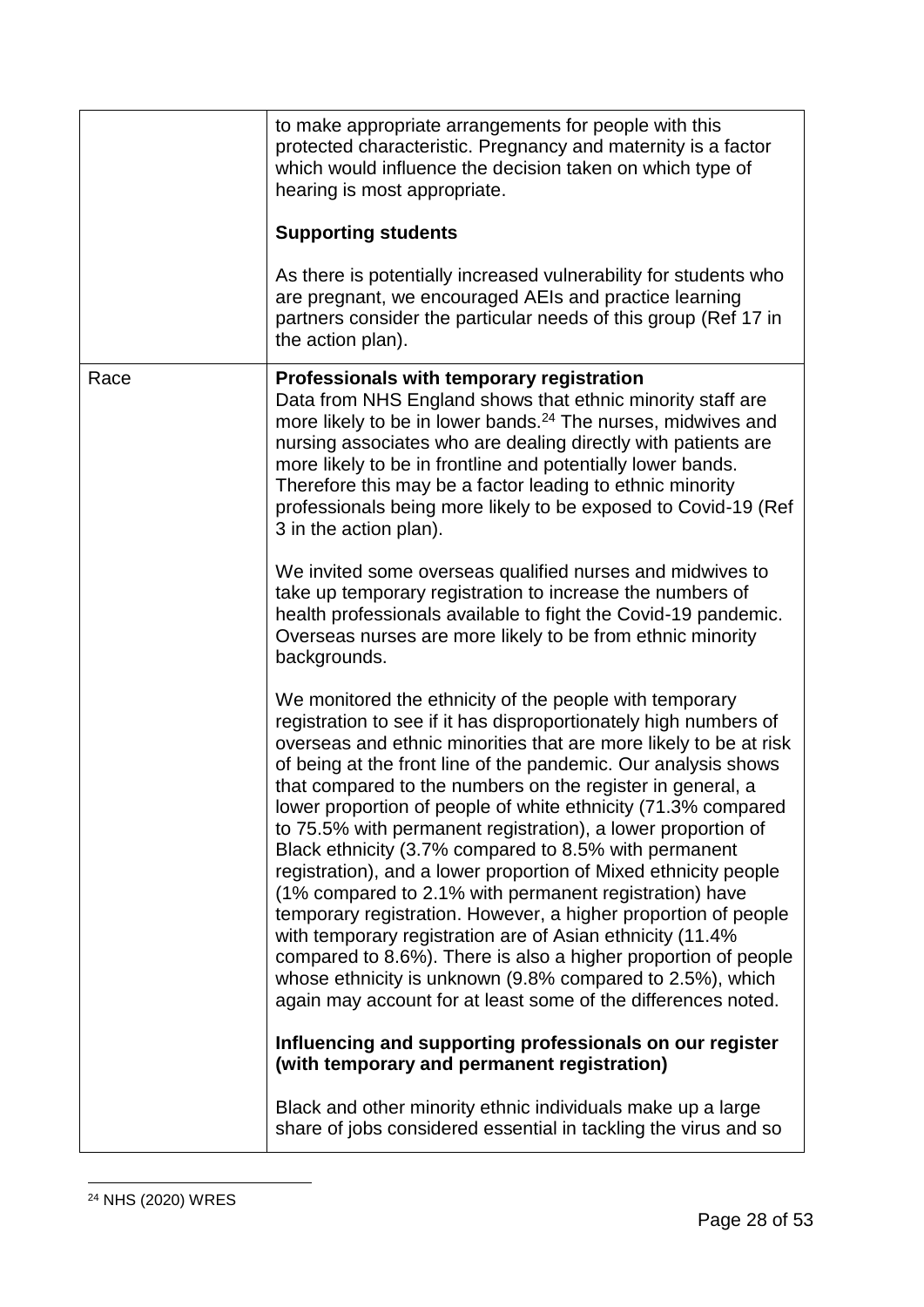| at increased risk of infection. In 2018, nurses and health<br>visitors from black, Asian and minority ethnic groups comprised<br>18.8 percent of this workforce in all care settings in England. <sup>25</sup>                                                                                                                                                                                                                                                                                                                                                                                                                                                                                                                                                                                                                                                                                                                                                                                 |
|------------------------------------------------------------------------------------------------------------------------------------------------------------------------------------------------------------------------------------------------------------------------------------------------------------------------------------------------------------------------------------------------------------------------------------------------------------------------------------------------------------------------------------------------------------------------------------------------------------------------------------------------------------------------------------------------------------------------------------------------------------------------------------------------------------------------------------------------------------------------------------------------------------------------------------------------------------------------------------------------|
| We are monitoring conversations in the media and social<br>media and from ethnic minority professional representative<br>bodies about the health professionals (and wider population)<br>who are dying from Covid-19 being more likely to be ethnic<br>minorities. <sup>26</sup> In April a HSJ report shows that 71 percent of the<br>35 nurses and midwives who had died were from ethnic<br>minority backgrounds and a minimum of 56 (53 percent) of<br>healthcare workers who had died were not born in this country.<br>The researchers call for the government's inquiry into the<br>deaths of ethnic minority healthcare workers and staff who had<br>migrated to the UK. <sup>27</sup> Since then the evidence of the<br>disproportionate impact on ethnic minorities has grown, a<br>Public Health England Report in June clarifying that individuals<br>from ethnic minority groups are more likely to work in<br>occupations with a higher risk of Covid-19 exposure. <sup>28</sup> |
| Reviewing our data relating to disparities in mortality rates of<br>the professionals on our register who have sadly lost their lives<br>in service has shown that, of the individuals where data was<br>available, 61% of those who died were from Black and ethnic<br>minority backgrounds – three times as high as the percentage<br>of those on the register as a whole (20 percent).                                                                                                                                                                                                                                                                                                                                                                                                                                                                                                                                                                                                      |
| Our <i>data shows</i> us that people employed via an agency are<br>more likely to be from ethnic minority backgrounds than people<br>employed directly. <sup>29</sup> 72 percent of jobs done through direct<br>employment are by people of white British ethnicity, with 5<br>percent by people of black/black British African ethnicity. In<br>comparison, 35 percent of jobs done via an agency are by<br>people of black African ethnicity, and 34 percent are by people<br>of white British ethnicity. The information we have gleaned<br>through our intelligence and stakeholder engagement suggests<br>that some agency employed professionals feel they are more<br>likely to be deployed to care for Covid-19 patients without<br>adequate PPE (Ref 12 in the action plan). The frequent use of<br>bank or agency nurses or carers has been associated with                                                                                                                          |

<sup>1</sup> <sup>25</sup> NHS Digital (2019) [NHS Hospital and Community Health Services \(HCHS\): Nurses & health visitors by](https://digital.nhs.uk/data-and-information/find-data-and-publications/supplementary-information/2019-supplementary-information-files/staff-ethnicity/nurses--health-visitors-by-care-setting-and-ethnic-group-november-2018)  [care setting and ethnic group, in NHS Trusts and CCGs in England, as at 30 November 2018,](https://digital.nhs.uk/data-and-information/find-data-and-publications/supplementary-information/2019-supplementary-information-files/staff-ethnicity/nurses--health-visitors-by-care-setting-and-ethnic-group-november-2018) headcount. 8 March 2019.

<sup>&</sup>lt;sup>26</sup> Tweets accessed 08-04-20<https://twitter.com/jsbamrah/status/1247633745278111747>

<sup>27</sup> Cook T, Kursumovic E, Lennane S; *[Exclusive: deaths of NHS staff from Covid-19 analysed](https://www.hsj.co.uk/exclusive-deaths-of-nhs-staff-from-covid-19-analysed/7027471.article)*; HSJ; 22 April 2020 [accessed 28-04-20]

<sup>&</sup>lt;sup>28</sup> *[Beyond the data: Understanding the impact of Covid-19 on BAME groups](https://assets.publishing.service.gov.uk/government/uploads/system/uploads/attachment_data/file/892376/COVID_stakeholder_engagement_synthesis_beyond_the_data.pdf)*; Public Health England; June 2020

<sup>29</sup> NMC (2019) [Revalidation: Annual data report. Year 3: April 2018 to March 2019.](https://www.nmc.org.uk/globalassets/sitedocuments/annual_reports_and_accounts/revalidationreports/revalidation-annual-report-year-3.pdf)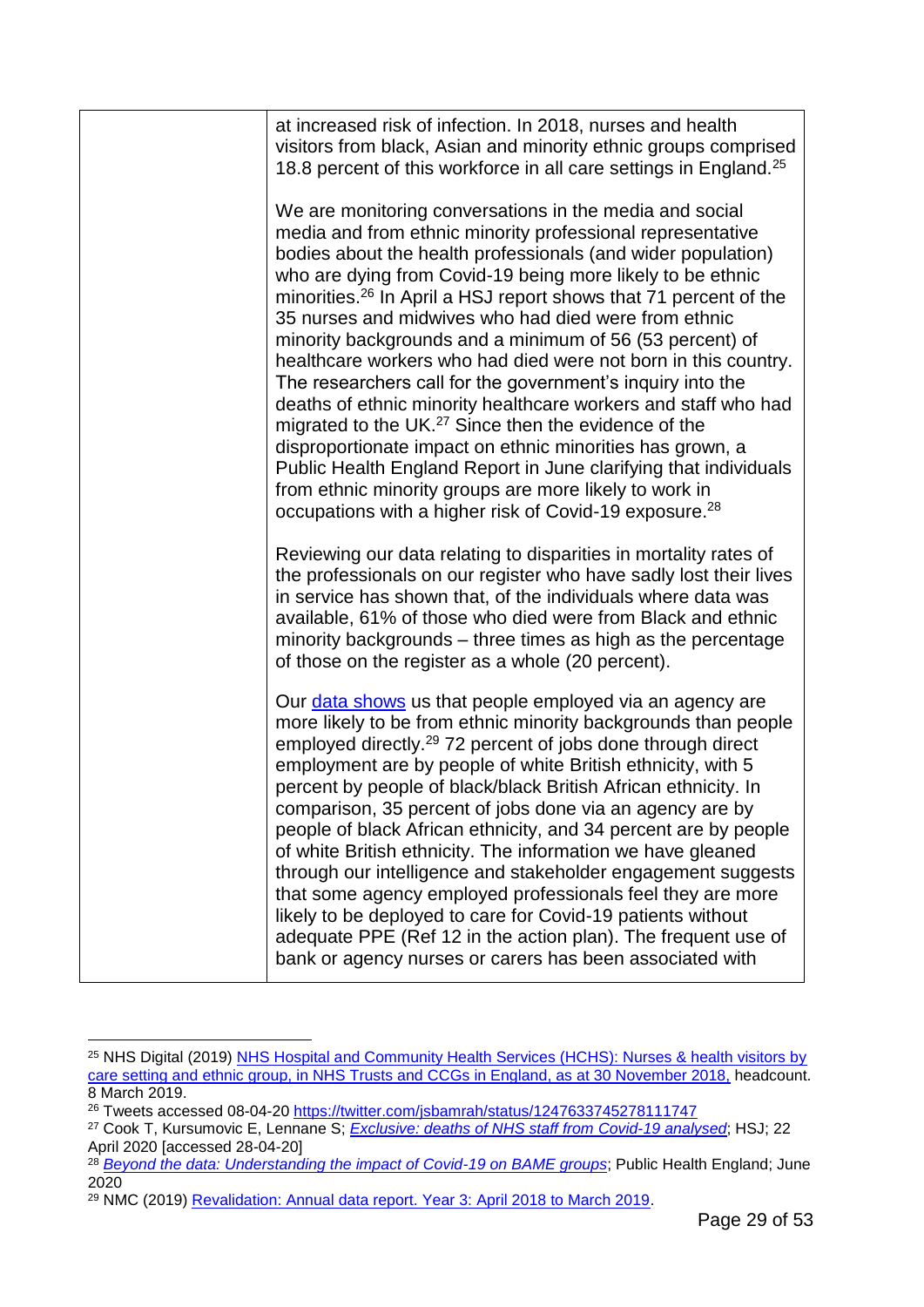| higher levels of infections amongst residents in care homes in<br>England. $30$                                                                                                                                                                                                                                                                                                                                                                                                                                                                                                                                                                                                                |
|------------------------------------------------------------------------------------------------------------------------------------------------------------------------------------------------------------------------------------------------------------------------------------------------------------------------------------------------------------------------------------------------------------------------------------------------------------------------------------------------------------------------------------------------------------------------------------------------------------------------------------------------------------------------------------------------|
| Our latest revalidation data shows that a significant proportion<br>of Black African nurses and midwives work in care homes. A<br>recent study of care homes in Scotland has shown an<br>association between larger care homes and outbreaks of<br>Covid-19.31                                                                                                                                                                                                                                                                                                                                                                                                                                 |
| Our Employer Link Service has been reflecting our intelligence<br>and learning in their routine engagement with employers, with<br>a targeted focus on key areas of concern for Black and<br>minority ethnic registrants, as well as sharing examples of<br>good practice.                                                                                                                                                                                                                                                                                                                                                                                                                     |
| Adapting our fitness to practise and removals processes                                                                                                                                                                                                                                                                                                                                                                                                                                                                                                                                                                                                                                        |
| We know that black and ethnic minority registrants are more<br>likely to be referred to us for matters that do not, after<br>investigation, require a regulatory sanction. <sup>32</sup> Ethnic minority<br>registrants are more likely to be referred to us by employers<br>and more likely to end up with a serious outcome. Our<br>decisions to adapt our processes, for example decisions about<br>which cases to progress with limited resources, may<br>inadvertently increase the likelihood of ethnic minority people<br>have their temporary registration removed and those with<br>permanent registration going through fitness to practise<br>processes (Ref 4 in the action plan). |
| <b>Adapting our operational processes</b>                                                                                                                                                                                                                                                                                                                                                                                                                                                                                                                                                                                                                                                      |
| The separate EqIA into virtual hearings identifies that people<br>with English as a second language may have difficulties in<br>accessing the hearings in its new virtual format (Ref 8 in the<br>action plan). We have insufficient evidence of whether this is<br>actually the case, but we will monitor complaints and feedback<br>to ascertain if there is a particular barrier.                                                                                                                                                                                                                                                                                                           |
| Our registrants engaging with the public                                                                                                                                                                                                                                                                                                                                                                                                                                                                                                                                                                                                                                                       |
| There is evidence that people from certain ethnic groups are<br>more likely to have health inequalities in normal health                                                                                                                                                                                                                                                                                                                                                                                                                                                                                                                                                                       |

<sup>1</sup> <sup>30</sup> Office for National Statistics (2020) [Impact of coronavirus in care homes in England: 26 May to 19 June](https://www.ons.gov.uk/peoplepopulationandcommunity/healthandsocialcare/conditionsanddiseases/articles/impactofcoronavirusincarehomesinenglandvivaldi/26mayto19june2020)  [2020](https://www.ons.gov.uk/peoplepopulationandcommunity/healthandsocialcare/conditionsanddiseases/articles/impactofcoronavirusincarehomesinenglandvivaldi/26mayto19june2020)

<sup>31</sup> Burton J, Bayne G, Evans C, Garbe F, Gorman D, Honhold N, McCormick D, Othieno R, Stevenson J, Swietlik S, Templeton K, Tranter M, Willocks L & Guthrie B (2020) Evolution and impact of COVID-19 [outbreaks in care homes: population analysis in 189 care homes in one geographic region.](https://www.medrxiv.org/content/10.1101/2020.07.09.20149583v1) Medrxiv. doi: https://doi.org/10.1101/2020.07.09.20149583

<sup>&</sup>lt;sup>32</sup> West, Nayar, Taskila and Al-Haboubi. (2017). The Progress and Outcomes of BME Nurses and Midwives through the NMCs FtP process. University of Greenwich and London School of Hygiene and Tropical Medicine.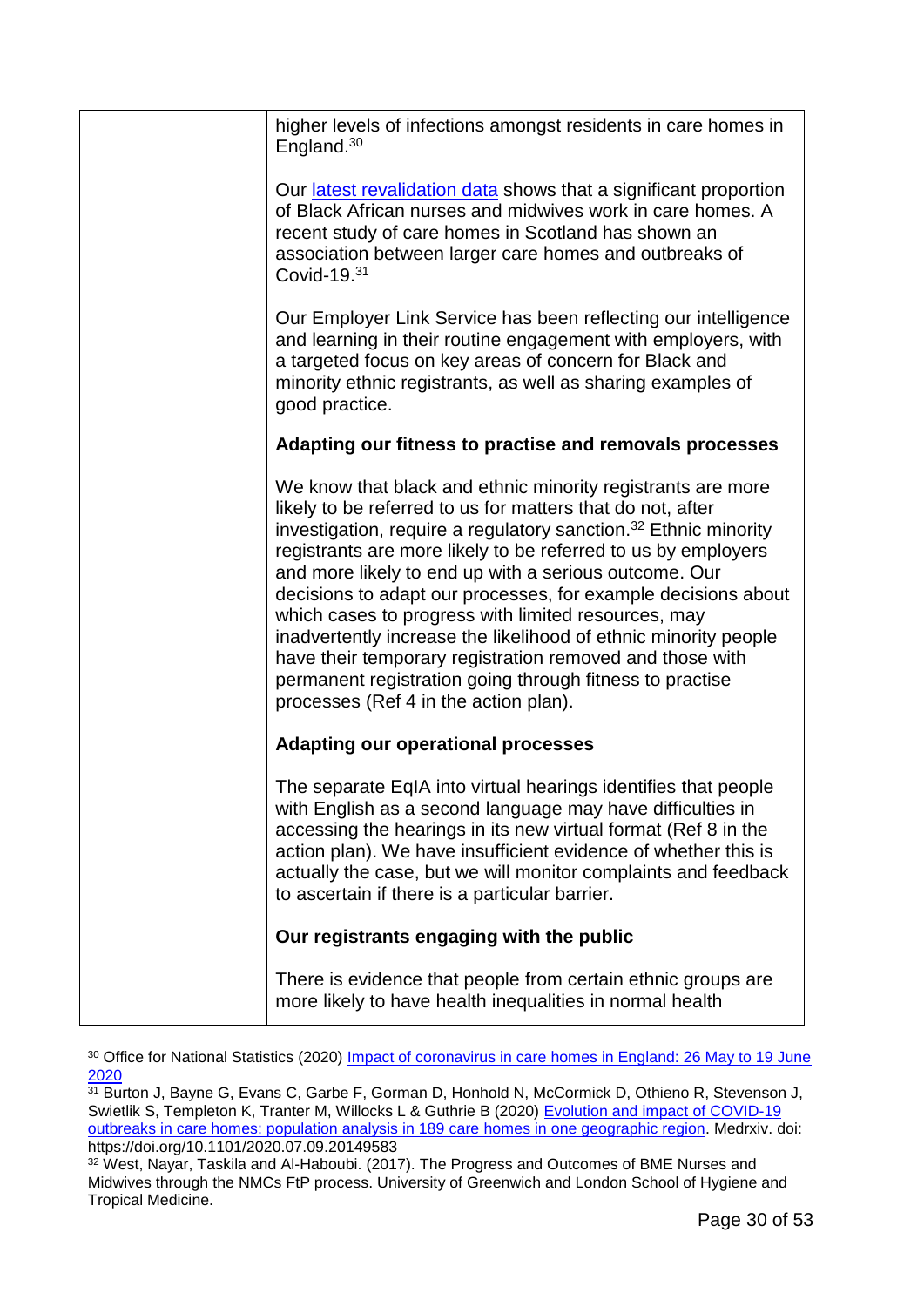| settings. As explained in the 'all protected characteristics' at<br>the start of this section health professionals may not be up to<br>date about how to prevent these inequalities, as they are<br>required to by the Code (Ref 13 in the action plan).                                                                                                                                                                                                                                                                                                                                                                                                                                                                                                               |
|------------------------------------------------------------------------------------------------------------------------------------------------------------------------------------------------------------------------------------------------------------------------------------------------------------------------------------------------------------------------------------------------------------------------------------------------------------------------------------------------------------------------------------------------------------------------------------------------------------------------------------------------------------------------------------------------------------------------------------------------------------------------|
| We know that ethnic minorities in the UK are at greater risk of<br>being affected by Covid-19. Ethnic inequalities are likely to<br>manifest from the Covid-19 crisis in two main ways: through<br>exposure to infection and health risks, including mortality, and<br>through exposure to loss of income. A report by the Institute of<br>Fiscal Studies show that per-capita, Covid-19 hospital deaths<br>are highest among the black Caribbean population and three<br>times those of the white British majority. Some minority groups<br>- including Pakistanis and black Africans - have seen similar<br>numbers of hospital deaths per capita to the population<br>average, while Bangladeshi fatalities are lower <sup>33</sup> (Ref 13 in the<br>action plan). |
| People from Gypsy, Roma and Traveller (GRT) communities<br>will be less likely to have access to healthcare and could be<br>more likely to be discriminated against due to a lack of<br>understanding of their needs (Ref 13 in the action plan).                                                                                                                                                                                                                                                                                                                                                                                                                                                                                                                      |
| <b>Research from The Runnymede Trust and the Institute for</b><br>Public Policy Research (IPPR) suggests co-morbid diseases,<br>like diabetes, do not fully explain the difference in risk of death<br>from Covid-19 between ethnic groups. Higher deprivation<br>levels explain the disparities to a greater extent, but the<br>majority of the additional risk of death from Covid-19<br>experienced by minority ethnic communities is unexplained, in<br>part because of difficulties with data. They suggest differential<br>access to healthcare and structural racism play a significant<br>part in the disproportionality.                                                                                                                                      |
| Doreen Lawrence's 'An avoidable crisis' review points to<br>healthcare barriers including a lack of cultural and language-<br>appropriate communication, lack of clinical training on the<br>presentation of different illnesses across communities, and<br>Black Asian and minority ethnic people being under-<br>represented in the senior leadership of the NHS.                                                                                                                                                                                                                                                                                                                                                                                                    |
| <b>Supporting students</b>                                                                                                                                                                                                                                                                                                                                                                                                                                                                                                                                                                                                                                                                                                                                             |
| The data and research shows that people from ethnic minority<br>backgrounds have been impacted more by Covid-19 infection<br>and mortality rates. This has led to recommendations for NHS<br>trusts to risk assess their ethnic minority employees before                                                                                                                                                                                                                                                                                                                                                                                                                                                                                                              |

<sup>&</sup>lt;sup>33</sup> Platt, L and Warwick, R; May 2020; <u>Are some ethnic groups more vulnerable to COVID-19 than others?</u> Institute of Fiscal Studies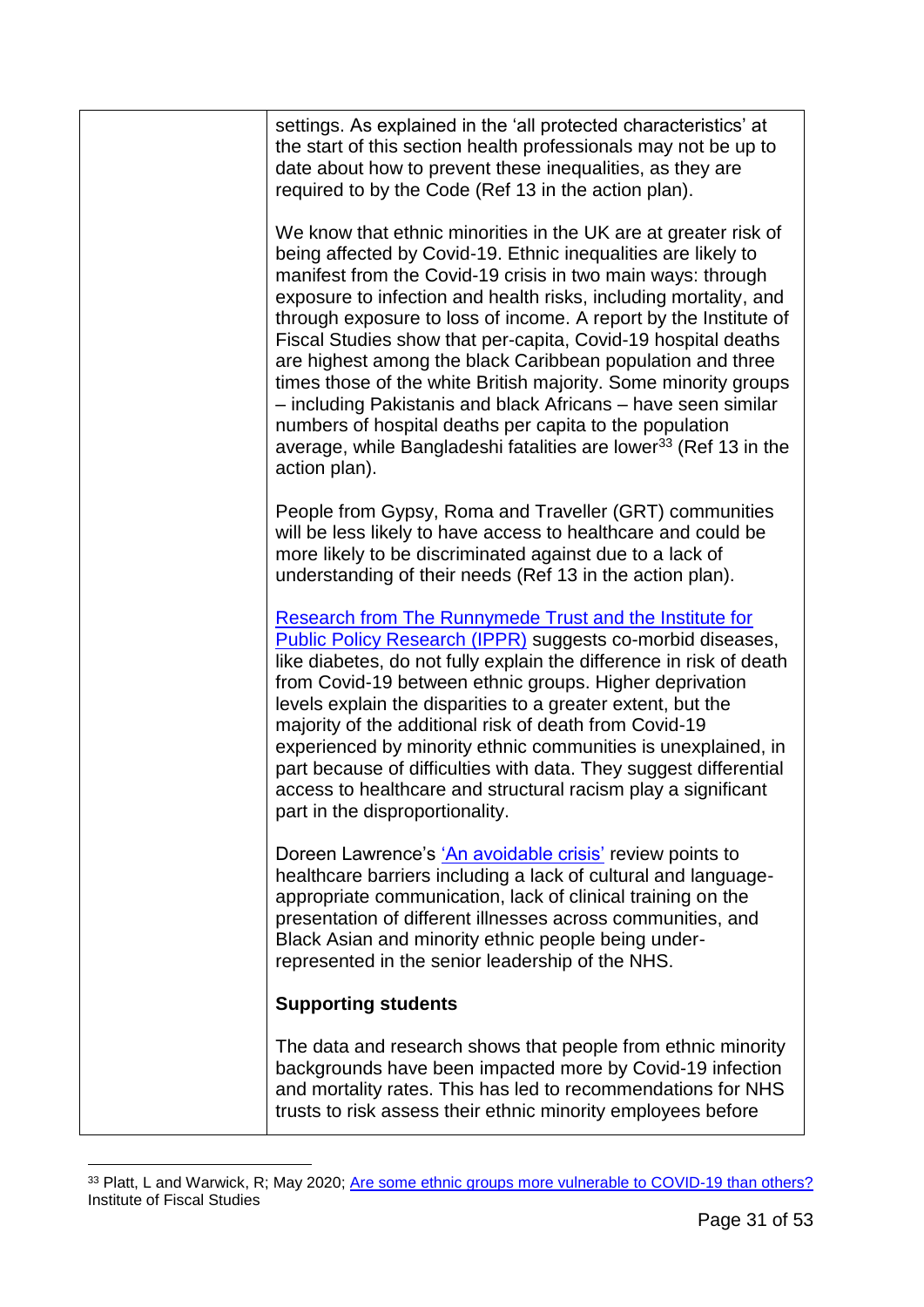|                 | deployment to care for Covid-19 patients. This indicates that<br>there is a potential for increased vulnerability for students who<br>are from ethnic minority backgrounds in placements. AEIs and<br>practice learning partners will need to consider the particular<br>need of this group (Ref 17 in the action plan).                                                                                                                                                                     |
|-----------------|----------------------------------------------------------------------------------------------------------------------------------------------------------------------------------------------------------------------------------------------------------------------------------------------------------------------------------------------------------------------------------------------------------------------------------------------------------------------------------------------|
| Religion/belief | Adapting our fitness to practise processes and supporting<br>professionals                                                                                                                                                                                                                                                                                                                                                                                                                   |
|                 | Nurses, midwives and nursing associates may have religious<br>beliefs and practices that may become more prevalent or<br>relevant in an emergency situation. For example:<br>religious dress that may not comply with temporary<br>emergency measures<br>beliefs that dictate praying for those in distress or<br>$\bullet$<br>critically ill                                                                                                                                                |
|                 | Our consideration of contextual factors may need to take these<br>issues into account.                                                                                                                                                                                                                                                                                                                                                                                                       |
|                 | Our registrants engaging with the public                                                                                                                                                                                                                                                                                                                                                                                                                                                     |
|                 | Patients also have beliefs that may be contrary to measures<br>that are deemed to be best practice in this emergency<br>situation. For example when the Coronavirus Act states that<br>disposal of bodies must be consistent with the person's religion<br>or beliefs. For some groups <sup>34</sup> the practices in relation to death<br>and bereavement are very important and the healthcare<br>professionals on our register must endeavour to respect these,<br>in line with the Code. |
|                 | There could also be geographical hotspots that link to religious<br>and cultural beliefs. For example London and the Midlands<br>were noted to have higher numbers of cases and deaths from<br>Covid-19 possibly linked to religious/cultural practices and<br>beliefs. $35$                                                                                                                                                                                                                 |
|                 | <b>Adapting our operational processes</b>                                                                                                                                                                                                                                                                                                                                                                                                                                                    |
|                 | The separate EqIA into virtual hearings identifies that people<br>from certain religious groups may have difficulties in accessing<br>the hearings in its new virtual format. For example, if the<br>person's religion requires them to use a holy book to take the<br>oath and we are unable to accommodate that virtually, this<br>could pose a barrier (Ref 8 in the action plan). This will be<br>dealt with on a case by case basis with adaptations.                                   |

<sup>&</sup>lt;sup>34</sup> Muslim Council of Britain [statement burial measures in COVID-19](https://mcb.org.uk/press-releases/mcb-statement-on-burial-measures-in-covid-19-emergency-legislation/) emergency legislation; 21-03-20 <sup>35</sup> Parveen N (2020) [Officials investigate coronavirus hotspot in West Midlands.](https://www.theguardian.com/world/2020/mar/20/sharp-rise-in-number-of-coronavirus-cases-in-west-midlands) Guardian. Friday 20 March 2020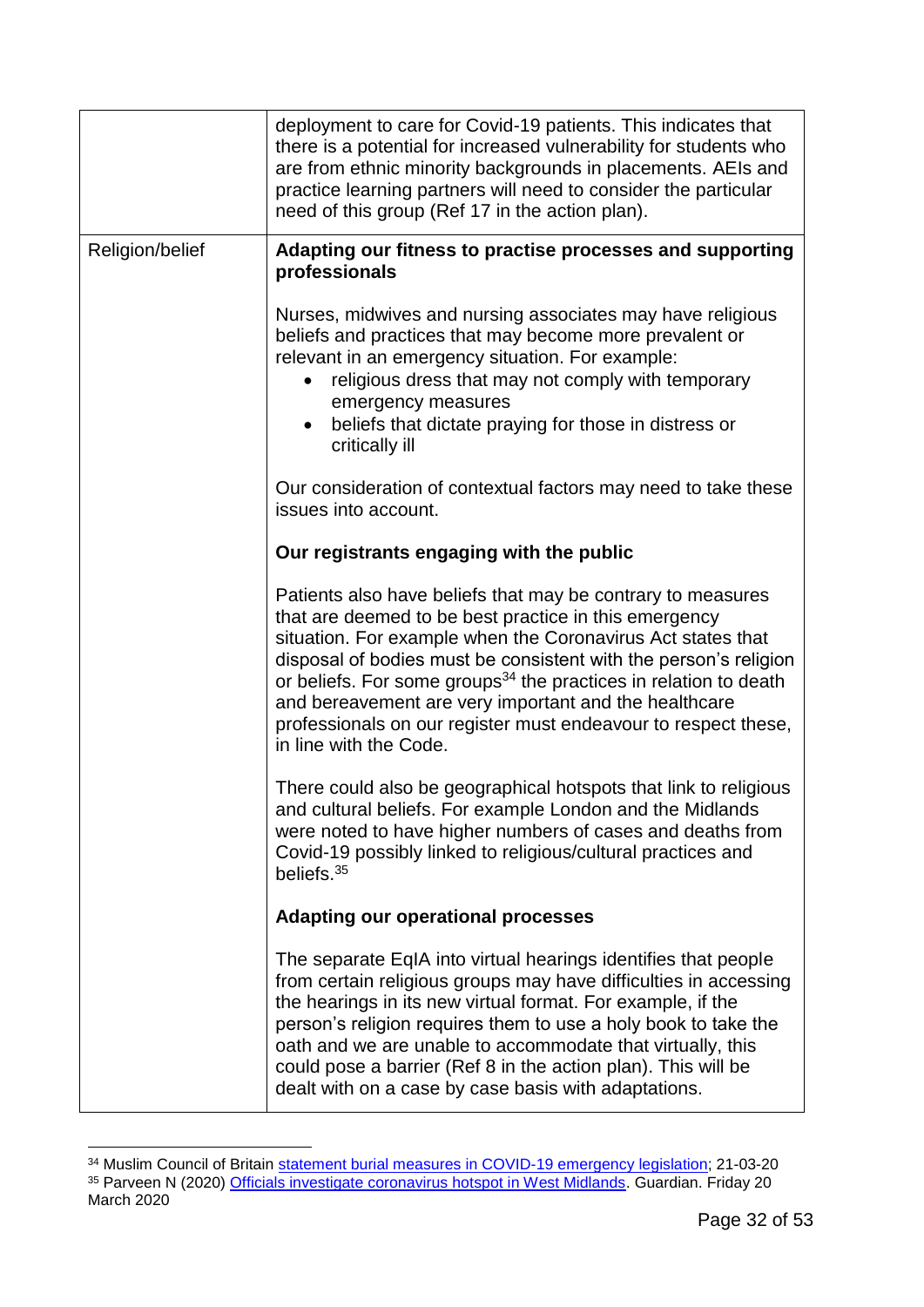| Sexual orientation         | Our registrants engaging with the public                                                                                                                                                                                                                                                                                                                                                                                                                                                                                                                                                                                                                                                                             |  |  |
|----------------------------|----------------------------------------------------------------------------------------------------------------------------------------------------------------------------------------------------------------------------------------------------------------------------------------------------------------------------------------------------------------------------------------------------------------------------------------------------------------------------------------------------------------------------------------------------------------------------------------------------------------------------------------------------------------------------------------------------------------------|--|--|
|                            | There is evidence that lesbian, gay and bisexual groups find it<br>harder to access care, and receive poorer care <sup>3637</sup> in normal<br>health settings. In addition there is evidence that some groups<br>of patients face discrimination from health care workers, also<br>that lesbian, gay and bisexual health professionals can face<br>discrimination on the basis of their sexual orientation from<br>other healthcare professionals. In a time of emergency the<br>checks and balances to ensure there is no discrimination or<br>bias may not be enforced. Some groups may be more open to<br>being discriminated against in a healthcare setting on the basis<br>of their protected characteristic. |  |  |
|                            | The LGBT Foundation have produced a briefing that sets out<br>the direct and indirect impact on people who identify as LGBT.<br>Issues relevant to our Covid-19 response include exacerbation<br>of already poor health outcomes, reduced access to<br>medication and increased fear of discrimination from<br>healthcare providers. <sup>38</sup>                                                                                                                                                                                                                                                                                                                                                                   |  |  |
|                            | A study of LGBTQ people's experience during the pandemic,<br>by University College London (UCL) and Sussex University,<br>found 69 percent of respondents suffered depressive<br>symptoms, rising to about 90 percent of those who had<br>experienced homophobia or transphobia. Around a sixth of the<br>respondents said they had faced discrimination during the<br>pandemic because of their sexuality. The rate rose to more<br>than a third among those living in homes where they were not<br>open about their identity. Almost 10% of people reported they<br>felt unsafe in their homes.                                                                                                                    |  |  |
| Other groups <sup>39</sup> | <b>Caring responsibilities</b>                                                                                                                                                                                                                                                                                                                                                                                                                                                                                                                                                                                                                                                                                       |  |  |
|                            | Women over 50 are more likely to be carers. <sup>40</sup> Our register is<br>made up of 89 percent people who identify as women and<br>older women are a greater proportion of the register. In this<br>emergency situation there will be more pressure on carers, in<br>particular carers of people who are in the vulnerable groups<br>identified. Professionals with families/children may be less<br>likely to apply to take up temporary registration. In addition<br>students who are carers in a household with someone who is<br>shielding, may have to suspend their studies and complete                                                                                                                   |  |  |

<sup>1</sup> <sup>36</sup> Health4LGBTI EU funded project - TASK 1: State-of-the-art study focusing on the health inequalities faced by LGBTI people D1.1 State-of-the-Art Synthesis Report (SSR)

<sup>&</sup>lt;sup>37</sup> Public Health England (2018) Improving the health and wellbeing of lesbian and bisexual women and other women who have sex with women.

<sup>38</sup> LGBT Foundation; April 2020; *[The Essential Briefing on the Impact of COVID-19 on](file://///idc01nmcmfpsv01/Gdrive$/AishnineB/Documents/Offline%20Records%20(TL)/Equality%20~%20Strategy%20-%20Equality%20-%20Policy%20and%20Compliance(2)/The%20Essential%20Briefing%20on%20the%20Impact%20of%20COVID-19%20on) [LGBT Communities in the UK;](file://///idc01nmcmfpsv01/Gdrive$/AishnineB/Documents/Offline%20Records%20(TL)/Equality%20~%20Strategy%20-%20Equality%20-%20Policy%20and%20Compliance(2)/The%20Essential%20Briefing%20on%20the%20Impact%20of%20COVID-19%20on)* [accessed 27-04-20]

<sup>&</sup>lt;sup>39</sup> Examples include carers and people from different socio-economic groups

<sup>40</sup> Carers UK; 10 [facts about women and caring;](https://www.carersuk.org/news-and-campaigns/features/10-facts-about-women-and-caring-in-the-uk-on-international-women-s-day) [accessed 30-03-20]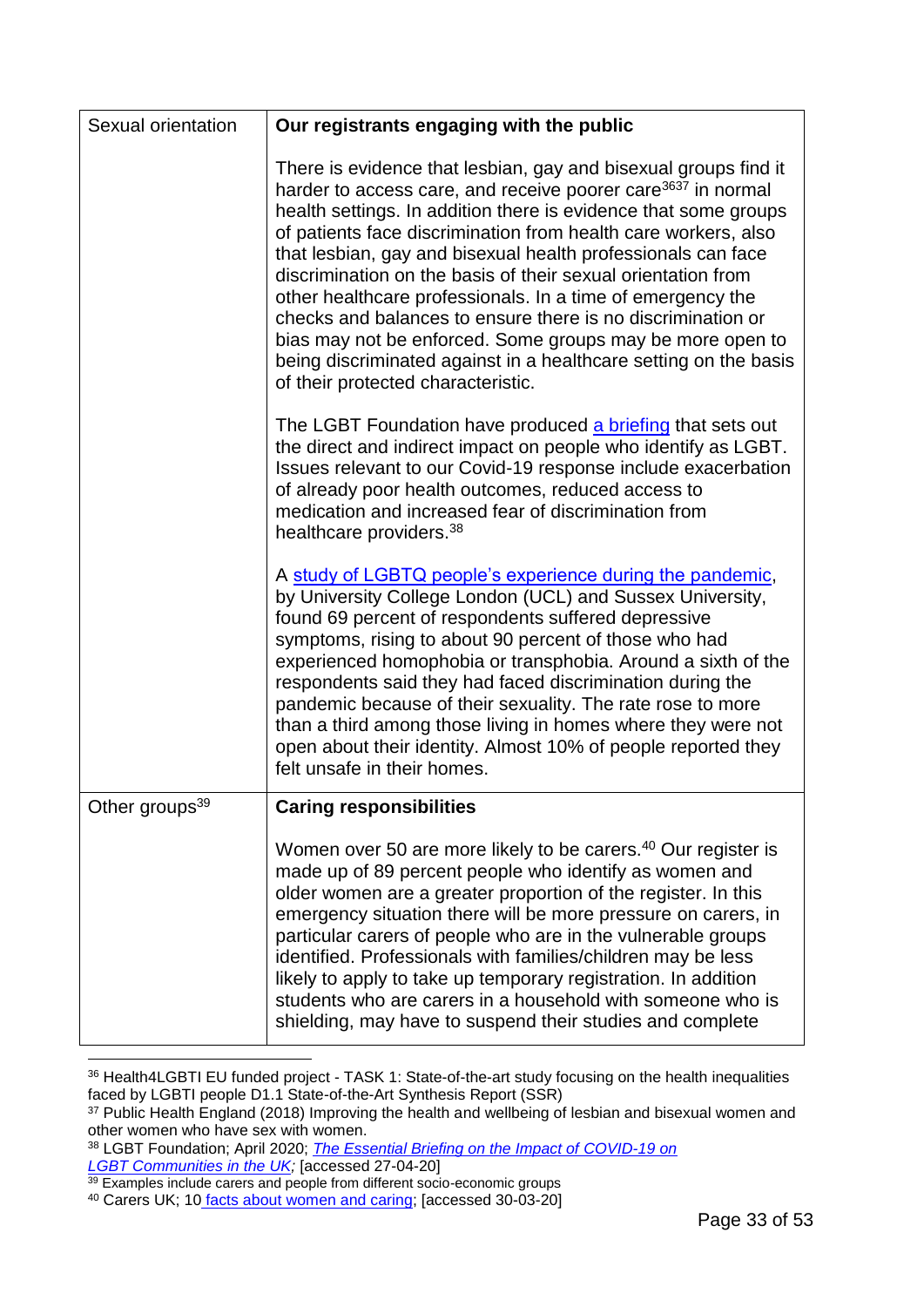| later than they normally would (Ref 3, 5 and 6 in the action<br>plan).                                                                                                                                                                                                                                                                                                                                                                                                                                                                                                                                                                                                                                                                                                               |
|--------------------------------------------------------------------------------------------------------------------------------------------------------------------------------------------------------------------------------------------------------------------------------------------------------------------------------------------------------------------------------------------------------------------------------------------------------------------------------------------------------------------------------------------------------------------------------------------------------------------------------------------------------------------------------------------------------------------------------------------------------------------------------------|
| Those with caring responsibilities were potentially impacted by<br>the OSCE centres closing and revalidation requirements due<br>to shielding or restricted times they can engage or practice<br>(Ref 9 in the action plan). For some people with caring<br>responsibilities virtual hearings will be more suitable, whilst for<br>others Covid-19-secure physical hearings may be preferred.<br>We will make adjustments and decisions on a case by case<br>basis.                                                                                                                                                                                                                                                                                                                  |
| Covid-19 has also had an impact by creating additional<br>childcare and housework which has fallen more on mothers<br>than fathers, especially among working parents. One report<br>argues that this may inhibit work and career progression for<br>mothers (Blundell R, Joyce R, Costa Dias M & Xu X (2020)<br>Covid-19: the impacts of the pandemic on inequality, Institute<br>for Fiscal Studies).                                                                                                                                                                                                                                                                                                                                                                               |
| Socio-economic status                                                                                                                                                                                                                                                                                                                                                                                                                                                                                                                                                                                                                                                                                                                                                                |
| Those living in the most deprived areas of the UK have poorer<br>health outcomes. People living in the most deprived areas<br>have seen their healthy life expectancy decline over the last 10<br>years. <sup>41</sup> Those in deprived areas have higher exposure to<br>Covid-19 and face worse health outcomes from emergency. <sup>42</sup><br>Some of the professionals on our register may fit into this<br>group and be at greater risk or work with people at greater risk.<br>Socio-economic status may be a relevant factor when looking<br>at the impact of Covid-19 on healthcare professionals. We do<br>not monitor socio-economic status of the professionals on our<br>register and will be unable to inform wider calls for evidence<br>that may require this data. |
| The separate EqIA into virtual hearings identifies that people<br>from deprived areas with less access to technology may have<br>difficulties in accessing the hearings in its new virtual format.<br>Similarly if the assessments for overseas nurses are changed<br>to be held online (Ref 8 and 9 in the action plan). If an<br>individual indicates they have a difficulty accessing the<br>technology to participate in our virtual hearings, we would<br>make adjustments on a case by case basis, for example<br>inviting them to a hearing centre to participate from there.                                                                                                                                                                                                 |

<sup>1</sup> <sup>41</sup> Marmot et al (2020) *Health Equity in England: The Marmot Review 10 Years On, Health Foundation* [https://www.health.org.uk/funding-and-partnerships/our-partnerships/health-equity-in-england-the](https://www.health.org.uk/funding-and-partnerships/our-partnerships/health-equity-in-england-the-marmotreview-10-years-on)[marmotreview-10-years-on](https://www.health.org.uk/funding-and-partnerships/our-partnerships/health-equity-in-england-the-marmotreview-10-years-on)

<sup>&</sup>lt;sup>42</sup> Bibby, J. Everest, G. Abbs, I; 07-05-20; *[Will Covid-19 be a Watershed Moment for Health Inequalities?;](https://www.health.org.uk/publications/long-reads/will-covid-19-be-a-watershed-moment-for-health-inequalities)* The Health Foundation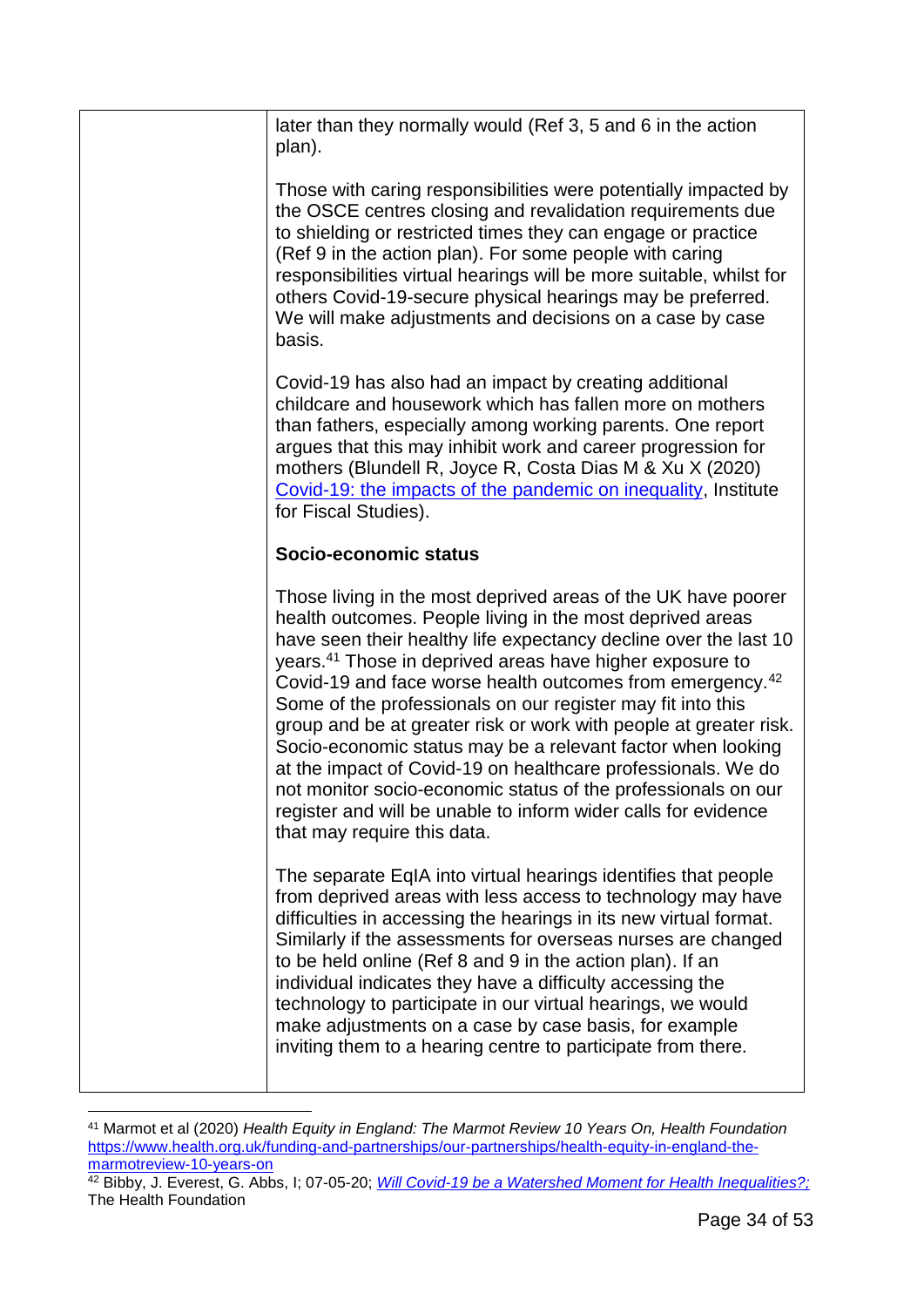| The financial impact of Covid-19 is more likely to impact on<br>those people from lower socio-economic backgrounds and the<br>intersection of women <sup>43</sup> and ethnic minority groups. <sup>44</sup> These<br>groups may have less access to income during the emergency<br>and unable to pay annual fees at this moment in time. We will<br>adapt our processes to reduce disproportionate impacts on |
|---------------------------------------------------------------------------------------------------------------------------------------------------------------------------------------------------------------------------------------------------------------------------------------------------------------------------------------------------------------------------------------------------------------|
| these groups (Ref 16 in the action plan).                                                                                                                                                                                                                                                                                                                                                                     |
|                                                                                                                                                                                                                                                                                                                                                                                                               |

## <span id="page-34-0"></span>**Section 4: Analysis and outcome**

The actions taken in response to Covid-19 are unprecedented and in the context of extreme circumstances and we think they are proportionate **in these circumstances**.

This section provides an analysis of where there may be potential unlawful discrimination in the action we have taken in response to the emergency. The action plan in section 5 details how we will mitigate against these areas and where we will take further action to advance equality of opportunity and foster good relations as required by the public sector equality duty.

### **Temporary registration**

1

Decisions to include groups with temporary registration were risk-based and taken by the Registrar in line with the temporary registration policy approved by the Council on 25 March 2020. The basis for the decisions was an assessment as to whether the group – not the individuals within the group – were considered to be 'fit, proper and suitably experienced'. Information considered in this decision included length of time away from the register, the information assessed as part of the overseas registration process and stage of training. None of these considerations favoured or disadvantaged any individual or group over another in relation to any protected characteristic.

As identified in the evidence section above there were differences on the basis of age and disability of the people who were invited to have temporary registration. Under s.13(2) Equality Act 2010, it is not discriminatory to treat someone differently on the grounds of a protected characteristic if the treatment is a proportionate way of achieving a legitimate aim. In this case the aim being not to encourage people to act in breach of government guidance in place to protect more vulnerable groups, but allowing them to join if they contacted us.

We identified that there could be potential unlawful discrimination by protected characteristic in our actions. These include:

1 Bias in the decisions being made about who can or will have temporary registration removed on the basis of protected characteristic.

<sup>43</sup> UK Women's Budget Group; 19-03-20; *[Covid-19: Gender and other Equality Issues](https://wbg.org.uk/wp-content/uploads/2020/03/FINAL-Covid-19-briefing.pdf)*; Women's Budget Group

<sup>44</sup> Khan, Omar (2020); [The colour of money: How racial inequalities obstruct a fair and resilient economy;](https://www.runnymedetrust.org/projects-and-publications/employment-3/the-colour-of-money.html) Runnymede Trust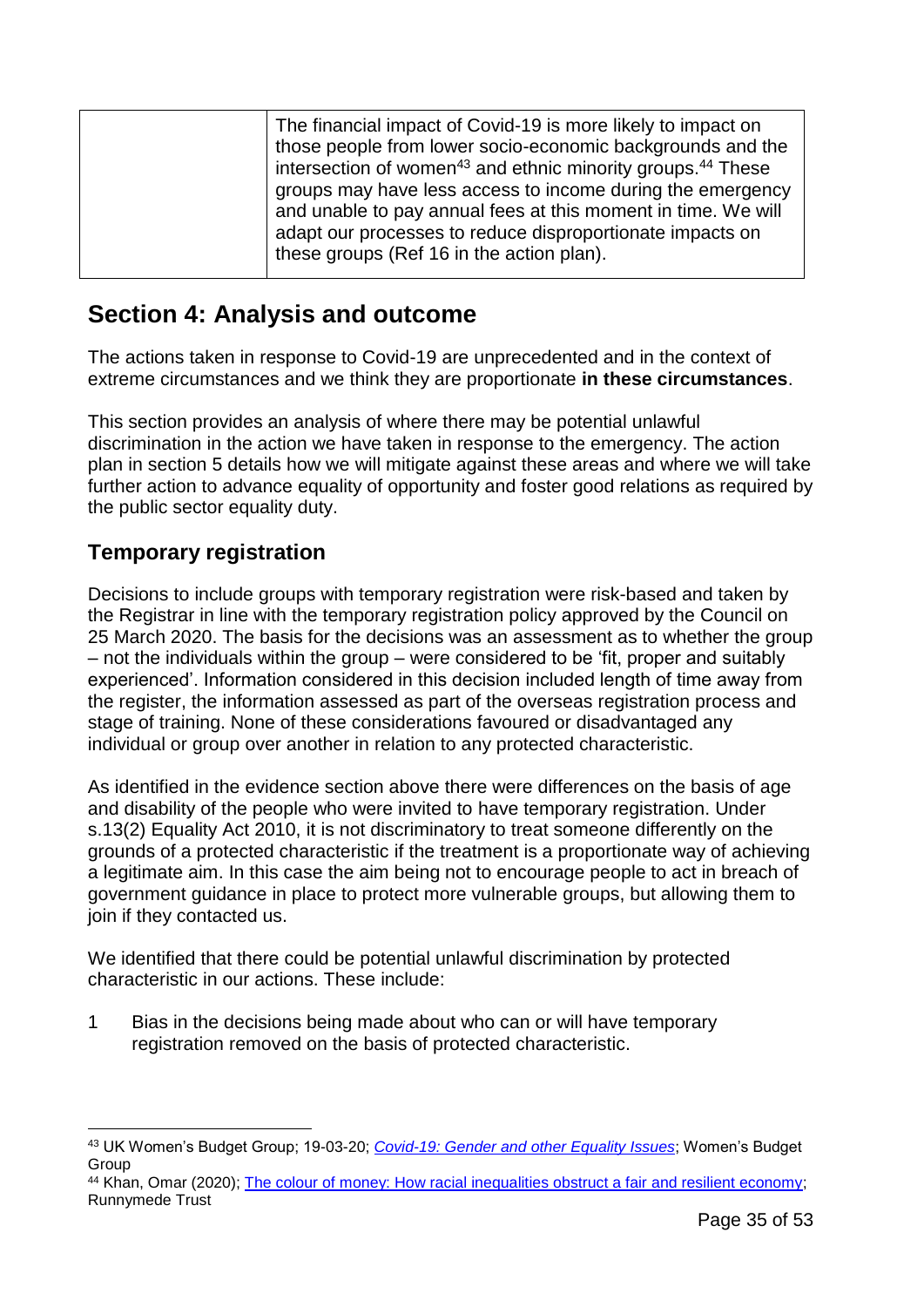- 2 Potentially exacerbating current biases in the referral processes, for example, referrals from employers being more likely to refer people from certain ethnic groups because of discrimination and bias in their own processes.
- 3 People with temporary registration behaving in a way that is contrary to the Code by discriminating against colleagues or people using services on the basis of their protected characteristic – particularly if they have been out of practice for a time period where they were unable to update their continuing professional development or had not revalidated.
- 4 The criteria to determine who is given temporary registration being biased towards certain groups (for example, age).
- 5 The criteria for removal of temporary registration not taking account of the context of the practise of registrants in an emergency situation (for example, the mental health of nurses, midwives and nursing associates).

We ensured that we could monitor and report on removals of temporary registration and complaints raised against those with temporary registration from an EDI perspective.

### **Emergency standards for nursing and midwifery education**

Some students will be at a disadvantage if their study and assessment needs are unable to be met due to shielding from Covid-19. People who are pregnant, carers or have disability or health issues may not be able to meet their study requirements. Where this occurs AEIs were expected to assess if the requirements are competence standards or whether adjustments can be made.

### **Revalidation and retention**

The financial impact of Covid-19 is more likely to impact on women and ethnic minority groups. Inflexibility of our processes could have had a disproportionate impact on women, minority groups and those from lower socio-economic groups.

### **Communications and support**

In addition we should take action to advance equality of opportunity and foster good relations. For example using our influence through our external communications channels. Developing guidance for our stakeholders on changes to our processes and working with partners to provide clarity on the importance of maintaining EDI and human rights principles during the emergency.

### **Fitness to practise**

We identified that there is some risk in our activities that could be exacerbated by the Covid-19 emergency, for example not taking account of context of how the professionals are practising in an emergency situation. In addition there could be potential unlawful discrimination in the actions we have taken to adapt our processes in response to Covid-19. These include: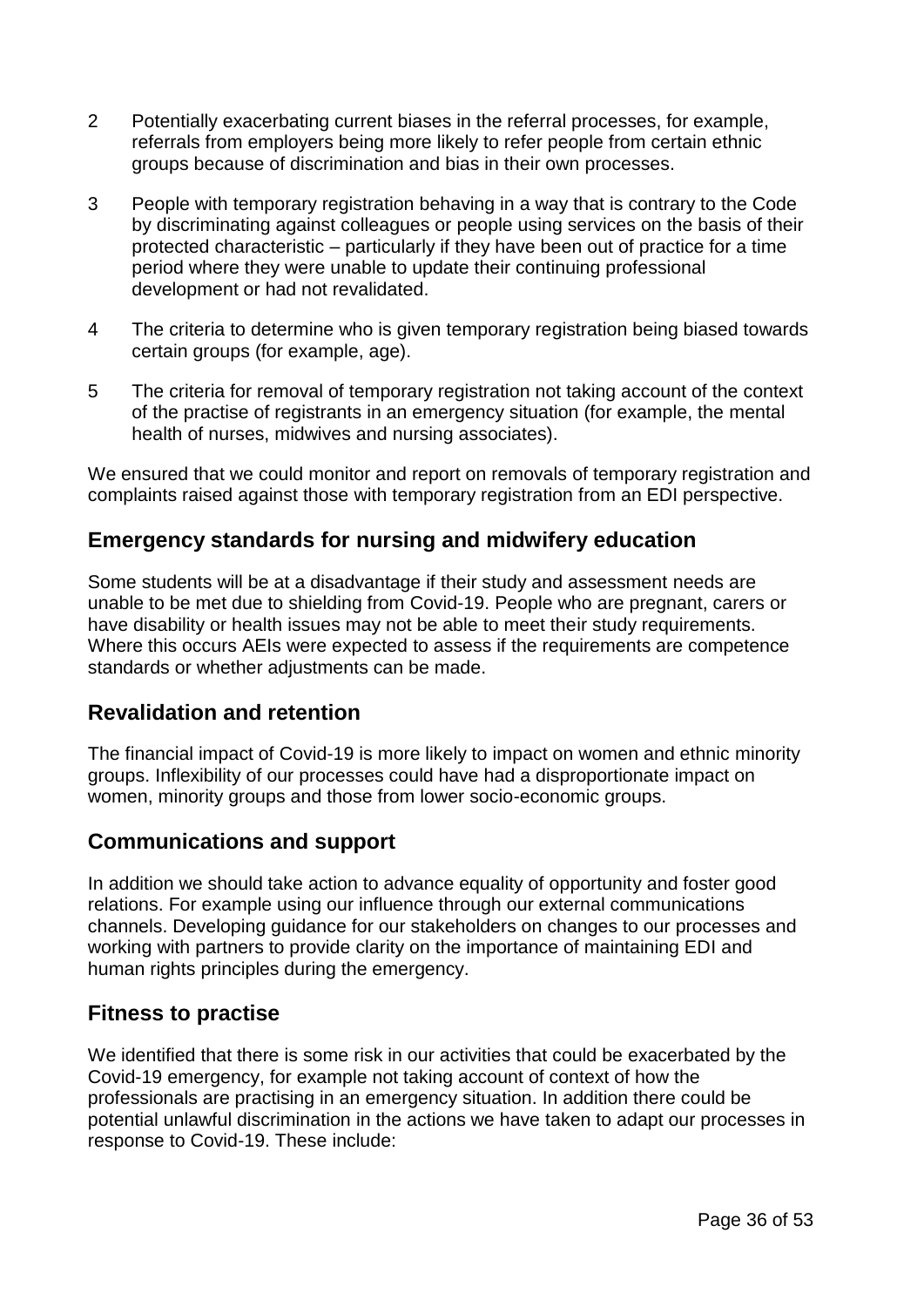- 1 The decision to hold essential hearings activity virtually, which could have an adverse impact on people with a range of protected characteristics, such as people with health conditions who may not be able to participate as effectively in a fully virtual hearing. Reasonable adjustments will be considered on an individual basis.
- 2 The decision not to contact employers on cases unless there is an immediate risk. Delays could have an adverse impact on people with protected characteristics, such as registrants and members of the public with health conditions. Since the last version of the EqIA case work has now recommenced so this is much less of a risk.
- 3 The decision to cancel non-essential hearings. The delay could have an adverse impact on people with protected characteristics, such as registrants and members of the public with health conditions. Since the last version of the EqIA nonessential hearings are being relisted so this is much less of a risk.
- 4 Changes to the way we hold hearings leading to inaccessibility of the complaints process (ref. the Article 6 of the Human Rights Act on the right to a fair trial) for registrants and referrers. Since the last version of the EqIA the accessibility of the channels to raise concerns have been constantly reviewed via a new referrals working group.

We will be analysing views on the use of our emergency powers, including public access to hearings in the current public consultation which closes in January 2021. We are monitoring responses by protected characteristic.

## <span id="page-36-0"></span>**Section 5: Welsh language assessment**

| Does the activity relate to 'our public<br>business in Wales'?             | Yes                                                                                                                                                                                                                                                                          |
|----------------------------------------------------------------------------|------------------------------------------------------------------------------------------------------------------------------------------------------------------------------------------------------------------------------------------------------------------------------|
| How could Welsh language speakers<br>in Wales be impacted by the activity? | Welsh language speaking patients may need<br>to be communicated to in Welsh (Ref 14 in<br>the action plan).                                                                                                                                                                  |
| Have Welsh language speakers been<br>consulted?                            | Not directly in relation to this policy.                                                                                                                                                                                                                                     |
| How have/will communications and<br>publications be translated to Welsh?   | The emergency education standards have<br>been translated into Welsh. This was<br>published on 31 March 2020.<br>The 'How to revalidate during C-19' guidance<br>was published in Welsh.<br>The Covid-19 emergency rules public<br>consultation has a Welsh language option. |
| Does the activity comply with our<br>Welsh language scheme?                | Yes                                                                                                                                                                                                                                                                          |
| How will the activity be altered to                                        | The Welsh Language Commissioner wrote a                                                                                                                                                                                                                                      |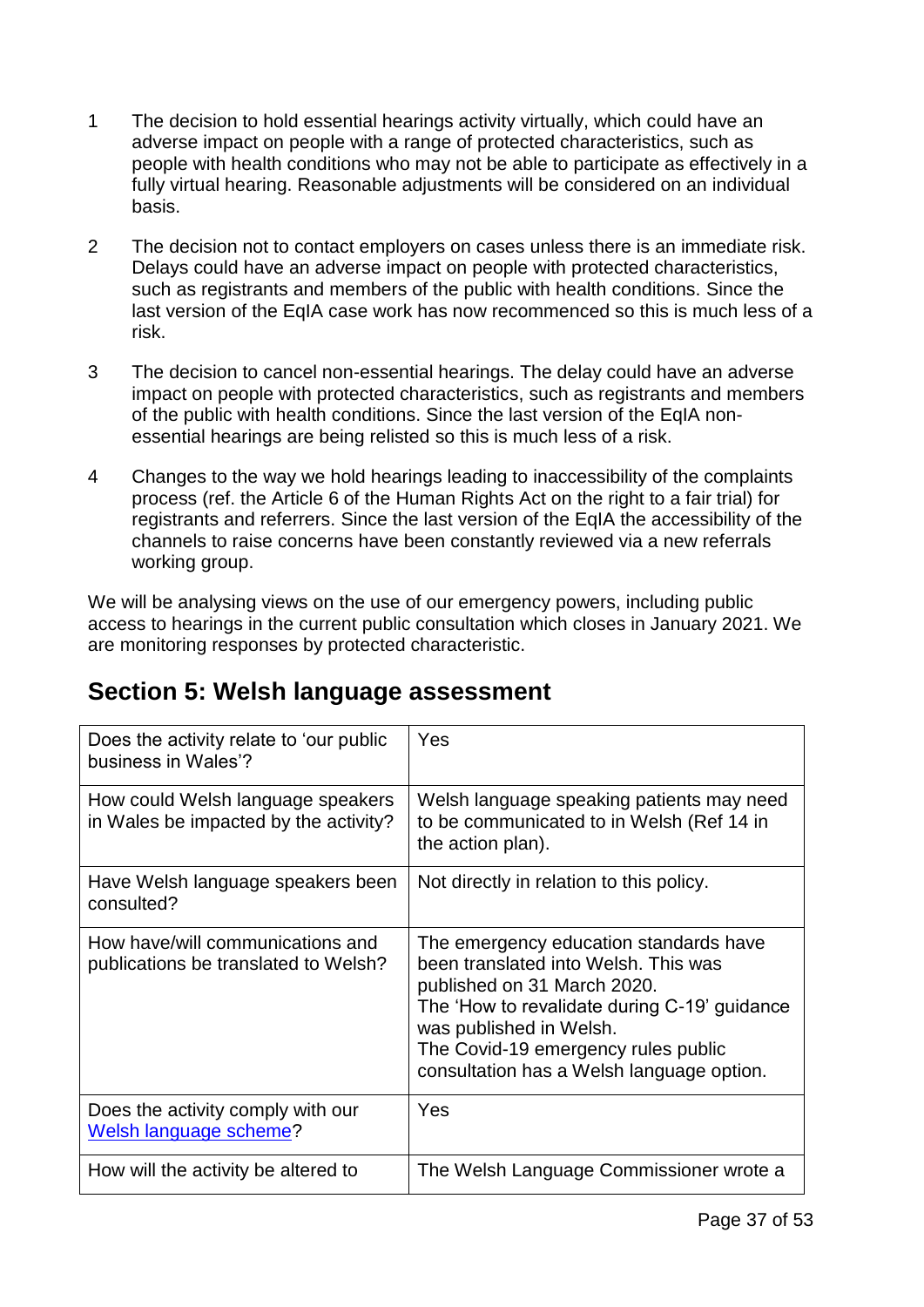| ensure equal treatment of English<br>and Welsh languages for Welsh<br>speakers in Wales? | letter to the NMC Registrar and Chief<br>Executive, Andrea Sutcliffe (dated 17 March<br>2020) to set out the legal duties under the<br>Welsh standards and schemes during the<br>Covid-19 emergency.<br>'Welsh language standards and schemes<br>continue to apply, as do my regulatory<br>functions under the Welsh Language<br>Measure. Standards and schemes create<br>important rights for Welsh speakers, and I am<br>keen to see opportunities to use the Welsh<br>language maintained.                                                   |
|------------------------------------------------------------------------------------------|-------------------------------------------------------------------------------------------------------------------------------------------------------------------------------------------------------------------------------------------------------------------------------------------------------------------------------------------------------------------------------------------------------------------------------------------------------------------------------------------------------------------------------------------------|
|                                                                                          | I accept that normal processes may not<br>always be followed and that there will be<br>significant time and resource constraints. I<br>ask organisations to do their best to continue<br>to use the Welsh language when dealing with<br>the public as far as possible, including with<br>patients in the health sector. But I recognise<br>that many practitioners will work under<br>intense pressure, and I do not want anyone to<br>feel any stress arising from this aspiration<br>while demands are significant.                           |
|                                                                                          | Sharing general information and advice with<br>the public and customers will be important,<br>and will sometimes have to happen quickly. It<br>will be up to you to make decisions about<br>using the Welsh language when sharing<br>emergency information, taking into account<br>the circumstances and the nature of the<br>situation. I encourage you to put in place<br>adequate translation arrangements as part of<br>your preparations, considering the<br>importance of using the Welsh language<br>when communicating with the public' |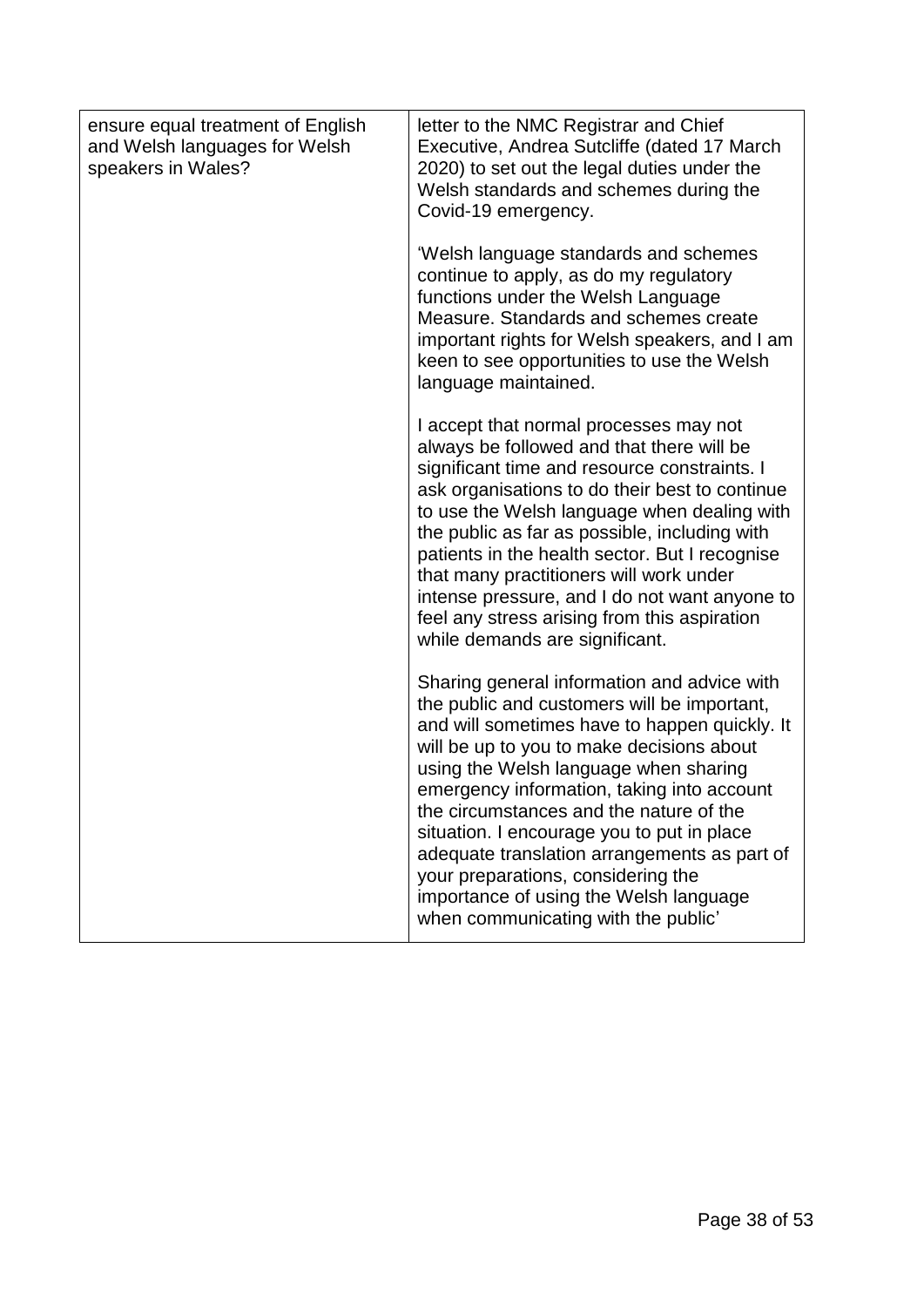### **Section 6: Action Plan**

The actions have been separated into five themes under our three key roles of regulate, influence and support.

- A. Regulate diversity data
- B. Regulate managing the register (including those with temporary and permanent registration)
- C. Influence providing insight
- D. Support professionals on our register
- E. Support students in placements.

<span id="page-38-0"></span>

| <b>Issue/opportunity</b>                                                                                                                                                                                                                          | Implications/groups impacted and plans to<br>address the issues raised                                                          | <b>Action</b>                                                                                                                                                                                                                                                                                                                                                                                                                                   |
|---------------------------------------------------------------------------------------------------------------------------------------------------------------------------------------------------------------------------------------------------|---------------------------------------------------------------------------------------------------------------------------------|-------------------------------------------------------------------------------------------------------------------------------------------------------------------------------------------------------------------------------------------------------------------------------------------------------------------------------------------------------------------------------------------------------------------------------------------------|
| A Regulate - diversity data                                                                                                                                                                                                                       |                                                                                                                                 |                                                                                                                                                                                                                                                                                                                                                                                                                                                 |
| We must be able to have<br>diversity data about the<br>people on our register<br>involved in the Covid-19<br>emergency by protected<br>characteristic to inform our<br>understanding of the<br>equality and human rights<br>implications (Ref 1). | All groups<br>Clarify reasons for collecting the data and put<br>in place systems to do so where possible and<br>proportionate. | A1. Define legitimate reasons (regulatory and<br>legal) for collecting diversity data.<br><b>COMPLETED</b><br>A2. Update DPIA with the reasons above in<br><b>COMPLETED</b><br>A3. Use the data from the EDI research to<br>review the demographic characteristics of<br>leavers and overseas cohort to have a picture<br>of the wider group of registrants who may have<br>been invited to take up temporary registration.<br><b>COMPLETED</b> |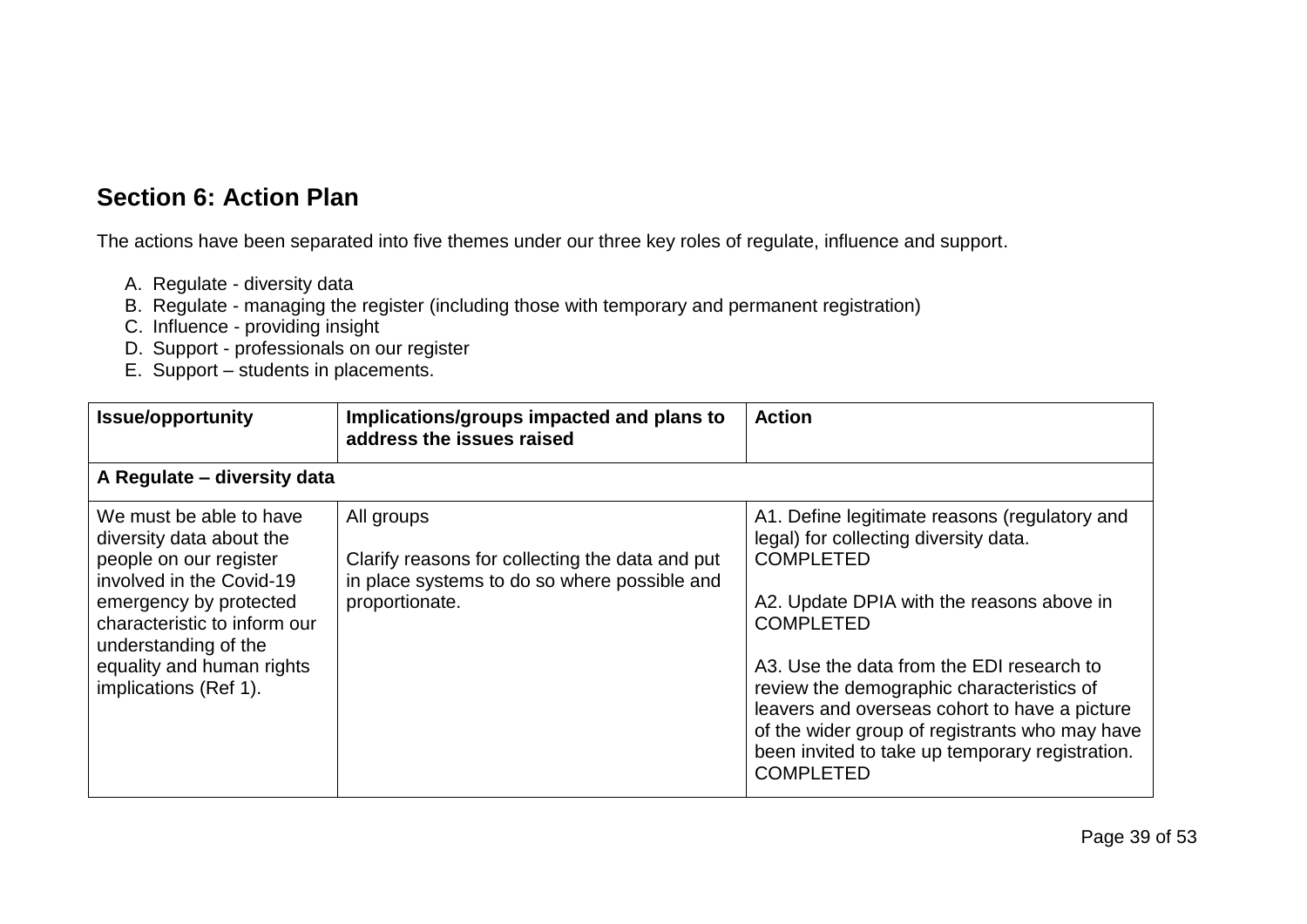| <b>Issue/opportunity</b>                                                                                                                                                                        | Implications/groups impacted and plans to<br>address the issues raised                                                                             | <b>Action</b>                                                                                                                                                                                                                                                                                                                                                                                                                                                                                                                                                                                                                                                                                                     |
|-------------------------------------------------------------------------------------------------------------------------------------------------------------------------------------------------|----------------------------------------------------------------------------------------------------------------------------------------------------|-------------------------------------------------------------------------------------------------------------------------------------------------------------------------------------------------------------------------------------------------------------------------------------------------------------------------------------------------------------------------------------------------------------------------------------------------------------------------------------------------------------------------------------------------------------------------------------------------------------------------------------------------------------------------------------------------------------------|
|                                                                                                                                                                                                 |                                                                                                                                                    | A4. Review diversity data of the people with<br>temporary registration based on data we<br>already hold. COMPLETED<br>A5. Determine if we will report with temporary<br>registration data. There will be very high level<br>report (not the diversity data) of those with<br>temporary registration as at the 31 March.<br><b>COMPLETED</b><br>A6. Decide if we need to retrospectively ask<br>people with temporary registration for their<br>diversity data dependent on the completeness<br>of the data we already have. COMPLETED<br>A7. Continue to analyse the full set of diversity<br>data of the people with temporary registration<br>and compare it to those with permanent<br>registration. COMPLETED |
|                                                                                                                                                                                                 | B Regulate – managing the register (including those with temporary and permanent registration)                                                     |                                                                                                                                                                                                                                                                                                                                                                                                                                                                                                                                                                                                                                                                                                                   |
| People who are granted<br>temporary registration<br>behaving in a way that is<br>contrary to the Code by<br>discriminating against<br>colleagues or patients on<br>the basis of their protected | People using healthcare services who are:<br>Lesbian, gay, bisexual<br>Trans and non-binary<br>Religious groups<br>Older people<br>Disabled people | B1. Identify the parts of the Code relevant to<br>ethics, human rights and equality to be<br>communicated internally and externally.<br><b>COMPLETED</b><br>B2. Include EDI and human rights messages in<br>policies, processes, FAQs and external                                                                                                                                                                                                                                                                                                                                                                                                                                                                |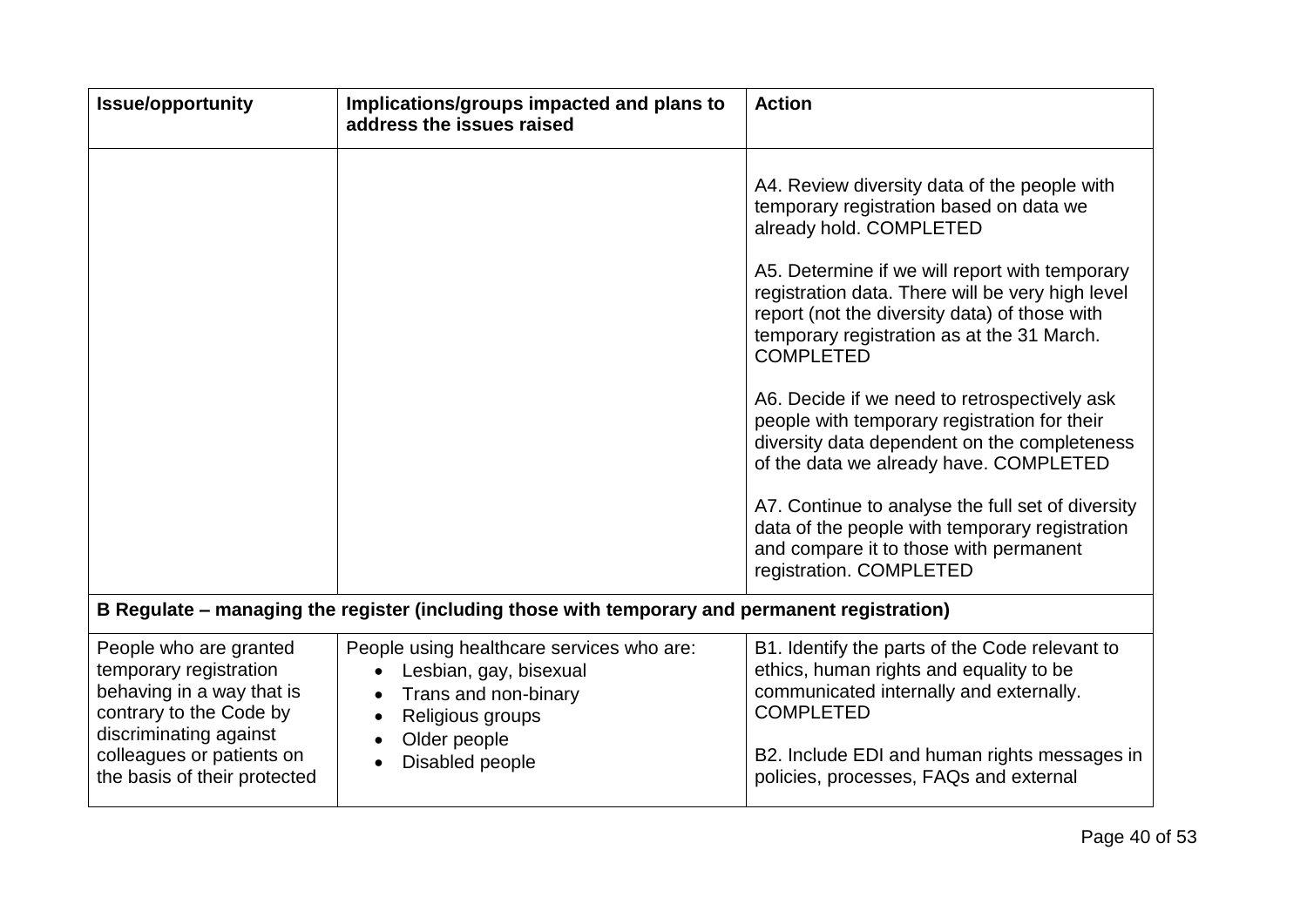| <b>Issue/opportunity</b>                                                                                                                                                                         | Implications/groups impacted and plans to<br>address the issues raised                                                                                                                                                                                                                                                              | <b>Action</b>                                                                                                                                                                                                                                                                                                                                                                                                                                                                                                                                                                                                |
|--------------------------------------------------------------------------------------------------------------------------------------------------------------------------------------------------|-------------------------------------------------------------------------------------------------------------------------------------------------------------------------------------------------------------------------------------------------------------------------------------------------------------------------------------|--------------------------------------------------------------------------------------------------------------------------------------------------------------------------------------------------------------------------------------------------------------------------------------------------------------------------------------------------------------------------------------------------------------------------------------------------------------------------------------------------------------------------------------------------------------------------------------------------------------|
| characteristic - particularly<br>if they have been out of<br>practice for a time period<br>where they were unable to<br>update their CPD or had not<br>revalidated (Ref 2)                       |                                                                                                                                                                                                                                                                                                                                     | communications where appropriate.<br><b>ONGOING</b><br>B3. Create conditions to mitigate against<br>negative impact of time out of practice for<br>example, the 4-5 year group who are less likely<br>to have done CPD or revalidation are subject<br>to COP to mitigate risk of less recent practice.<br><b>COMPLETED</b><br>B4. Monitor complaints raised about temporary<br>registrants on issues that relate to<br>discrimination.<br><b>ONGOING</b><br>B5. Monitor temporary registration removals<br>decisions made by Assistant Registrars for<br>issues related to discrimination.<br><b>ONGOING</b> |
| The criteria for those who 1)<br>are eligible to join and 2)<br>have been actively invited<br>to take up temporary<br>registration being biased<br>towards certain groups (like<br>age) (Ref 3). | Age – older or younger people<br>Disabled people<br>People from some ethnic minority backgrounds<br>Pregnant people<br>People with caring responsibilities<br>Gender reassignment<br>The criteria can currently be justified and do<br>not place a disproportionate barrier in any<br>individual's way but will need to be reviewed | B6. One mitigating action to reduce the impact<br>on disabled people is stated in the policy that<br>'In line with the latest government health<br>advice, we have not contacted former<br>registrantswith known health conditions'. All<br>those invited to join are expressly asked to<br>consider their own health and directed to latest<br>guidance including possible increased risk to<br>ethnic minority groups. COMPLETED                                                                                                                                                                           |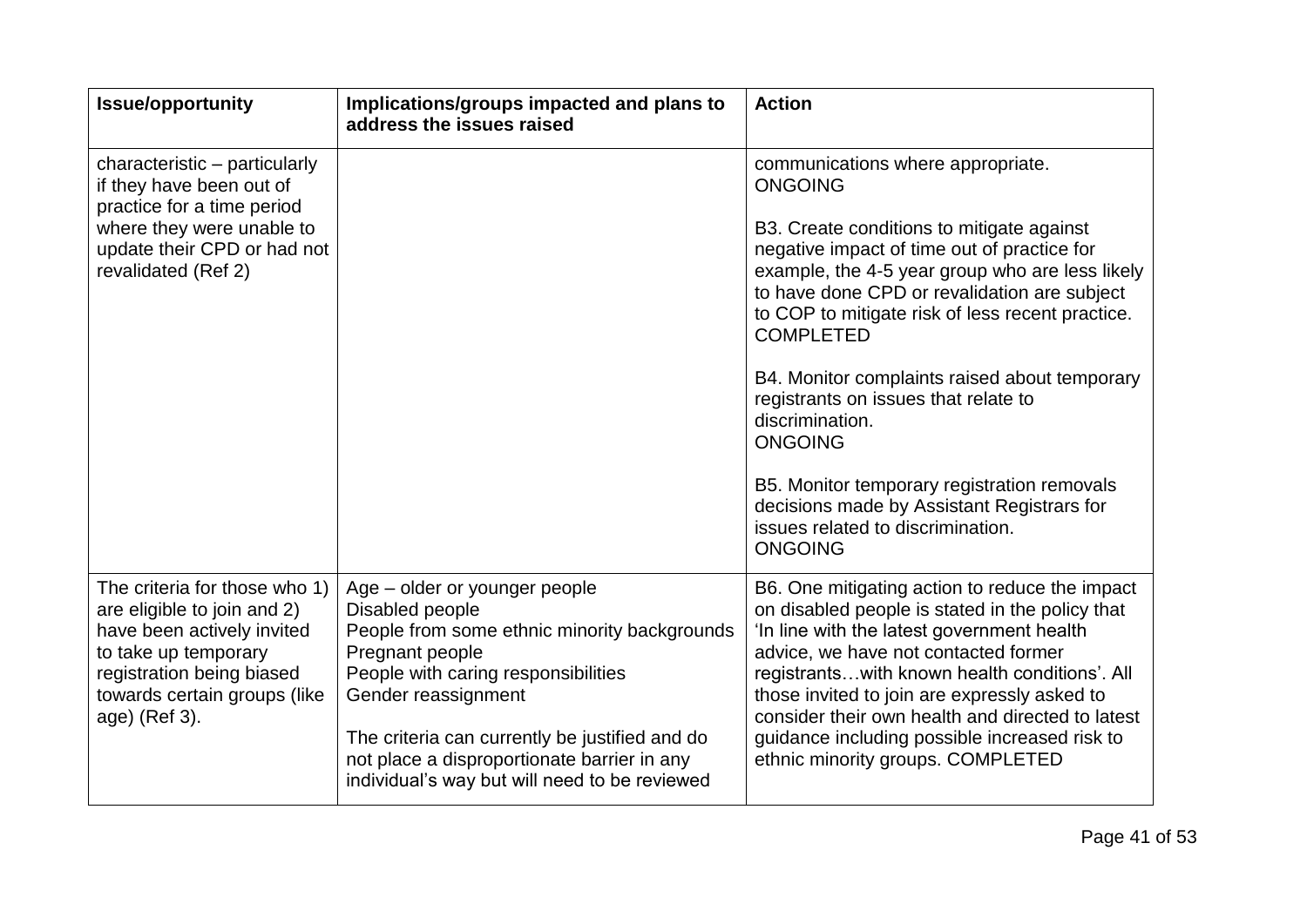| <b>Issue/opportunity</b>                                                                                                                                                | Implications/groups impacted and plans to<br>address the issues raised                                                                                                                                                                                                  | <b>Action</b>                                                                                                                                                                                                                                                                                                                                                                                                                                                                                                                                                                                                                            |
|-------------------------------------------------------------------------------------------------------------------------------------------------------------------------|-------------------------------------------------------------------------------------------------------------------------------------------------------------------------------------------------------------------------------------------------------------------------|------------------------------------------------------------------------------------------------------------------------------------------------------------------------------------------------------------------------------------------------------------------------------------------------------------------------------------------------------------------------------------------------------------------------------------------------------------------------------------------------------------------------------------------------------------------------------------------------------------------------------------------|
|                                                                                                                                                                         | regularly to ensure they are fair and legitimate.<br>There should be no barriers that can't be<br>objectively justified.                                                                                                                                                | B7. Keep the criteria for taking up temporary<br>registration under regular review as<br>government advice is updated. COMPLETED<br>B8. Continue to monitor government guidance                                                                                                                                                                                                                                                                                                                                                                                                                                                          |
|                                                                                                                                                                         |                                                                                                                                                                                                                                                                         | for risk factors for the professionals who may<br>be exposed to Covid-19 and raise awareness<br>of the risks related to protected characteristics<br>to the professionals with temporary and<br>permanent registration. ONGOING                                                                                                                                                                                                                                                                                                                                                                                                          |
| Potential bias in the<br>decisions being made about<br>the people whose<br>temporary registration is<br>removed on the basis of<br>protected characteristic<br>(Ref 4). | Some ethnic minorities<br>Disabled people<br>Men<br>People over 70<br>We are keen to ensure that we can monitor<br>and report on removals from the temporary<br>register and complaints raised against those<br>with temporary registration from an EDI<br>perspective. | B9. Identify the points in the temporary<br>registration process where bias could occur<br>and put in place mitigating actions. ONGOING<br>B10. Brief individuals and teams involved in<br>decision-making about the potential EDI and<br>human rights issues of bias that could arise in<br>this emergency situation. COMPLETED<br>B11. Collect diversity data at the point of opt-in<br>for those who are eligible to take up temporary<br>registration. In line with data protection<br>requirements. COMPLETED<br>B12. Monitor complaints about discrimination<br>or bias in the temporary registration processes.<br><b>ONGOING</b> |
| The criteria for removing                                                                                                                                               | Disabled people (potentially all working                                                                                                                                                                                                                                | As B8.                                                                                                                                                                                                                                                                                                                                                                                                                                                                                                                                                                                                                                   |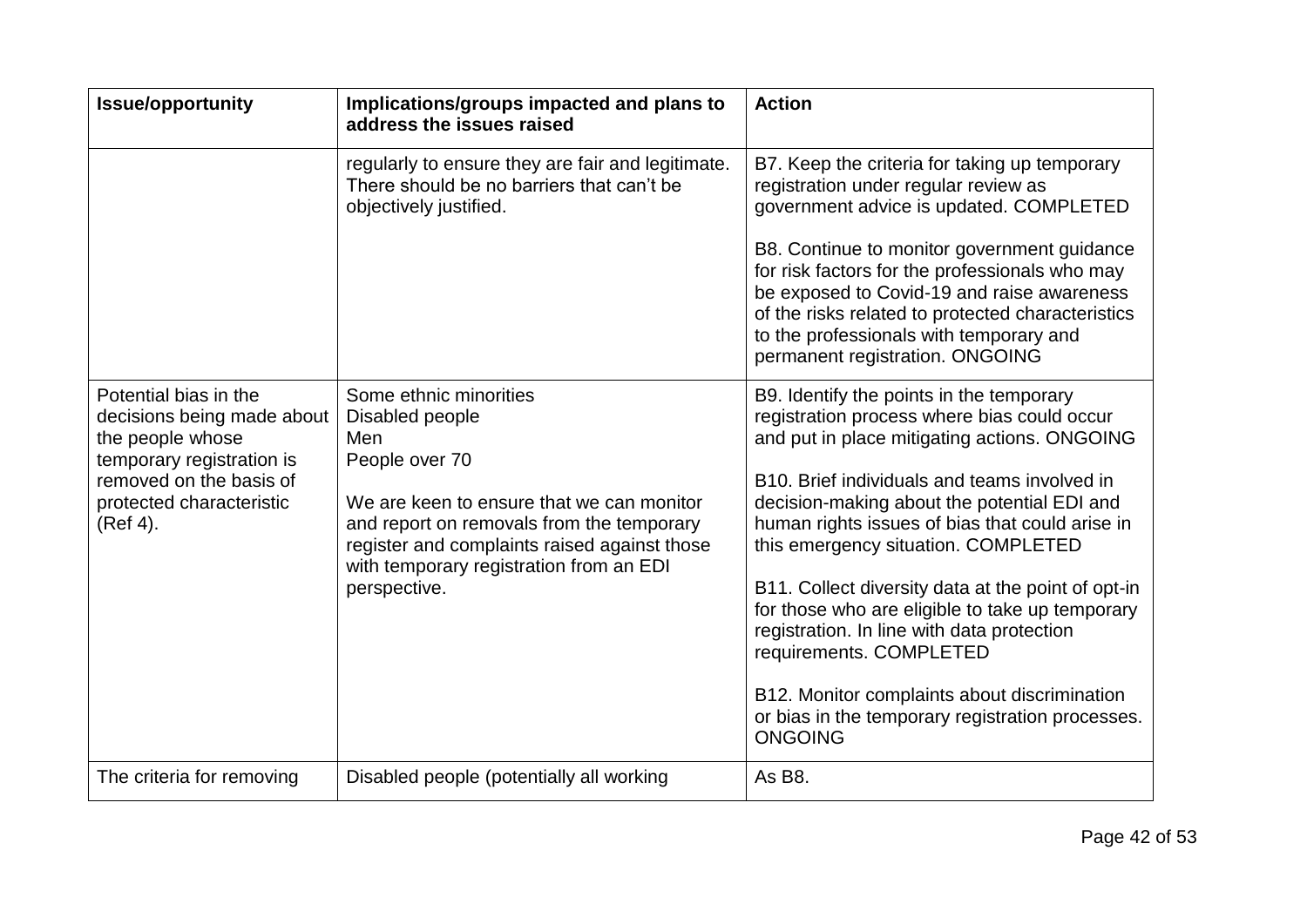| <b>Issue/opportunity</b>                                                                                                                                                                                                                                     | Implications/groups impacted and plans to<br>address the issues raised                                             | <b>Action</b>                                                                                                                                                                                                                                                                                                                                                                               |
|--------------------------------------------------------------------------------------------------------------------------------------------------------------------------------------------------------------------------------------------------------------|--------------------------------------------------------------------------------------------------------------------|---------------------------------------------------------------------------------------------------------------------------------------------------------------------------------------------------------------------------------------------------------------------------------------------------------------------------------------------------------------------------------------------|
| temporary registration not<br>taking account of the<br>context of the practice of<br>registrants in an emergency<br>situation (for example the<br>mental health of nurses,<br>midwives and nursing<br>associates) (Ref 5).                                   | professionals) will have increased mental<br>health concerns<br>Carers                                             | B13. Review criteria to determine if it is fair and<br>legitimate. There should be no barriers that<br>can't be objectively justified. COMPLETED<br>B14. Monitor removals of temporary<br>registration that cite context relating to mental<br>health and other EDI factors as a contextual<br>factor. ONGOING                                                                              |
| The risk of FtP<br>investigations not taking<br>account of the context of<br>the practice of registrants<br>(for example the mental<br>health of nurses, midwives<br>and nursing associates)<br>may be exacerbated by the<br>emergency situation (Ref<br>6). | Disabled people (potentially all working<br>professionals) will have increased mental<br>health concerns<br>Carers | As B8.<br>B15. Explore the possibility of monitoring FtP<br>referrals linked to Covid-19 that cite context<br>relating to mental health and other EDI factors<br>as part of wider programme of work on a<br>contextual factors. ONGOING                                                                                                                                                     |
| When we stop temporary<br>registration - having regard<br>to equitable opportunities<br>for people who wish to<br>apply to for permanent<br>registration or readmission.                                                                                     | Unknown which groups are affected.<br>Consider EDI issues arising in horizon<br>scanning work.                     | We don't have a standard operating procedure<br>for stopping temporary registration yet and this<br>is not likely to be needed for some time.<br>B16. Consider EDI and bias in determining the<br>mechanisms for individuals to move from<br>temporary to permanent registration including if<br>there is an issue with the different health and<br>character requirements. To be monitored |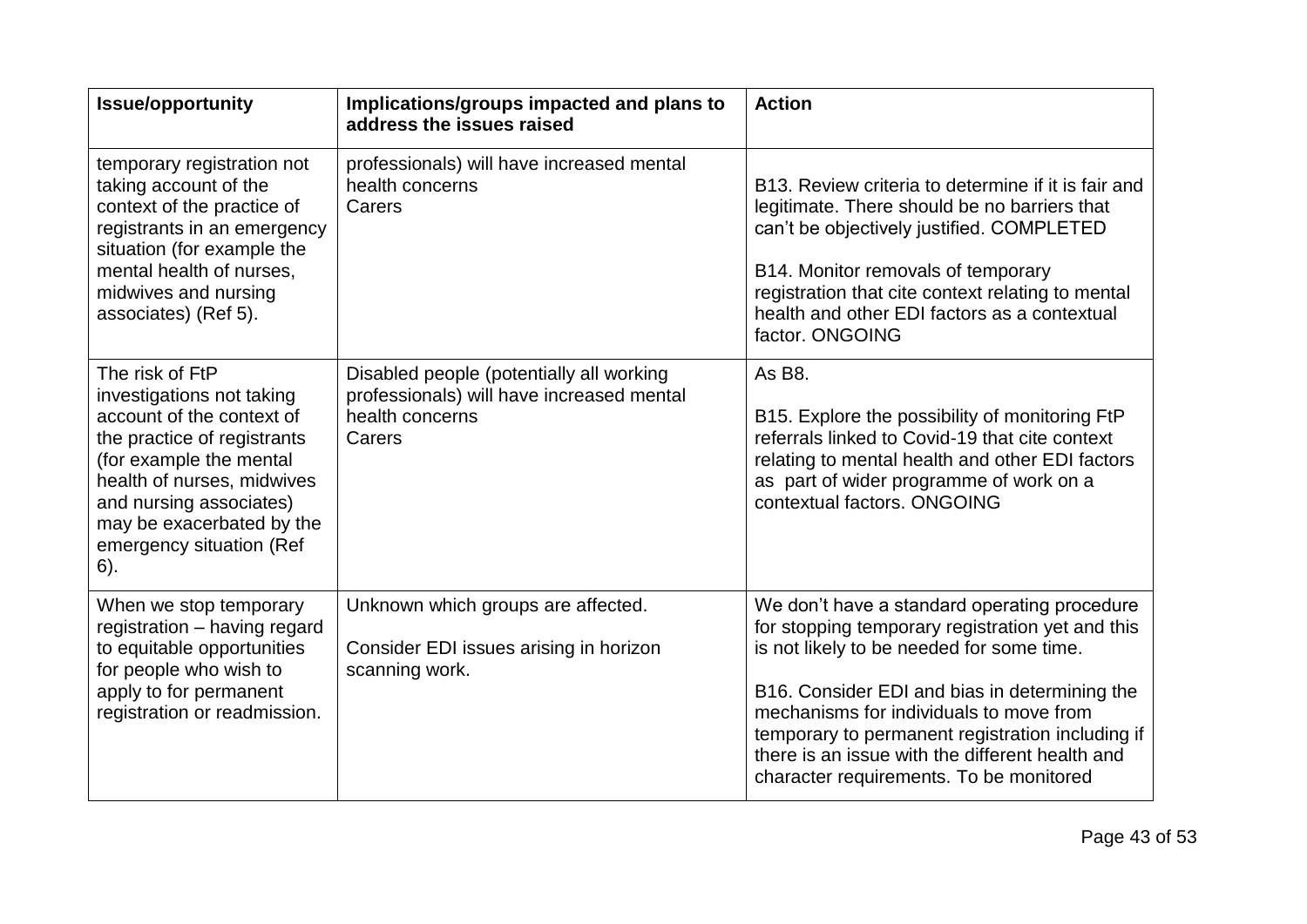| <b>Issue/opportunity</b>                                                                                                                                                                                                                                                                     | Implications/groups impacted and plans to<br>address the issues raised                                                                                                                                                                                                                                                                                                           | <b>Action</b>                                                                                                                                                                                                                                                                                                                                                                                                                                                                                                                                                                                                                                                                                                                                                               |
|----------------------------------------------------------------------------------------------------------------------------------------------------------------------------------------------------------------------------------------------------------------------------------------------|----------------------------------------------------------------------------------------------------------------------------------------------------------------------------------------------------------------------------------------------------------------------------------------------------------------------------------------------------------------------------------|-----------------------------------------------------------------------------------------------------------------------------------------------------------------------------------------------------------------------------------------------------------------------------------------------------------------------------------------------------------------------------------------------------------------------------------------------------------------------------------------------------------------------------------------------------------------------------------------------------------------------------------------------------------------------------------------------------------------------------------------------------------------------------|
|                                                                                                                                                                                                                                                                                              |                                                                                                                                                                                                                                                                                                                                                                                  | during implementation. ONGOING                                                                                                                                                                                                                                                                                                                                                                                                                                                                                                                                                                                                                                                                                                                                              |
| Our actions in response to<br>Covid-19 breaching<br>equalities or human rights<br>legislation due to acting at<br>speed and missing checks<br>and balances (Ref 7).                                                                                                                          | All groups.<br>Raise awareness for internal decision-makers<br>about the responsibilities under equalities and<br>human rights legislation.                                                                                                                                                                                                                                      | As B8.<br>B17. Ensure any changes to access to remote<br>hearings for the public are compliant with the<br>Human Rights Act 1998. ONGOING                                                                                                                                                                                                                                                                                                                                                                                                                                                                                                                                                                                                                                   |
| The adaptions to our FtP<br>and registration appeals<br>processes due to the<br>emergency having a<br>negative impact on people<br>who share protected<br>characteristics. For<br>example requiring everyone<br>to attend virtual hearings<br>and delays causing mental<br>distress (Ref 8). | Disabled people<br>Carers<br>Older people<br>Socio-economic status<br>People with communication barriers e.g.<br>needing interpreters<br>Some religious groups<br>Identify where our temporary actions may have<br>a negative impact on certain groups and put in<br>place mitigating actions.<br>Complete more detailed equality impact<br>assessments for longer term changes. | B18. Case teams are corresponding with case<br>parties electronically/over the telephone where<br>possible due to the office being closed.<br><b>COMPLETED</b><br>B19. We have created guides for parties to<br>assist them with responding electronically, and<br>pdf documents that can only be amended in<br>the sections that we require a response.<br><b>COMPLETED</b><br>B20. The Public Support Service team is<br>providing ongoing specialist support to<br>screening teams in making reasonable<br>adjustments for disabled customers.<br><b>COMPLETED</b><br>B21. Facilities colleagues are coming into the<br>office weekly to pick up and scan post that is<br>still coming in to ensure that we are still<br>receiving correspondence that is being sent in. |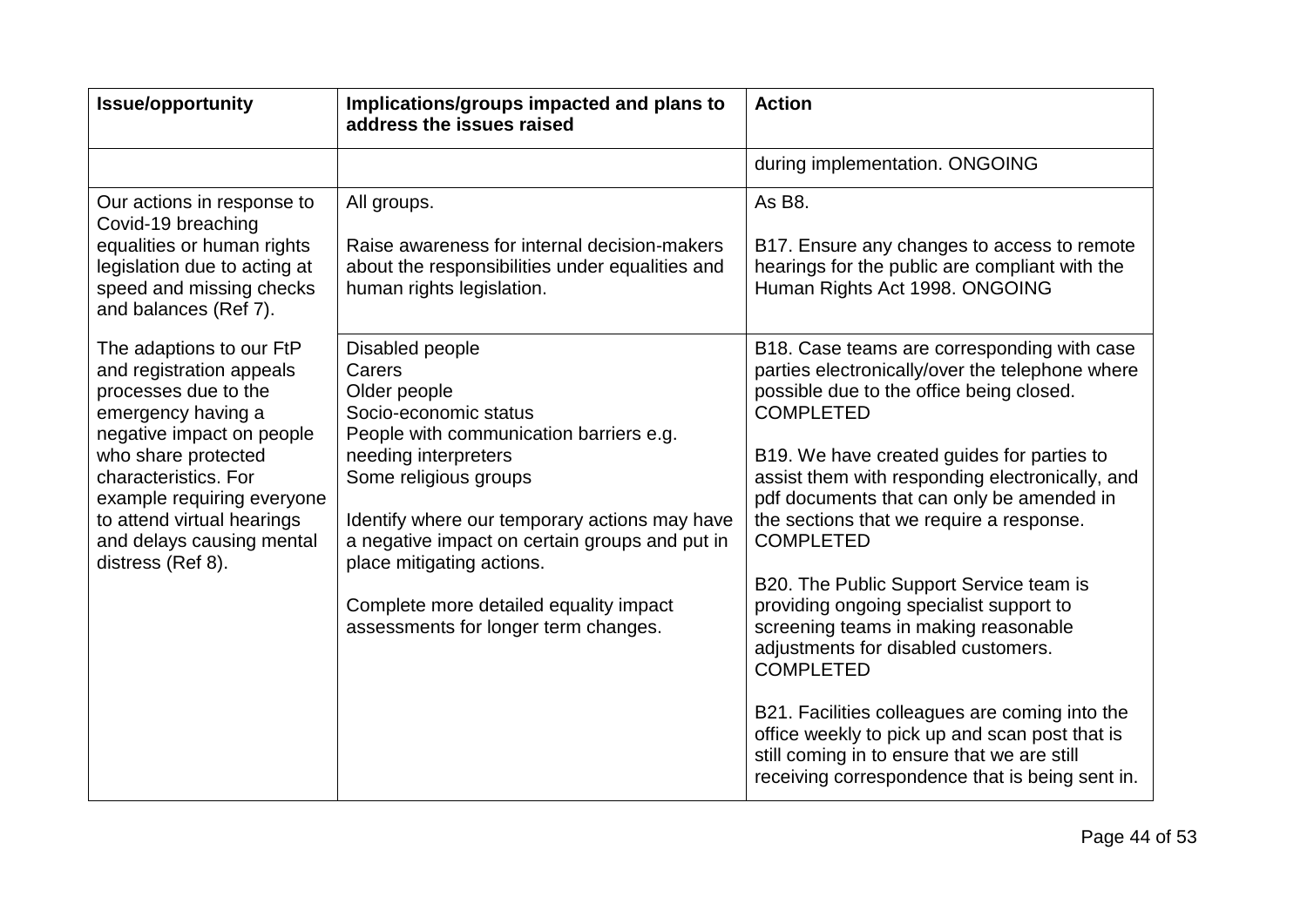| <b>Issue/opportunity</b>                                                           | Implications/groups impacted and plans to<br>address the issues raised | <b>Action</b>                                                                                                                                                                                                                                                |
|------------------------------------------------------------------------------------|------------------------------------------------------------------------|--------------------------------------------------------------------------------------------------------------------------------------------------------------------------------------------------------------------------------------------------------------|
|                                                                                    |                                                                        | <b>COMPLETED</b>                                                                                                                                                                                                                                             |
|                                                                                    |                                                                        | B22. Taking action to progress cases where<br>possible, including reviewing caseloads,<br>communicating potential delays to parties for<br>cases involving frontline workers and holding<br>hearings in Covid-19 secure hearing centres.<br><b>COMPLETED</b> |
|                                                                                    |                                                                        | B23. We have had a care line in place for<br>registrants with active FtP cases since October<br>2019. We will expand the service to other<br>registrants to assist them whilst dealing with<br>this crisis. COMPLETED                                        |
|                                                                                    |                                                                        | B24. Put together a working group to look at<br>expanding our FtP and Registration appeals<br>hearings activity and take forward the actions<br>from the EqIA for virtual hearings.<br><b>COMPLETED</b>                                                      |
|                                                                                    |                                                                        | B25. Conduct a separate EqIA for public<br>access to virtual hearings (also related to<br>physical hearings). COMPLETED                                                                                                                                      |
| The adaptations to our<br>overseas registration                                    | Ethnic minority groups and non-UK nationals<br>Disabled people         | As B17.                                                                                                                                                                                                                                                      |
| processes due to the due to<br>the emergency having a<br>negative impact on people | Carers<br>People who are pregnant                                      | B26. Clear communications with overseas<br>candidates. For example by providing<br>information on our Covid-19 hub on the                                                                                                                                    |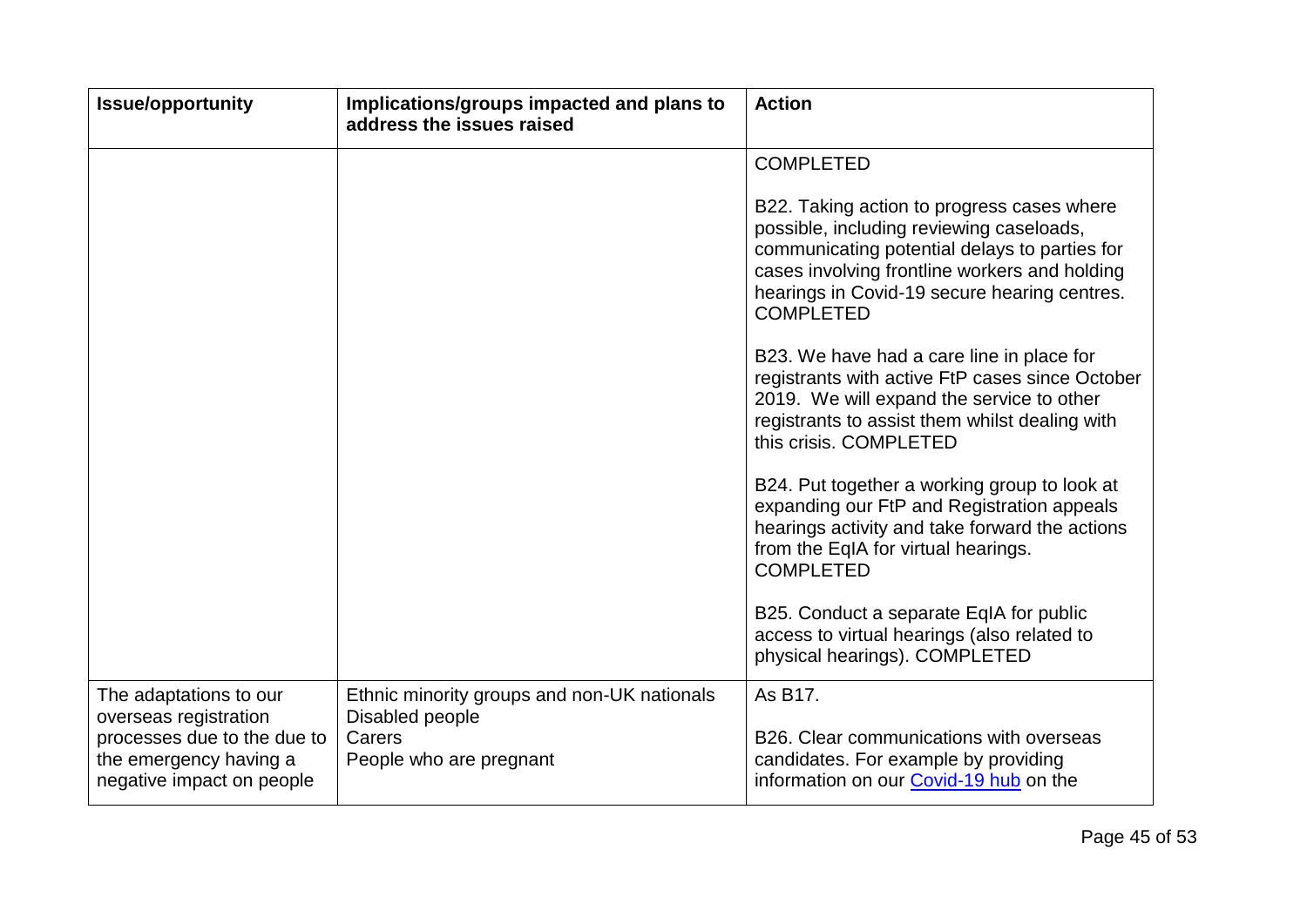| <b>Issue/opportunity</b>                                                                                                                                                                                                                                                                    | Implications/groups impacted and plans to<br>address the issues raised                                                                                                                                         | <b>Action</b>                                                                                                                                                                                                                                                                                                                                                                                                                                                                               |
|---------------------------------------------------------------------------------------------------------------------------------------------------------------------------------------------------------------------------------------------------------------------------------------------|----------------------------------------------------------------------------------------------------------------------------------------------------------------------------------------------------------------|---------------------------------------------------------------------------------------------------------------------------------------------------------------------------------------------------------------------------------------------------------------------------------------------------------------------------------------------------------------------------------------------------------------------------------------------------------------------------------------------|
| who share protected<br>characteristics. For<br>example closing OCSE<br>centres (Ref 9).                                                                                                                                                                                                     | Identify where our temporary actions may have<br>a negative impact on certain groups and put in<br>place mitigating actions.<br>Complete more detailed equality impact<br>assessments for longer term changes. | website. COMPLETED<br>B27. All overseas nurses and midwives who<br>met the eligibility criteria were offered to<br>become temporarily registered. COMPLETED<br>B28. Working closely with our OSCE delivery<br>partners and development partner on<br>reopening OSCE centres safely and<br>accessibility. COMPLETED<br>B29. We are piloting online computer based<br>tests which, if successful, will allow candidates<br>to take the test at home rather than travelling.<br><b>ONGOING</b> |
| C Influence - providing insight                                                                                                                                                                                                                                                             |                                                                                                                                                                                                                |                                                                                                                                                                                                                                                                                                                                                                                                                                                                                             |
| Health inequalities and<br>discrimination already exist<br>in the wider healthcare<br>environment. These should<br>not be exacerbated in this<br>crisis. We have a<br>responsibility under the<br>PSED to use our influence<br>to tackle prejudice and<br>promote understanding (Ref<br>10) | All groups<br>We will act to eliminate discrimination and<br>promote equality, diversity and inclusion.<br>Cognisant of how the NMC can add value to<br>the insights in the wider healthcare<br>environment.   | C1. Monitoring external publications on the<br>topic of health inequalities and impacts on the<br>basis of protected characteristic to inform our<br>decisions, ONGOING<br>C2. Monitor the intelligence we gather about<br>Covid-19 related issues for EDI themes.<br><b>ONGOING</b><br>C3. Review external research and work with<br>other bodies to ensure there is a sufficiently<br>detailed picture of the impact of the emergency                                                     |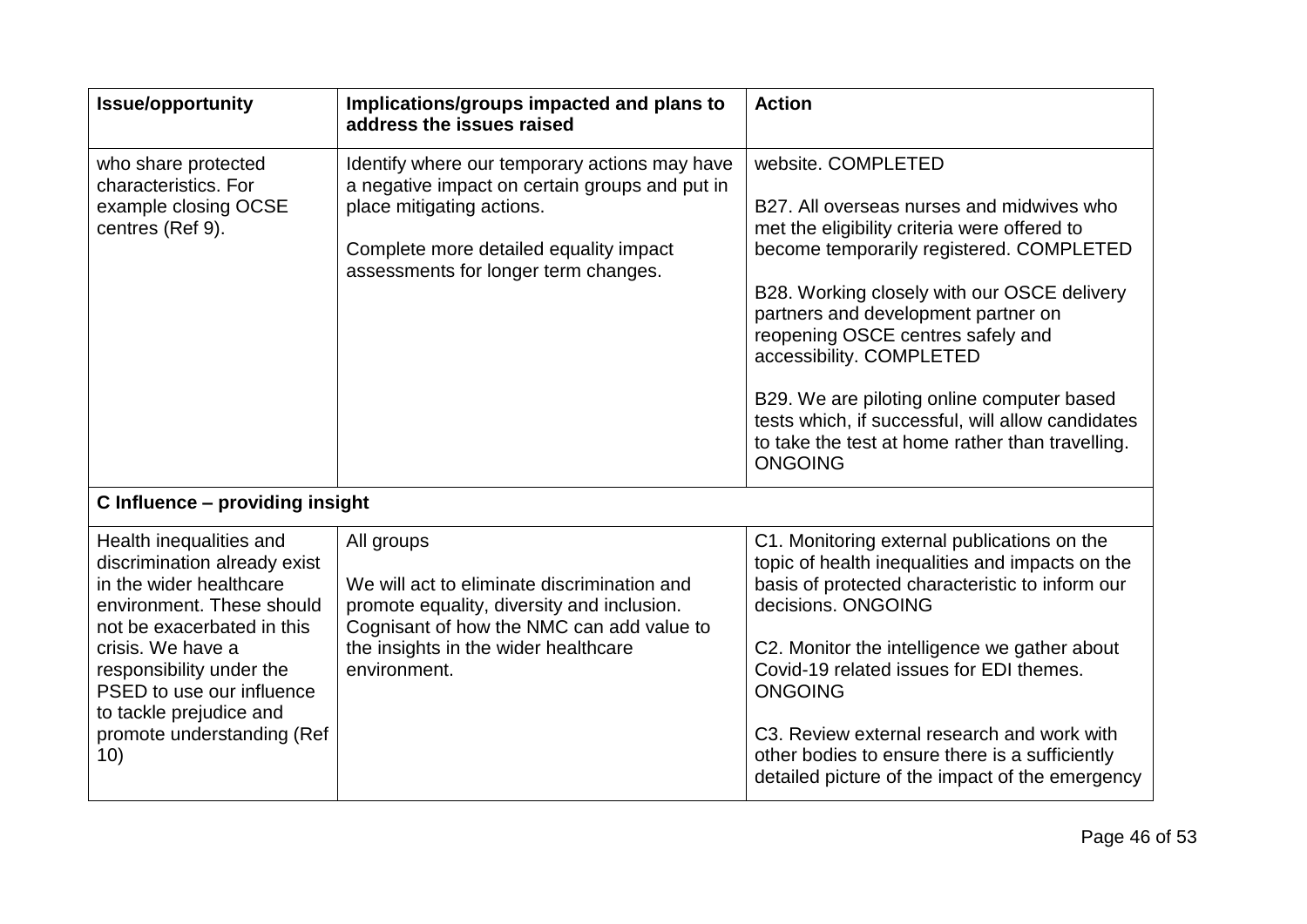| <b>Issue/opportunity</b>                                                                                                                                                                                                                                                                                                                                         | Implications/groups impacted and plans to<br>address the issues raised                                                                                                                                                                                                                                                                                                                                                | <b>Action</b>                                                                                                                                                                                                                                                                                                                                                                                                                                                                                     |
|------------------------------------------------------------------------------------------------------------------------------------------------------------------------------------------------------------------------------------------------------------------------------------------------------------------------------------------------------------------|-----------------------------------------------------------------------------------------------------------------------------------------------------------------------------------------------------------------------------------------------------------------------------------------------------------------------------------------------------------------------------------------------------------------------|---------------------------------------------------------------------------------------------------------------------------------------------------------------------------------------------------------------------------------------------------------------------------------------------------------------------------------------------------------------------------------------------------------------------------------------------------------------------------------------------------|
|                                                                                                                                                                                                                                                                                                                                                                  |                                                                                                                                                                                                                                                                                                                                                                                                                       | on professionals on our registers by protected<br>characteristic, ONGOING                                                                                                                                                                                                                                                                                                                                                                                                                         |
| Potentially exacerbating<br>current biases in the FtP<br>referral processes for<br>professionals with<br>temporary or permanent<br>registration (for example<br>referrals from employers<br>being more likely to refer<br>people from certain ethnic<br>groups because of<br>discrimination and bias in<br>their own processes and<br>from individuals) (Ref 11) | Some ethnic minorities<br>Disabled people<br>Men<br>Monitor referrals by protected characteristic to<br>identify patterns and bias.<br>Communicate with employers if concerns are<br>raised that appear to be based on bias.                                                                                                                                                                                          | C4. Monitor and analyse FtP referrals about<br>professionals on the registers related to Covid-<br>19 by protected characteristic and patterns in<br>source, allegation and outcome. ONGOING<br>C5. Explore ways to monitor if FtP referrals are<br>raised that appear to be based on bias or<br>discriminatory factors. ONGOING<br>C6. Communicate with employers if it appears<br>that referrals are being made that appear to be<br>based on bias or discriminatory factors.<br><b>ONGOING</b> |
| Conversations in social<br>media have shown that<br>there is public interest in the<br>disproportionate numbers of<br>ethnic minority health<br>professionals working to<br>combat Covid-19 dying<br>from Covid-19. We expect<br>there will be calls for<br>inquiries and data on these<br>numbers after the pandemic<br>has finished (Ref 12)                   | Ethnic minorities (professionals and the public)<br>We will provide accurate EDI and workplace<br>data about our registrants to other public health<br>organisations in each UK country in order to<br>allow them to verify the numbers of<br>professionals on the our register (with<br>temporary and permanent registration) who are<br>infected, hospitalised or die from Covid-19 by<br>protected characteristic. | C7. Ensure the systems are in place to monitor<br>ethnicity (and other relevant protected<br>characteristics) on both registers.<br><b>COMPLETED</b><br>C8. We will keep under review the call for<br>evidence from the Women and Equalities Unit<br>and future calls for evidence (where we may<br>inform wider discussion to understand how<br>people with protected characteristics are<br>disproportionately affected by Covid-19).<br><b>ONGOING</b>                                         |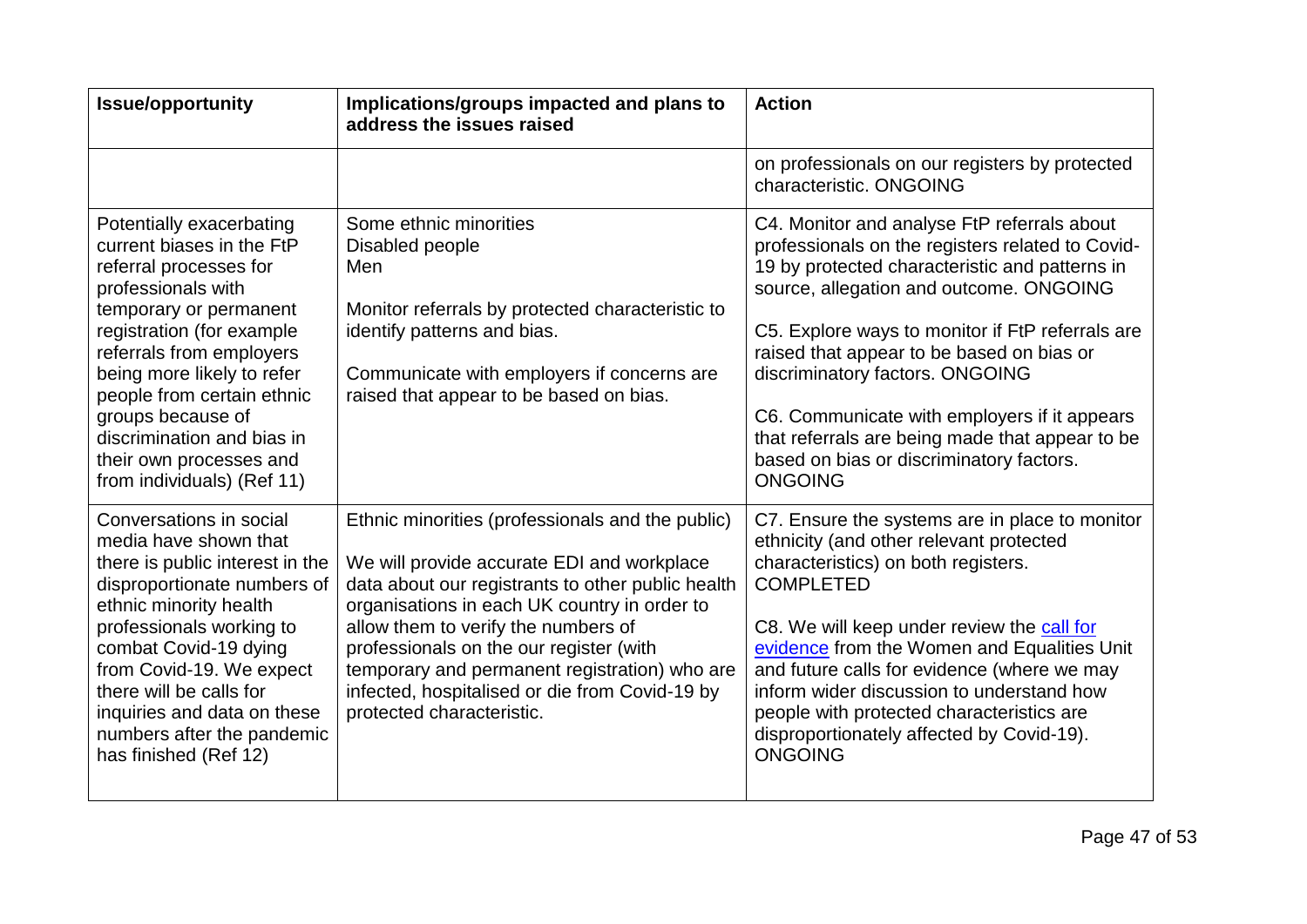| <b>Issue/opportunity</b>                                                                                                                                                                                                                        | Implications/groups impacted and plans to<br>address the issues raised                                                                                                                                                                                                                   | <b>Action</b>                                                                                                                                                                                                                                                                                                                                                                                                                                                                                                                                                                 |
|-------------------------------------------------------------------------------------------------------------------------------------------------------------------------------------------------------------------------------------------------|------------------------------------------------------------------------------------------------------------------------------------------------------------------------------------------------------------------------------------------------------------------------------------------|-------------------------------------------------------------------------------------------------------------------------------------------------------------------------------------------------------------------------------------------------------------------------------------------------------------------------------------------------------------------------------------------------------------------------------------------------------------------------------------------------------------------------------------------------------------------------------|
|                                                                                                                                                                                                                                                 |                                                                                                                                                                                                                                                                                          | C9. Provide accurate diversity data to support<br>our partners looking into the numbers of<br>professionals on our registers who have died<br>as a result of Covid-19, ONGOING                                                                                                                                                                                                                                                                                                                                                                                                |
|                                                                                                                                                                                                                                                 |                                                                                                                                                                                                                                                                                          | C10. Where suitable sensitively communicate<br>EDI messages re the data externally.<br><b>ONGOING</b>                                                                                                                                                                                                                                                                                                                                                                                                                                                                         |
| D Support - professionals on our register                                                                                                                                                                                                       |                                                                                                                                                                                                                                                                                          |                                                                                                                                                                                                                                                                                                                                                                                                                                                                                                                                                                               |
| Professionals on our<br>register working in an<br>emergency situation are<br>more likely to be under<br>pressure to make decisions<br>that could breach equalities<br>legislation, ethics and<br>engage the Human Rights<br><b>Act (Ref 13)</b> | All groups - but particularly vulnerable disabled<br>groups and those who already have health<br>inequalities including ethnic minorities,<br>disabled and LGBT people<br>Monitor and address issues as they arise.<br>Attend external forums and monitor concerns<br>with stakeholders. | D1. Attend Moral and Ethical Guidance<br>Committee - monitor issues that arise and<br>work that arises from this group. COMPLETED<br>D2. Publish PPE guidance and guidance on<br><b>DNACPR</b> action completed. Regularly review<br>issues as they emerge tied into ethical<br>guidance and case studies. COMPLETED.<br>D3. Review contract with the supplier<br>delivering more training to staff making<br>screening decisions on identifying context<br>factors - to include heightened issues about<br>ethics and discrimination in crisis situations.<br><b>ONGOING</b> |
| Use our influence to<br>support healthcare workers<br>and people using services                                                                                                                                                                 | Disabled health professionals - mental health<br>People with disabilities – including learning                                                                                                                                                                                           | D4. Ensure communications are translated into<br>Welsh in line with our Welsh Language<br>Scheme. COMPLETED                                                                                                                                                                                                                                                                                                                                                                                                                                                                   |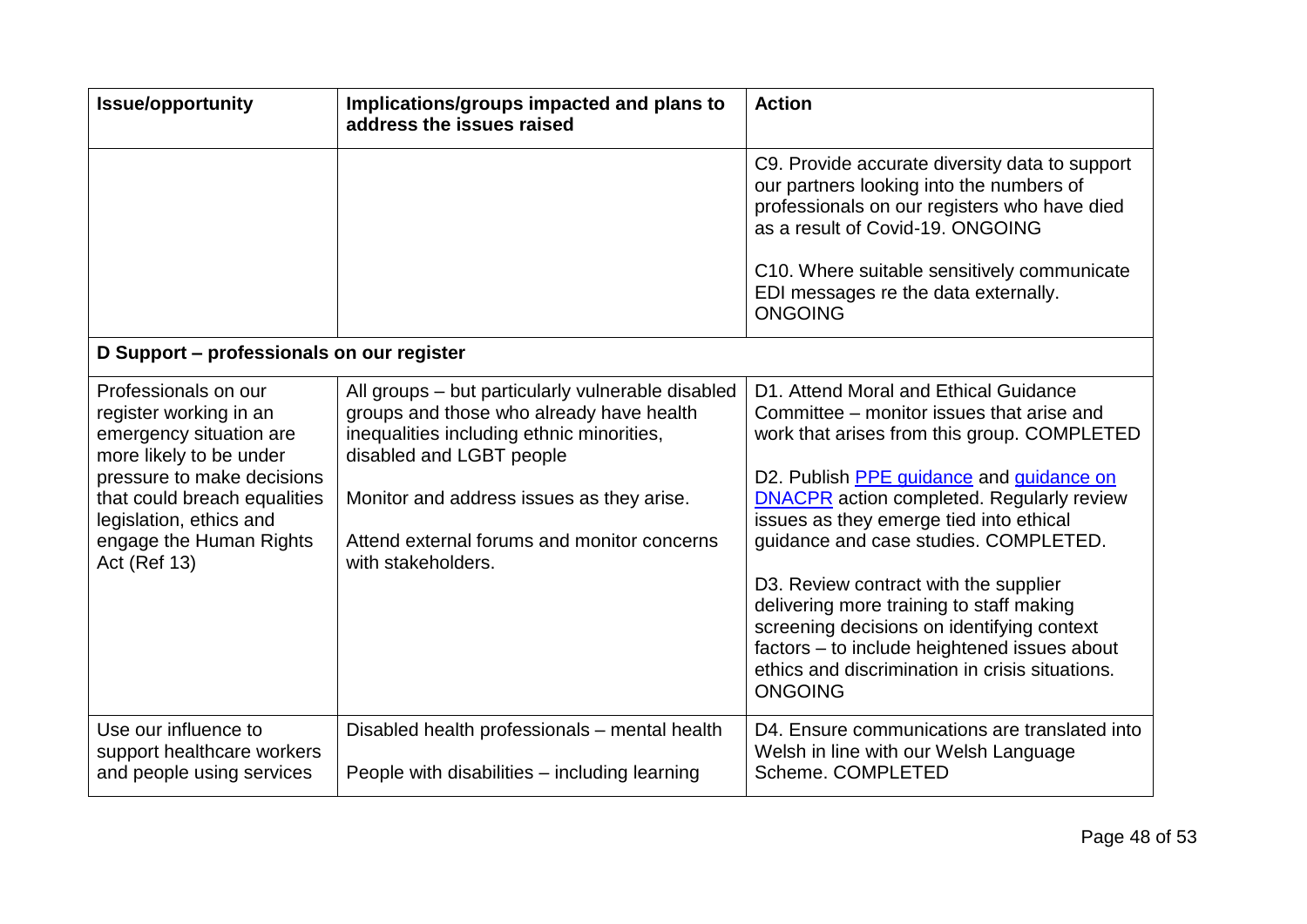| <b>Issue/opportunity</b>                                                                                                                                                                                                                                                                                                                                                                        | Implications/groups impacted and plans to<br>address the issues raised                                                                                                                                                                                                            | <b>Action</b>                                                                                                                                                                                                                                                                                                                                                                                              |
|-------------------------------------------------------------------------------------------------------------------------------------------------------------------------------------------------------------------------------------------------------------------------------------------------------------------------------------------------------------------------------------------------|-----------------------------------------------------------------------------------------------------------------------------------------------------------------------------------------------------------------------------------------------------------------------------------|------------------------------------------------------------------------------------------------------------------------------------------------------------------------------------------------------------------------------------------------------------------------------------------------------------------------------------------------------------------------------------------------------------|
| that will be facing more<br>difficulties during this<br>emergency because of their<br>protected characteristics<br>(Ref 14)                                                                                                                                                                                                                                                                     | difficulties, autism and those with long-term<br>health conditions.<br>Pregnant people<br>Carers<br>Welsh speaking professionals and people<br>using services                                                                                                                     | D5. External communications and collaboration<br>with other stakeholders – signposting to<br>resources on mental health. COMPLETED                                                                                                                                                                                                                                                                         |
|                                                                                                                                                                                                                                                                                                                                                                                                 | Use external communications channels to<br>promote mental health and other<br>considerations for example, ethics in decision-<br>making.                                                                                                                                          |                                                                                                                                                                                                                                                                                                                                                                                                            |
| It may be difficult for people<br>to meet the revalidation<br>requirements when they are<br>working in different ways<br>during the emergency. This<br>could have a<br>disproportionate impact on<br>different people, in different<br>ways and at different times.<br>We know that revalidation<br>rates differ between<br>different groups who share<br>protected characteristics<br>(Ref 15) | Carers (more likely to be women and 89<br>people of the register are women)<br>Disabled people<br>That our actions mitigate any disproportionate<br>revalidation rates by protected characteristics<br>and the process is flexible to take account of<br>different circumstances. | D6. Make revalidation extensions available to<br>all people on the register. COMPLETED<br>D7. Produce 'How to revalidate during C-19'<br>guidance. To include information about<br>updating diversity information and to be<br>translated into Welsh, COMPLETED<br>D8. Monitor the diversity data of those who<br>apply for, are accepted, and those who are not<br>accepted for support measures. ONGOING |
| Our retention requirements<br>such as payment of fees                                                                                                                                                                                                                                                                                                                                           | Socio-economic status may indicate less<br>financial flexibility                                                                                                                                                                                                                  | D9. People who fail to pay fees are given six<br>week extensions and those who need support                                                                                                                                                                                                                                                                                                                |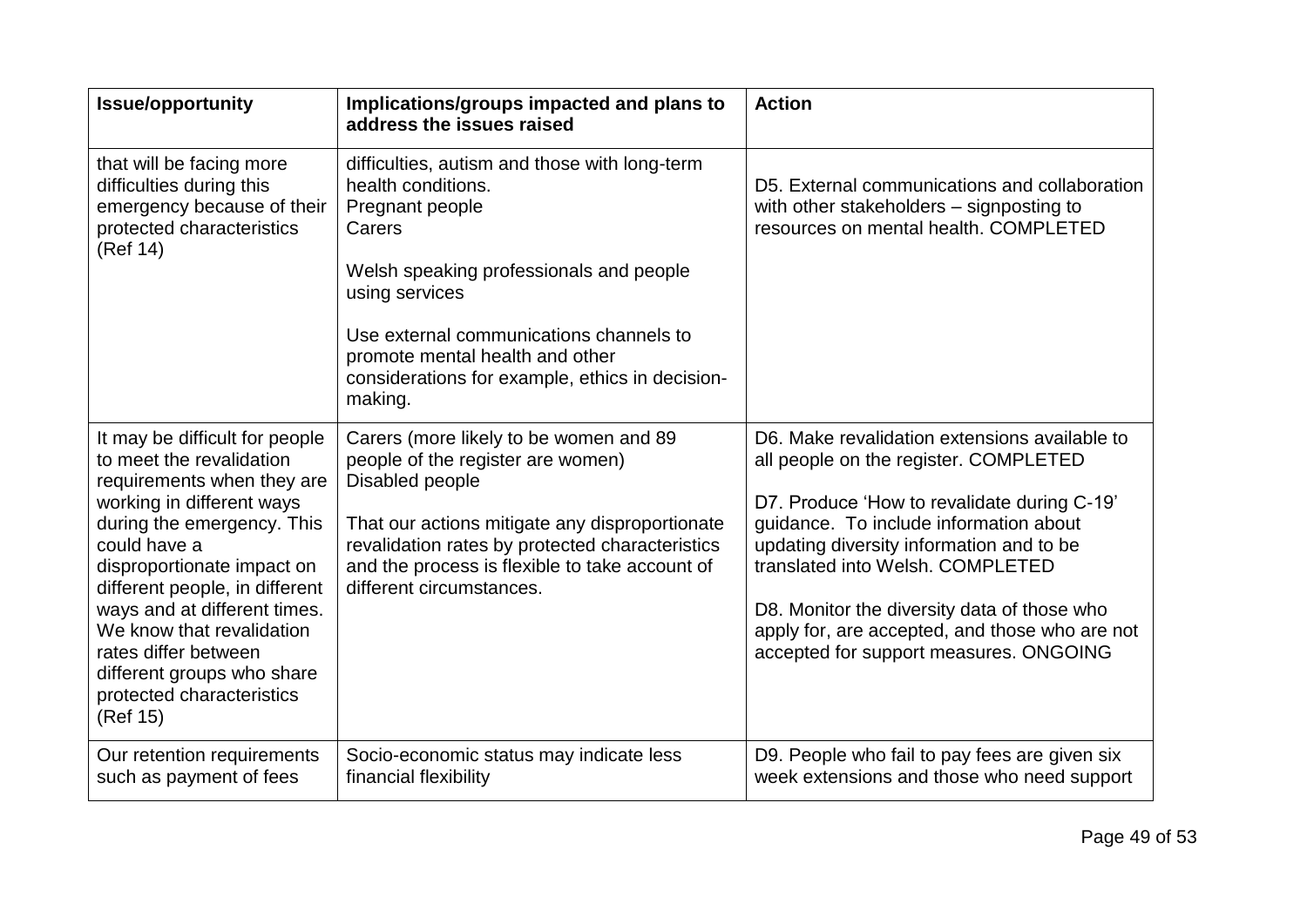| <b>Issue/opportunity</b>                                                                                                                                            | Implications/groups impacted and plans to<br>address the issues raised                                                                                                                                                                                                                                                                        | <b>Action</b>                                                                                                                                                                                                                                                                                                                                                                                                                                                                                                                                   |
|---------------------------------------------------------------------------------------------------------------------------------------------------------------------|-----------------------------------------------------------------------------------------------------------------------------------------------------------------------------------------------------------------------------------------------------------------------------------------------------------------------------------------------|-------------------------------------------------------------------------------------------------------------------------------------------------------------------------------------------------------------------------------------------------------------------------------------------------------------------------------------------------------------------------------------------------------------------------------------------------------------------------------------------------------------------------------------------------|
| may be difficult for certain<br>groups of people to meet<br>during the emergency (Ref<br>16)                                                                        |                                                                                                                                                                                                                                                                                                                                               | after this are referred to the hardship criteria.<br><b>COMPLETED</b>                                                                                                                                                                                                                                                                                                                                                                                                                                                                           |
|                                                                                                                                                                     |                                                                                                                                                                                                                                                                                                                                               | D10. Use criteria to determine hardship cases<br>for additional support with payments.<br><b>COMPLETED</b>                                                                                                                                                                                                                                                                                                                                                                                                                                      |
|                                                                                                                                                                     |                                                                                                                                                                                                                                                                                                                                               | D11. Explore the possibility of monitoring the<br>diversity characteristics of those who apply for<br>and are accepted for hardship support.<br><b>ONGOING</b>                                                                                                                                                                                                                                                                                                                                                                                  |
| <b>E Support - students in placements</b>                                                                                                                           |                                                                                                                                                                                                                                                                                                                                               |                                                                                                                                                                                                                                                                                                                                                                                                                                                                                                                                                 |
| Use our influence to<br>support students who will<br>be facing more difficulties<br>during this emergency<br>because of their protected<br>characteristics (Ref 17) | <b>Disabled students</b><br>Carers<br><b>Ethnic minorities</b><br>We will work with key stakeholders to ensure<br>students remain supported and supervised<br>during this period. Where students who may<br>have to suspend/defer their studies during this<br>period they will be supported to continue their<br>studies after the emergency | E1. Work with key stakeholders to create joint<br>statements which outline the options for<br>students, and that students will not be<br>negatively impacted because of their personal<br>situation, COMPLETED<br>E2. Create a table outlining to students their<br>options and that they will not be negatively<br>impacted because of their personal situation.<br><b>COMPLETED</b><br>E3. Publish our emergency programme<br>standards outlining that students should<br>continue to be appropriately supported and<br>supervised. COMPLETED |
|                                                                                                                                                                     |                                                                                                                                                                                                                                                                                                                                               |                                                                                                                                                                                                                                                                                                                                                                                                                                                                                                                                                 |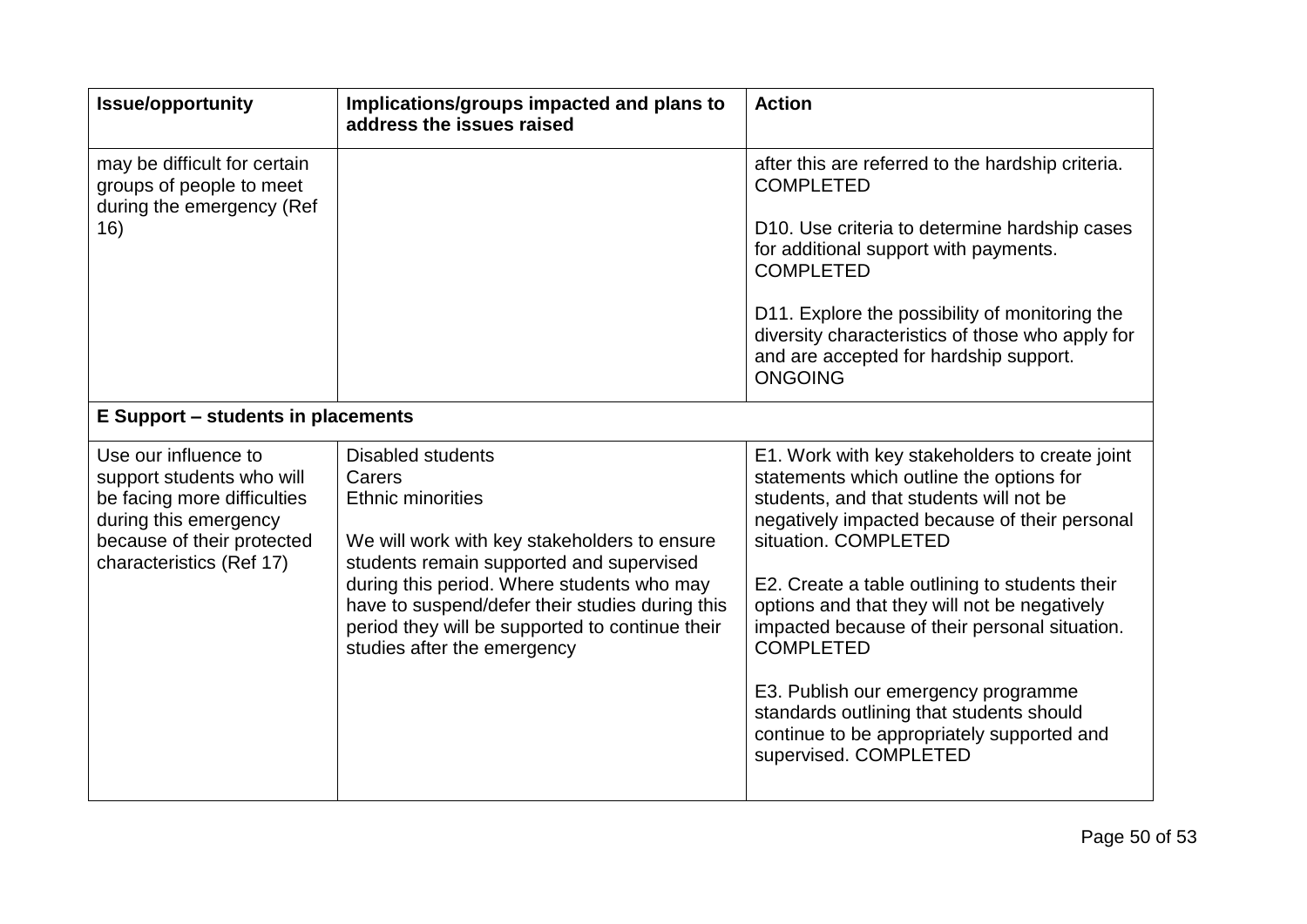| <b>Issue/opportunity</b> | Implications/groups impacted and plans to<br>address the issues raised | <b>Action</b>                                                                                                                                                                                                |
|--------------------------|------------------------------------------------------------------------|--------------------------------------------------------------------------------------------------------------------------------------------------------------------------------------------------------------|
|                          |                                                                        | E4. Review AEIs' exceptional reporting forms<br>to ensure that students have not been<br>disadvantaged and that appropriate support<br>has been put in place for all students during<br>this period. ONGOING |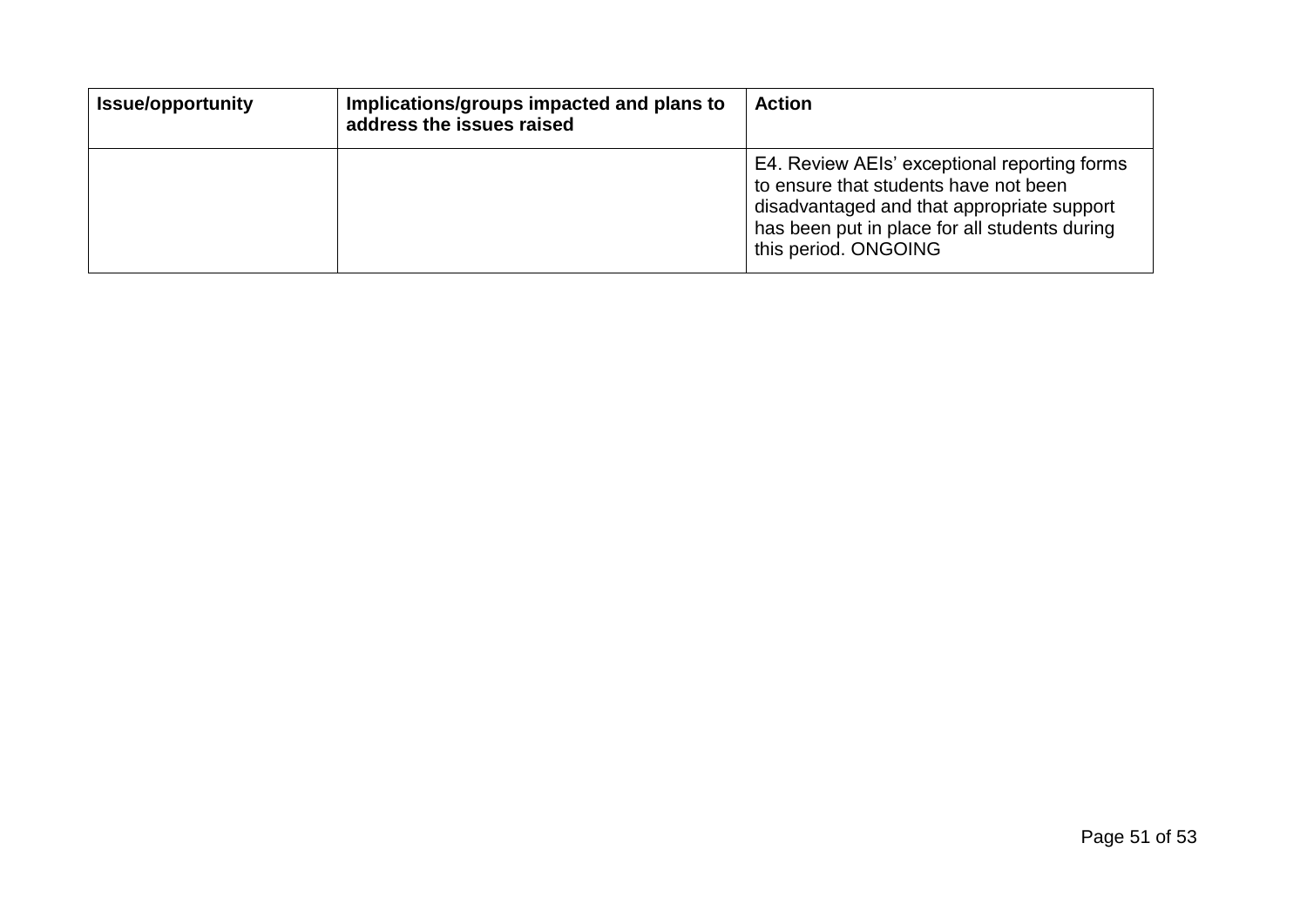# <span id="page-51-0"></span>**Section 7: Review**

| Date of next review                                                       | Ongoing updates in action monitoring log.<br>Full review of this EqIA on 31 January<br>2021.                                                                                                                                                   |
|---------------------------------------------------------------------------|------------------------------------------------------------------------------------------------------------------------------------------------------------------------------------------------------------------------------------------------|
| Name of business/operational lead                                         | The EDI Policy Team are coordinating the<br>monitoring of the actions.                                                                                                                                                                         |
| How will operational impact be<br>monitored?                              | Meetings to review the actions with action<br>leads. This EqIA will be updated bi-<br>monthly.                                                                                                                                                 |
| What are the success indicators to<br>monitor the impact of the activity? | 1<br>Professionals on our register feel that<br>the NMC is supportive and non-<br>biased because of the information we<br>communicate on Covid-19.<br>$\overline{2}$<br>The adaptions we make to our                                           |
|                                                                           | registration and fitness to practise<br>functions for the Covid-19 emergency<br>do not lead to unlawful discrimination.                                                                                                                        |
|                                                                           | 3<br>There is no bias in the criteria for or in<br>the decisions that are made about<br>temporary registration (access to and<br>removal from the register).                                                                                   |
|                                                                           | Complaints about discrimination or<br>4<br>bias on the basis of protected<br>characteristic in how professionals<br>access or are removed from Covid-19<br>temporary registration are not upheld.                                              |
|                                                                           | 5<br>We are assured that the professionals<br>on our register are practising in line<br>with the EDI and human rights<br>requirements in the Code despite the<br>emergency situation and take action if<br>we have evidence that they are not. |
|                                                                           | The NMC can report on the diversity<br>6<br>of professionals with temporary<br>registration.                                                                                                                                                   |
| How often will the impact be reviewed?                                    | First meeting on 14 April 2020.<br>Review meeting on 2 June 2020.<br>Ongoing meetings and communications<br>with action leads.                                                                                                                 |